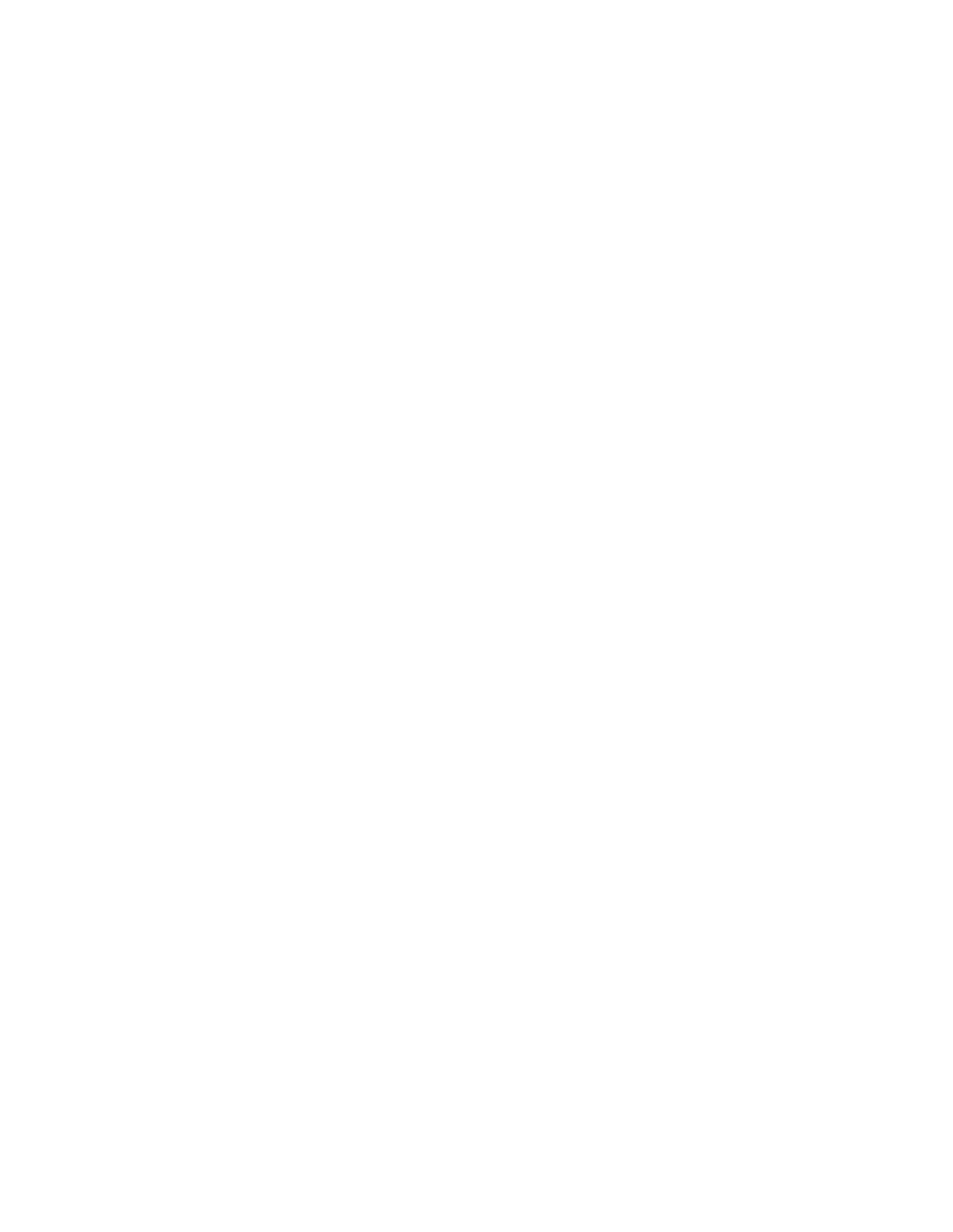# **BLANK PAGE**



PROTECTED BY COPYRIGHT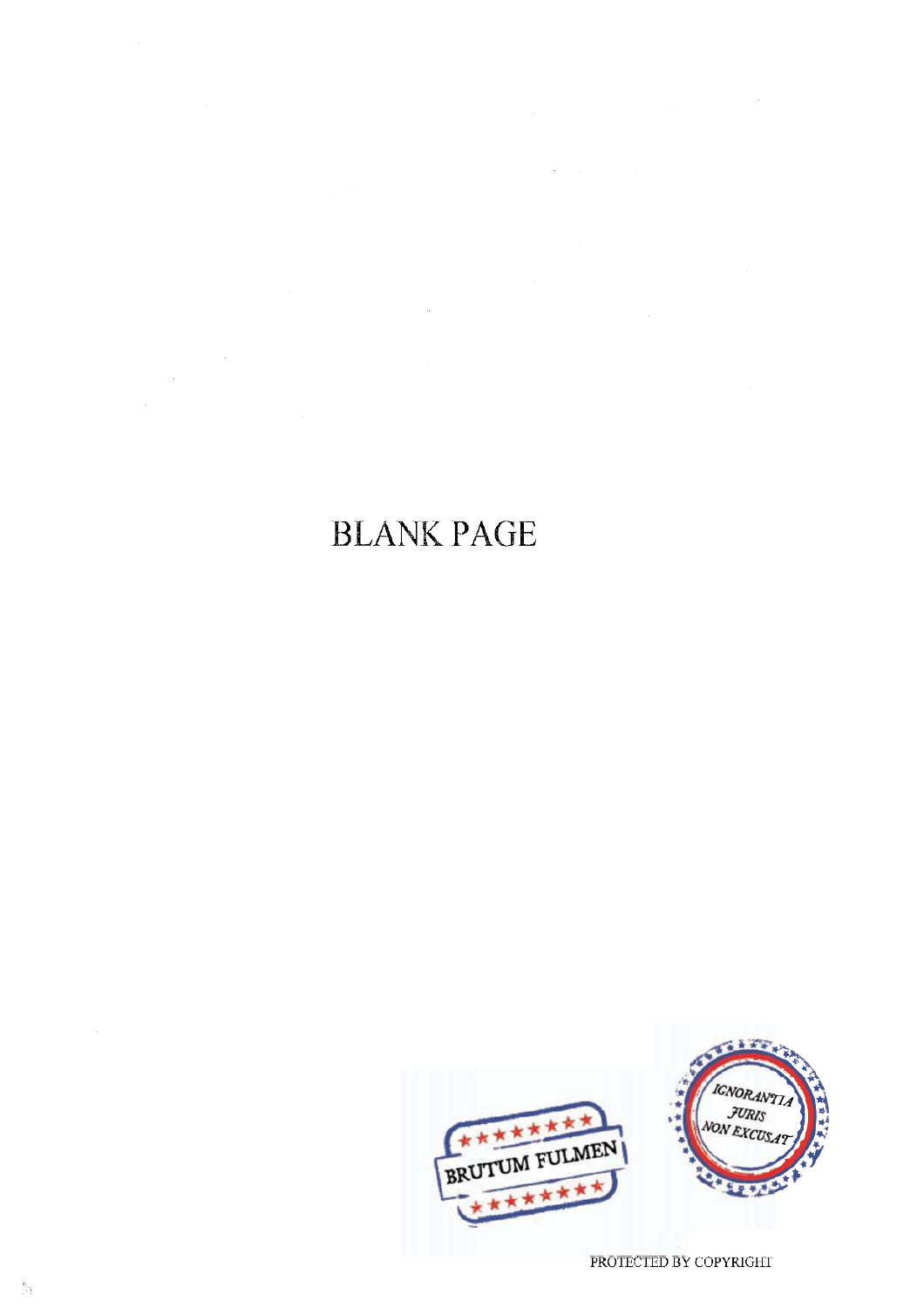**IS : 4032 – 1985 (Reaffirmed 2000) ( Reaffirmed 2005 )Edition 2.1 (1998-05)**

## *Indian Standard*

## METHOD OF CHEMICAL ANALYSIS OF HYDRAULIC CEMENT

## *( First Revision )*

(Incorporating Amendment No. 1)

UDC 666.971.4 : 543

© BIS 2004

**B U R E A U O F I N D I A N S T A N D A R D S** MANAK BHAVAN, 9 BAHADUR SHAH ZAFAR MARG NEW DELHI 110002

**Price Group 9**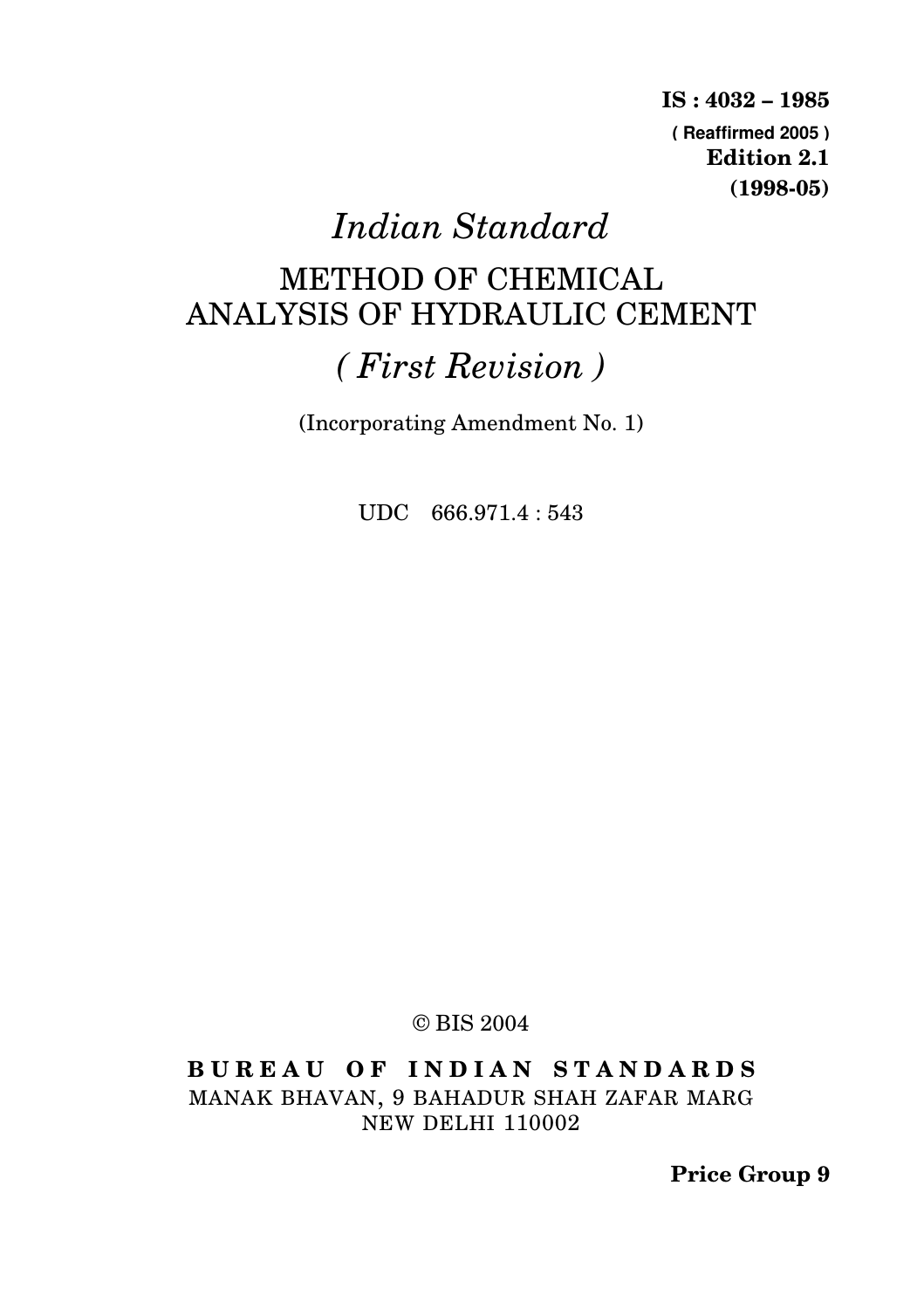## *Indian Standard* METHOD OF CHEMICAL ANALYSIS OF HYDRAULIC CEMENT

## *( First Revision )*

|                                                                      | Cement And Concrete Sectional Committee, BDC 2                                                                 |
|----------------------------------------------------------------------|----------------------------------------------------------------------------------------------------------------|
| Chairman                                                             | Representing                                                                                                   |
| DR H. C. VISVESVARAYA                                                | National Council for Cement and Building Materials,<br>New Delhi                                               |
| <b>Members</b>                                                       |                                                                                                                |
| (B & S)<br><b>DEPUTY DIRECTOR STANDARDS</b><br>$(B & S)$ (Alternate) | ADDITIONAL DIRECTOR STANDARDS Research, Designs & Standards<br>Organization<br>(Ministry of Railways), Lucknow |
| <b>SHRI K. P. BANERJEE</b>                                           | Larsen and Toubro Limited, Bombay                                                                              |
| SHRI HARISH N. MALANI (Alternate)                                    |                                                                                                                |
| SHRI S. K. BANERJEE                                                  | National Test House, Calcutta                                                                                  |
| <b>CHIEF ENGINEER (BD)</b>                                           | Bhakra Beas Management Board, Nangal Township                                                                  |
| SHRI J. C. BASUR (Alternate)                                         |                                                                                                                |
| CHIEF ENGINEER (DESIGNS)                                             | Central Public Works Department, New Delhi                                                                     |
| <b>EXECUTIVE ENGINEER (D) III</b><br>$(A$ lternate)                  |                                                                                                                |
| CHIEF ENGINEER (RESEARCH)-<br>CUM-DIRECTOR                           | Irrigation and Power Research Institute, Amritsar                                                              |
| <b>RESEARCH OFFICER (CONCRETE</b><br>TECHNOLOGY) (Alternate)         |                                                                                                                |
| <b>DIRECTOR</b>                                                      | A. P. Engineering Research Laboratories, Hyderabad                                                             |
| JOINT DIRECTOR (Alternate)                                           |                                                                                                                |
| <b>DIRECTOR</b>                                                      | Materials Research<br>Central Soil and<br>Station,<br>New Delhi                                                |
| <b>CHIEF RESEARCH OFFICER</b><br>(Alternate)                         |                                                                                                                |
| DIRECTOR (C&MDD-I)                                                   | Central Water Commission, New Delhi                                                                            |
| DEPUTY DIRECTOR (C&MDD-I)                                            |                                                                                                                |
| (Alternate)                                                          |                                                                                                                |
| SHRI V. K. GHANEKAR                                                  | Structural Engineering Research Centre (CSIR),<br>Roorkee                                                      |
|                                                                      | (Continued on page 2)                                                                                          |

© BIS 2004

#### **BUREAU OF INDIAN STANDARDS**

This publication is protected under the *Indian Copyright Act* (XIV of 1957) and reproduction in whole or in part by any means except with written permission of the publisher shall be deemed to be an infringement of copyright under the said Act.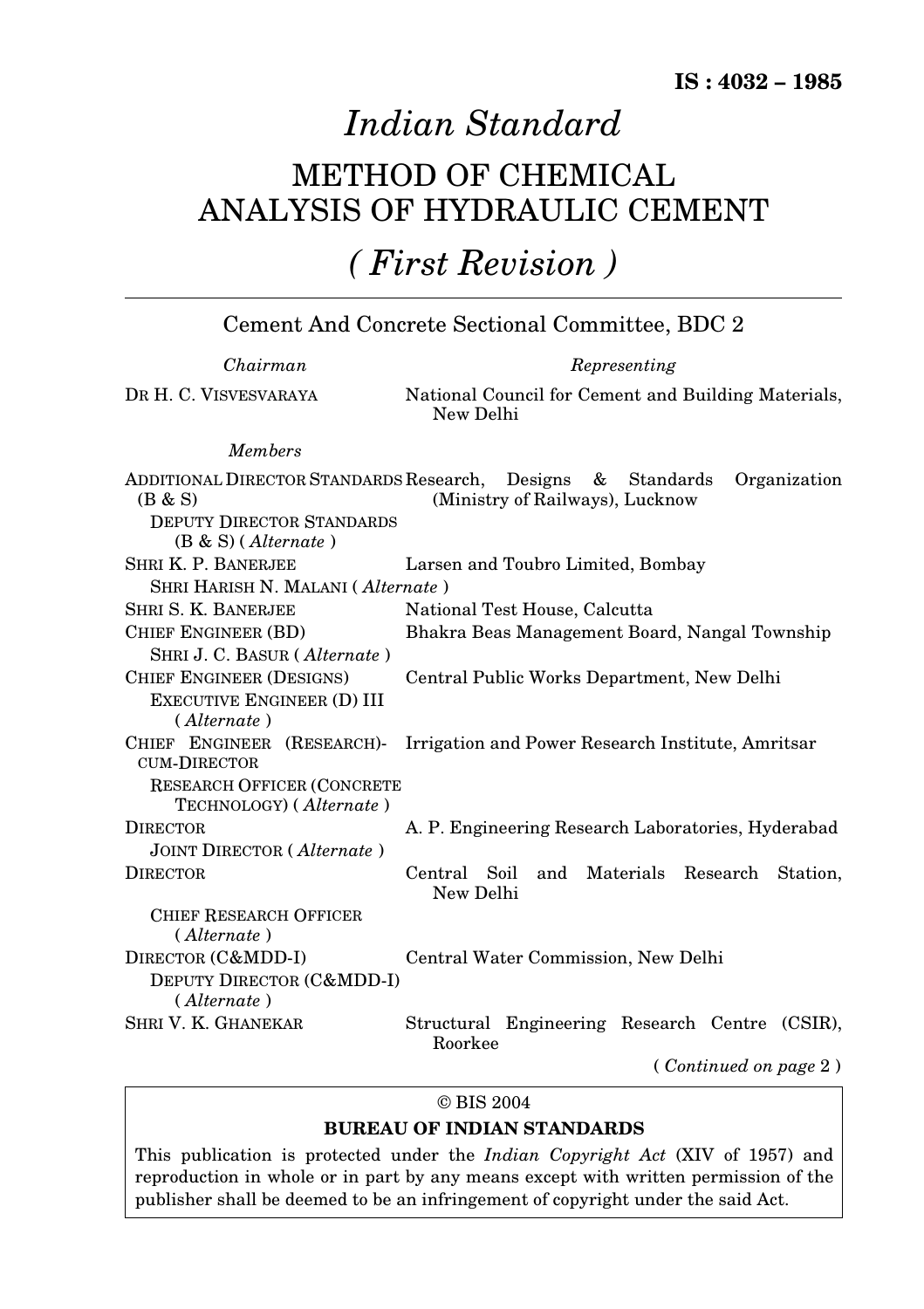( *Continued from page* 1) *Members Representing* SHRI A. V. GOKAK Development Commissioner for Cement Industry (Ministry of Industry), New Delhi SHRI S. S. MIGLANI ( *Alternate* ) The India Cements Limited, Madras SHRI T. TAMILAKARAN (*Alternate*)<br>SHRI A K GUPTA HV Hyderabad Industries Limited, Ballabagarh SHRI P. J. JAGUS Associated Cement Companies Ltd, Bombay DR A. K. CHATTERJEE ( *Alternate* ) SHRI N. G. JOSHI Indian Hume Pipes Co Limited, Bombay Ministry of Shipping and Transport (Roads Wing) SHRI N. SIVAGURU ( *Alternate* ) The Institution of Engineers (India), Calcutta SHRI B. T. UNWALLA (*Alternate*)<br>DR A K MILLICK National Council for Cement and Building Materials, New Delhi SHRI K. K. NAMBIAR In Personal Capacity ( '*Ramanalaya*' *11 First Cresent Park Road, Gandhinagar, Adyar, Madras* ) SHRI S. N. PAL M. N. Dastur and Company Private Limited, Calcutta SHRI BIMAN DASGUPTA ( *Alternate* ) Hindustan Prefab Limited, New Delhi SHRI Y. R. PHULL Indian Roads Congress, New Delhi; *and* Central Road Research Institute (CSIR), New Delhi SHRI M. R. CHATTERJEE ( *Alternate* ) DR MOHAN RAI Central Building Research Institute (CSIR), Roorkee DR S. S. REHSI ( *Alternate* ) Dalmia Cement (Bharat) Limited, New Delhi DR K. C. NARANG ( *Alternate* ) SHRI G. RAMDAS Directorate General of Supplies and Disposals, New Delhi DR A. V. R. RAO National Buildings Organization, New Delhi SHRI J. SEN GUPTA ( *Alternate* ) Geological Survey of India, Calcutta SHRI S. ROY (*Alternate*)<br>SHRI T. N. SUBBA RAO Gammon India Limited, Bombay SHRI S. A. REDDI ( *Alternate* ) Structural Engineering Research Centre (CSIR), Madras DR A. G. MADHAVA RAO ( *Alternate* ) Cement Corporation of India, New Delhi SHRI C. S. SHARMA (*Alternate*)<br>SHRI H. S. SATYANARAYANA Engineer-in-Chief's Branch, Army Heqadquarters, New Delhi SHRI V. R. KOTNIS ( *Alternate* ) SECRETARY Central Board of Irrigation and Power, New Delhi SHRI K. R. SAXENA ( *Alternate* ) SUPERINTENDING ENGINEER (DESIGNS) Public Works Department, Government of Tamil Nadu, Madras EXECUTIVE ENGINEER (SMD DIVISION) ( *Alternate* )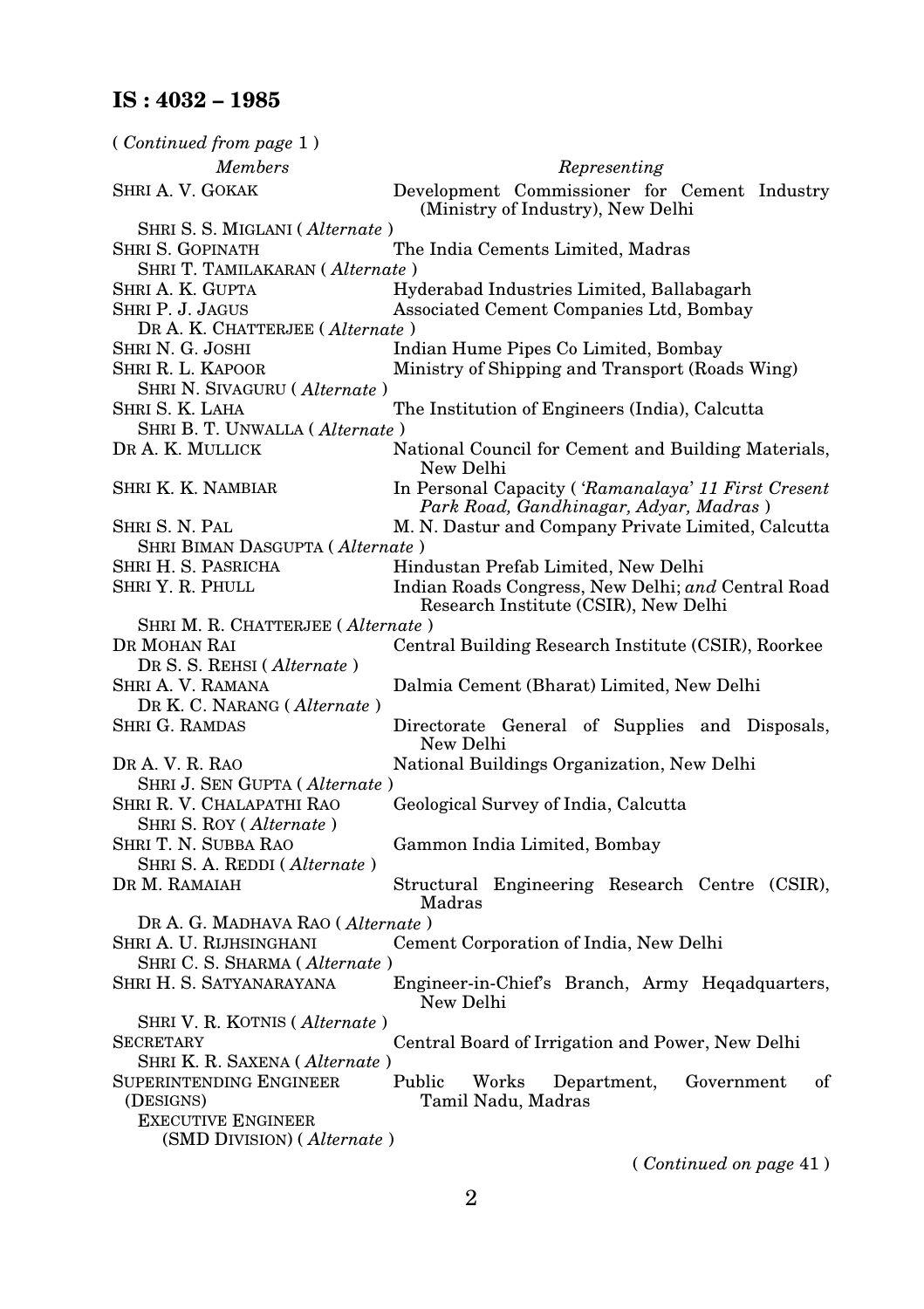## *Indian Standard*

## METHOD OF CHEMICAL ANALYSIS OF HYDRAULIC CEMENT

## *( First Revision )*

#### **0.** F O R E W O R D

**0.1** This Indian Standard (First Revision) was adopted by the Indian Standards Institution on 30 October 1985, after the draft finalized by the Cement and Concrete Sectional Committee had been approved by the Civil Engineering Division Council.

**0.2** Standard methods of testing cement are essential adjuncts to the cement specifications because faulty test methods may lead to erroneous conclusions as to the quality of cement. The Cement and Concrete Sectional Committee has, therefore, formulated methods of chemical and physical tests of hydraulic cements in details in two separate standards which could be referred to in each of the specification for different types of hydraulic cement. This standard covers methods of chemical analysis of hydraulic cement while methods of physical tests are covered in IS : 4031-1968\*.

**0.3** This standard was first published in 1968. A need has been felt to introduce rapid methods of chemical analysis of cement to cut down the time taken for determination of major constituents. In this revision, therefore, rapid complexometric (EDTA) methods developed by National Council for Cement and Building Materials have been included as alternate methods for estimation of CaO, MgO,  $\rm Fe_2O_3$  and  $\rm Al_2O_3$  in ordinary and low heat Portland cement, rapid hardening Portland cement, Portland slag cement and Portland pozzolana cement. In case of dispute or doubtful marginal values, the gravemetric methods for estimation of CaO, MgO and  $Al_2O_3$  and potassium permanganate method for estimation of  $Fe<sub>2</sub>O<sub>3</sub>$  shall be taken as referee method. For rapid complexometric methods of analysis, photometric end point detector shall be used for better detection of sharp end point where sufficient skill is not available.

**0.4** This edition 2.1 incorporates Amendment No. 1 (May 1998). Side bar indicates modification of the text as the result of incorporation of the amendment.

<sup>\*</sup>Methods of physical tests for hydraulic cement.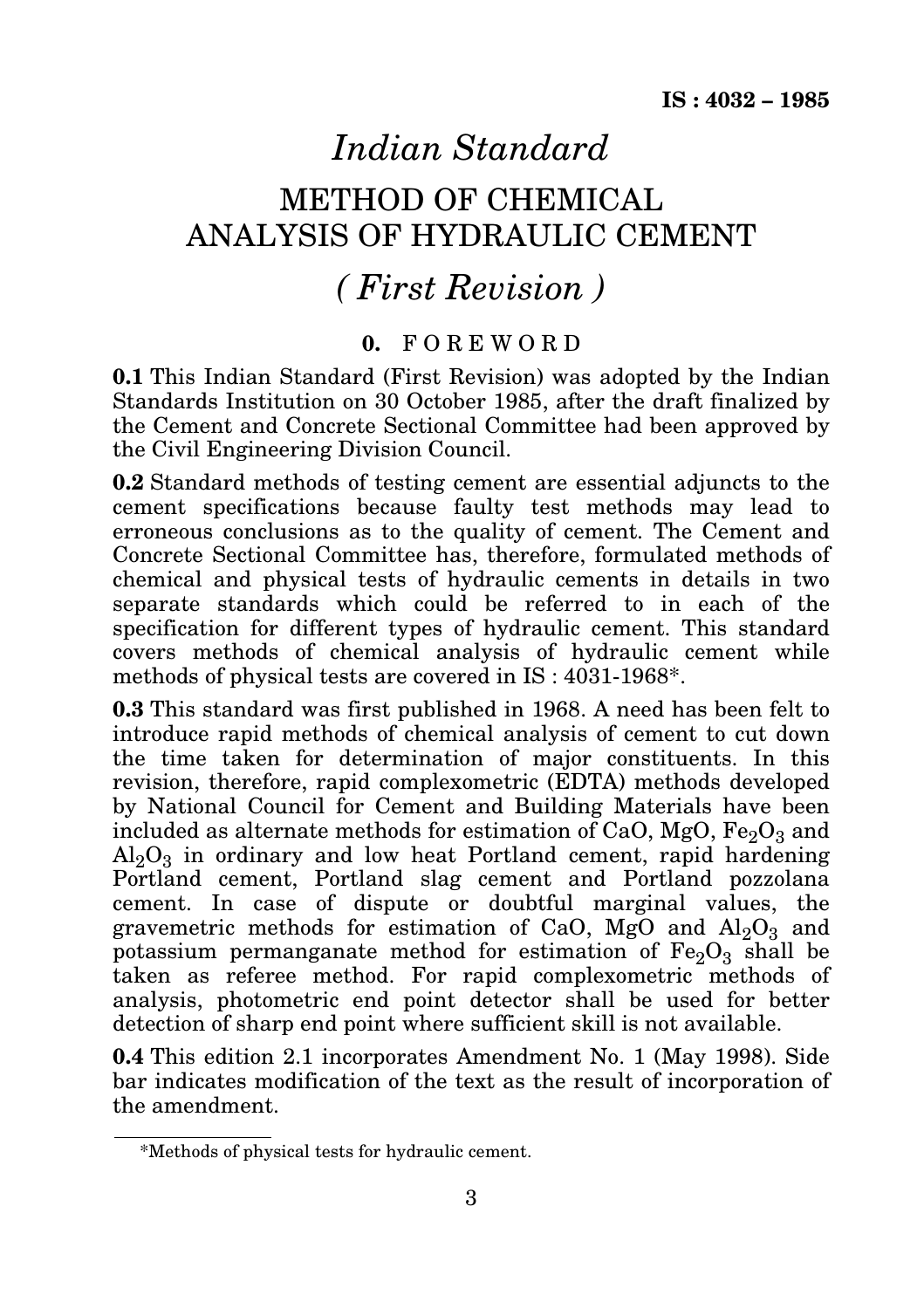**0.5** For the purpose of deciding whether a particular requirement of this standard is complied with, the final value, observed or calculated, expressing the result of a test or analysis, shall be rounded off in accordance with IS : 2-1960\*. The number of significant places retained in the rounded off value should be the same as that of the specified value in this standard.

#### **1. SCOPE**

**1.1** This standard gives the procedure for the chemical analysis of the different types of hydraulic cement.

**1.2** In addition to the tests for chemical requirements prescribed in different cement specifications, this standard also covers test for determination of free lime in Portland cement, pozzolanicity test for Portland pozzolana cement and staining test for masonry cement.

NOTE — Analysis of hydraulic cement may be done using rapid methods such as atomic absorption spectrophotometer method ( *see* IS : 12813-1989† ) or X-ray fluorescence spectrometer method ( *see* IS : 12803-1989‡ ), or calorimetric analysis ( *see* IS : 12423-1988§ ) not covered in this standard. However, in case of dispute or doubtful marginal values, the method given in this standard shall be taken as referee method.

#### **2. SAMPLING**

**2.1** The samples of the cement shall be taken as per requirements of IS : 3535-1966**||** and the relevant standard specification for the type of cement being tested. The representative sample of the cement selected as above shall be thoroughly mixed before using.

#### **3. REPRODUCIBILITY OF RESULTS**

**3.1** Blank determinations shall be made on the reagents for each constituent in the cement and the corrections shall be applied where necessary. In all cases check determinations shall be made and repeated if satisfactory checks are not obtained. The difference between check determinations shall not exceed 0.2 percent for silica and alumina, and 0.1 percent for other constituents.

The difference between check determinations by EDTA method shall not exceed 0.2 percent for calcium oxide and magnesia, 0.15 percent for alumina and 0.1 percent for ferric oxide.

<sup>\*</sup>Rules for rounding off numerical values ( *revised* ).

<sup>†</sup>Method of analysis of hydraulic cement by atomic absorption spectrophotometer.

<sup>‡</sup>Method of analysis of hydraulic cement by X-ray fluorescence spectrometer.

<sup>§</sup>Method for calorimetric analysis of hydraulic cement.

<sup>||</sup>Methods of sampling hydraulic cements.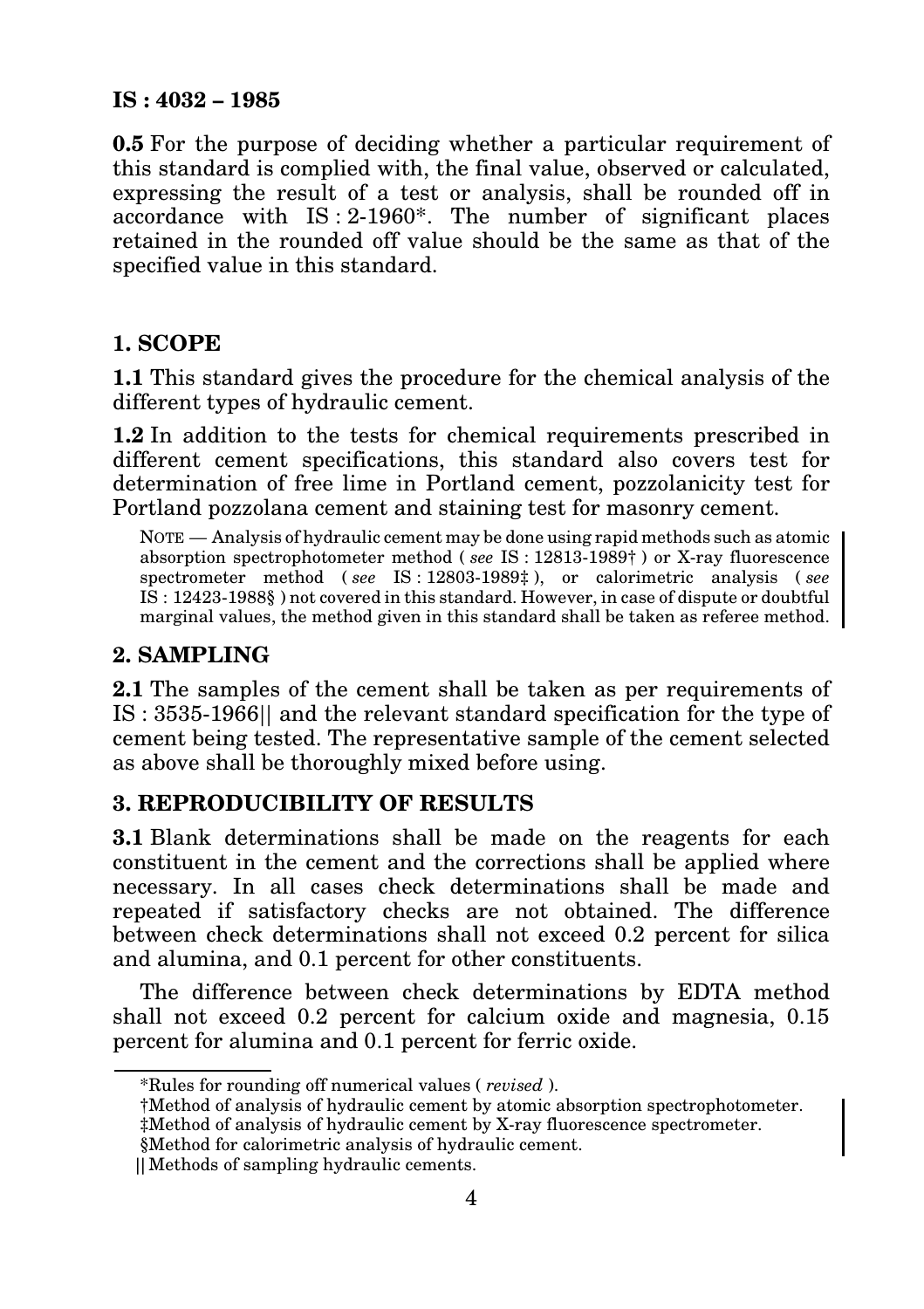#### **4. CHEMICAL ANALYSIS OF HYDRAULIC CEMENTS OTHER THAN PORTLAND SLAG CEMENT AND PORTLAND POZZOLANA CEMENT**

**4.1 Reagents and Special Solutions —** Unless specified otherwise, pure chemicals of analytical reagent grade shall be employed in tests, and distilled water ( *see* IS : 1070-1977\* ) shall be used where the use of water as a reagent is intended. The following reagents and special solutions of analytical reagent grades are required ( *see* IS : 2263-1979† and IS : 2316-1968‡ ).

**4.1.1** *Reagents*

**4.1.1.1** *Hydrochloric acid* — sp gr 1.16 (conforming to IS : 265-1976§ ).

**4.1.1.2** *Nitric acid* — sp gr 1.42 (conforming to IS : 264-1976||).

**4.1.1.3** *Sulphuric acid* — sp gr 1.84 (conforming to IS : 266-1977¶ ).

**4.1.1.4** *Phosphoric acid* — sp gr 1.7.

**4.1.1.5** *Hydrofluoric acid* — 40 percent.

**4.1.1.6** *Ammonium Hydroxide* — sp gr 0.90.

**4.1.1.7** *Acetic acid —* glacial.

**4.1.1.8** *Diethylamine* — liquid.

**4.1.1.9** *Sulphosalicylic acid* — solid.

**4.1.1.10** *Potassium periodate —* solid.

**4.1.2** *Dilute Solutions of Reagents* — prepare the following dilute solutions by diluting the reagent with distilled water.

**4.1.2.1** *Hydrochloric acid* — 1 : 1, 1 : 3, 1 : 10 and 1 : 99 (by volume).

**4.1.2.2** *Nitric acid —* 1 : 4, 1 : 33 (by volume).

**4.1.2.3** *Ammonium hydroxide —* 1 : 1 and 1 : 6 (by volume).

**4.1.2.4** *Sulphuric acid —* 1 : 3 (by volume).

**4.1.2.5** *Phosphoric acid —* 1 : 3 (by volume).

**4.1.2.6** *Sodium hydroxide solution —* 4 N (approximately). Dissolve 80 g of sodium hydroxide in 500-ml volumetric flask and make up to the mark with distilled water.

**4.1.2.7** *Glycerol* — 1 : 1 (by volume).

<sup>\*</sup>Specification for water for general laboratory use ( *second revision* ).

<sup>†</sup>Methods of preparation of indicator solutions ( *first revision* ).

<sup>‡</sup>Methods of preparation of standard solution for colorimetric and volumetric analysis ( *first revision* ).

<sup>§</sup>Specification for hydrochloric acid ( *second revision* ).

<sup>||</sup>Specification for nitric acid ( *second revision* ).

<sup>¶</sup>Specification for sulphuric acid ( *second revision* ).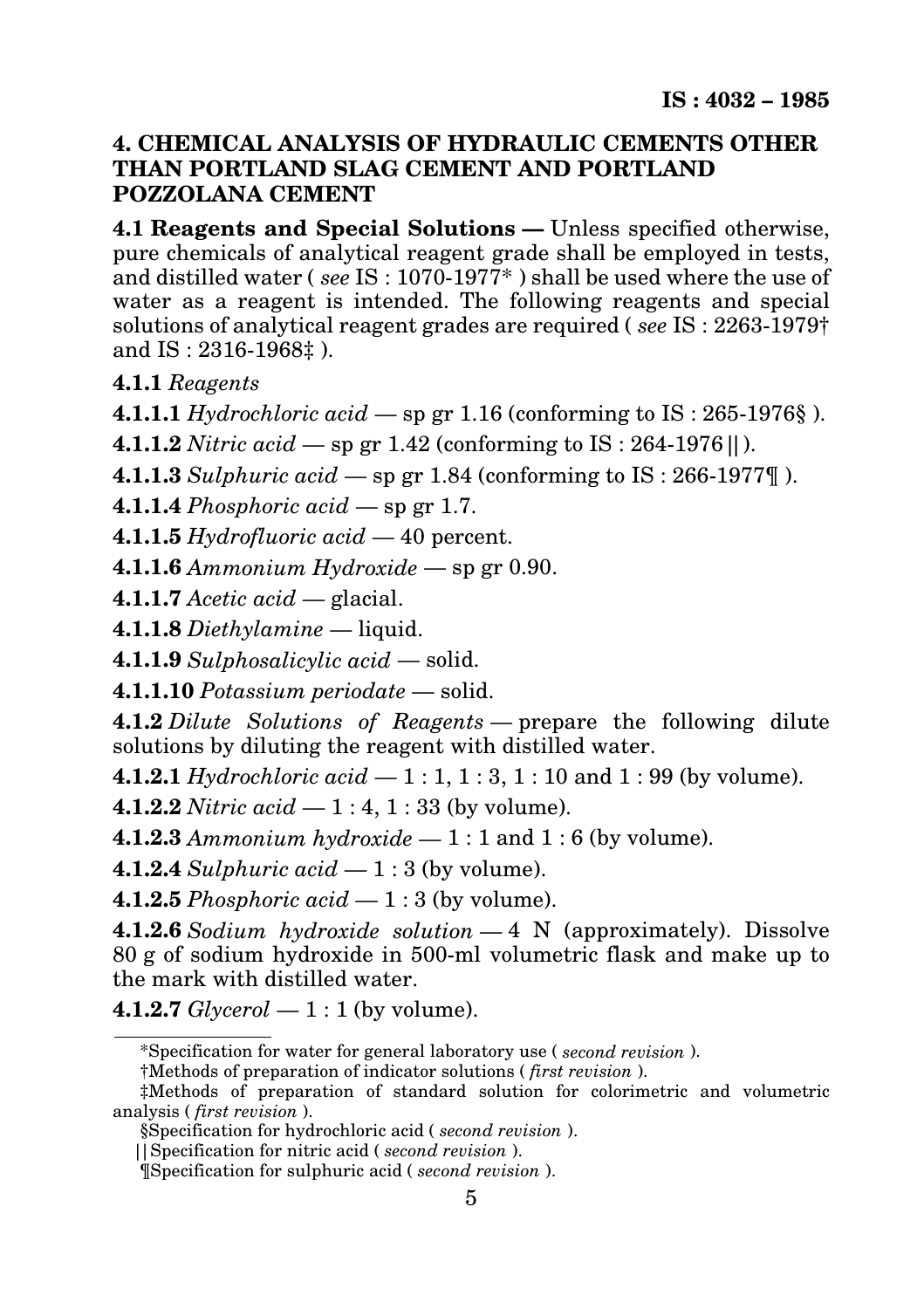**4.1.2.8** *Triethanolamine* — 1 : 1 (by volume).

**4.1.2.9** *Ammonium Acetate* — 50 percent solution. Weigh 50 g of ammonium acetate and make up the volume to 100 ml with distilled water.

**4.1.3** *Stannous Chloride Solution —* Dissolve 50 g of stannous chloride  $(\text{SnCl}_2)$  in  $100$  ml of hydrochloric acid and dilute to one litre. Keep a few pieces of pure metallic tin in contact with the solution.

**4.1.4** *Mercuric Chloride Solution* — Prepare a saturated solution [5.6 g of mercuric chloride ( $\rm{HgCl_2}$ ) in 100 ml of water should give a saturated solution at ordinary room temperature].

**4.1.5** *Manganese Sulphate Solution —* Dissolve 35 g of crystalline manganese sulphate (MnSO $_4$ .4H $_2$ O) in 250 ml of water. Add 70 ml of phosphoric acid (sp gr 1.7) and 65 ml of sulphuric acid (sp gr 1.84). Dilute to 500 ml.

**4.1.6** *Standard Potassium Permanganate Solution —* 0.05 N. Dissolve about 1.5 g of potassium permanganate  $(KMnO<sub>4</sub>)$  in one litre of water. Allow it to stand for a week; filter through asbestos mat and keep in a dark place after standardizing it with pure sodium oxalate.

**4.1.7** *Ammonium Nitrate Solution* — Dissolve 2 g of ammonium nitrate ( $NH_4NO_3$ ) in 100 ml of water.

**4.1.8** *Methyl Red —* 0.1 percent solution.

**4.1.9** *Ammonium Oxalate Solution —* Dissolve 50 g of ammonium oxalate [  $(NH_4) 2 C_2O_4H_2O$  ] in one litre of water. Also prepare a dilute solution containing one gram of salt per litre.

**4.1.10** *Ammonium Hydrogen Phosphate Solution —* Dissolve 250 g of ammonium hydrogen phosphate in one litre of water.

**4.1.11** *Barium Chloride Solution —* Dissolve 100 g of barium chloride  $\rm (BaCl_2.2H_2O)$  in one litre of water.

**4.1.12** *Bismuth Nitrate Solution* — Weigh about 4 g of bismuth nitrate pentahydrate [  $\rm{Bi}$  (NO<sub>3</sub>) $_{3}$ .5H $_{2}$ O ] in 500-ml beaker. Add 20 ml of acetic acid. Stir and dilute with about 40 ml water. Filter and transfer the solution to one litre volumetric flask and make up the volume to the mark with distilled water.

**4.1.13** *Buffer Solution — pH 10 —* Dissolve 70 g of ammonium chloride in 570 ml of ammonium hydroxide (sp gr 0.90) and make up to one litre with distilled water.

**4.1.14** *Standard Zinc Solution —* 0.01 M. Dissolve accurately weighed 0.6537 g of granulated zinc in a minimum quantity of dilute hydrochloric acid  $(1:1)$ . Make up to the mark with distilled water in one litre volumetric flask.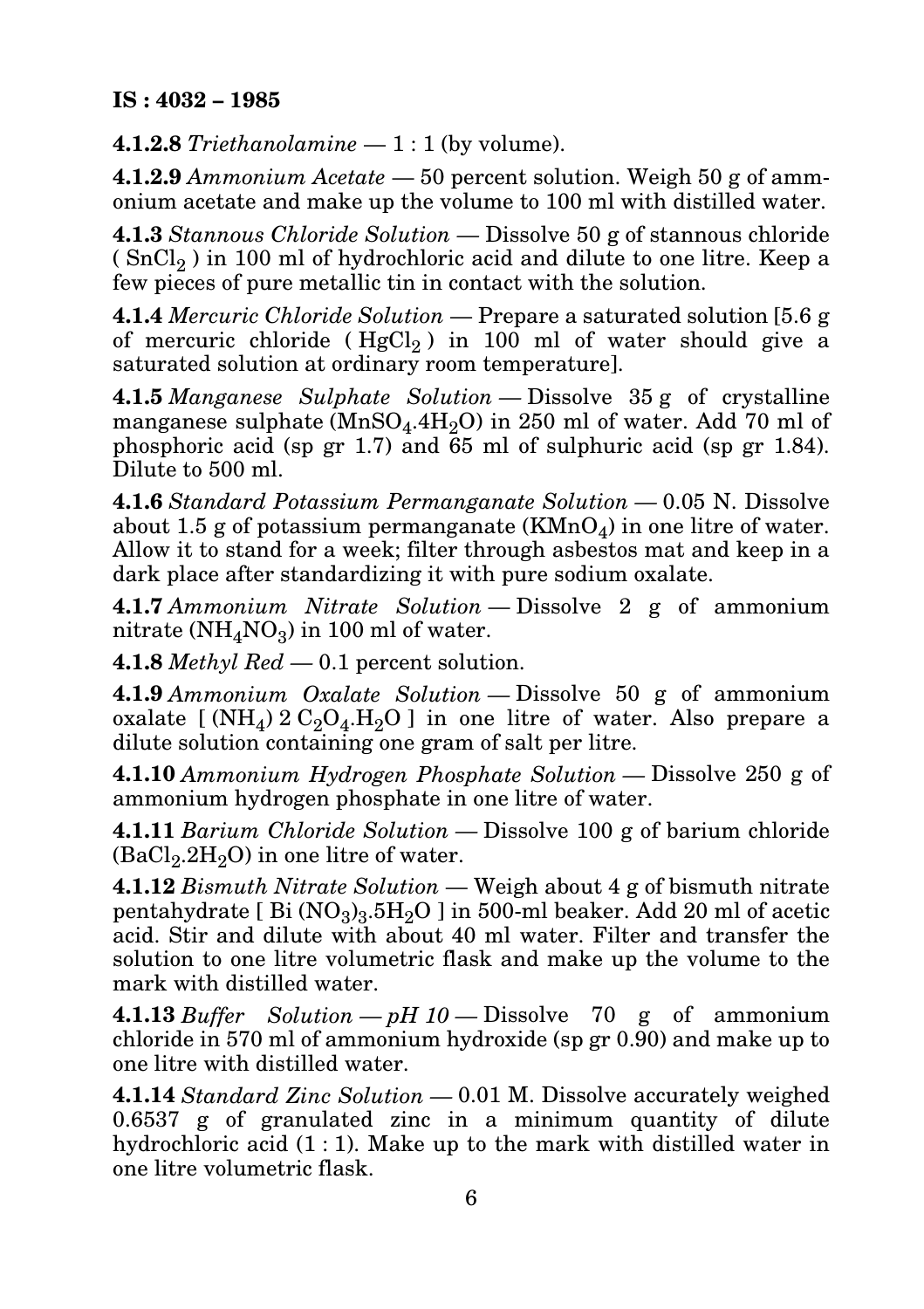**4.1.15** *Standard EDTA Solution —* 0.01 M. Dissolve 3.7224 g of disodium ethylenediamine tetra acetate dihydrate in 400 ml hot water and make up the volume in one litre flask. Take 10 ml of standard zinc solution in an Erlenmeyer flask. Add 20 ml buffer solution of *p*H 10 and warm to 50 to 60°C. Add 50 mg Eriochrome Black-T indicator and titrate with EDTA till the colour changes from wine red to clear blue. Note the volume of EDTA used ( *V* ). Calculate the molarity of EDTA as follows:

Molarity of EDTA = 
$$
\frac{0.01 \times 10}{V}
$$

Adjust the molarity to 0.01 M, if required.

**4.1.16** *Eriochrome Black-T* — Grind 100 mg of indicator with 10 g of sodium chloride till homogeneous mixture is obtained and store in an airtight polyethylene bottle.

**4.1.17** *Xylenol Orange —* Grind 100 mg of indicator with 10 g of potassium nitrate till a homogeneous mixture is obtained and store in an airtight container.

**4.1.18** *Patton-Reeders Indicator —* Grind 100 mg of indicator with 10 g of sodium or potassium sulphate till a homogeneous mixture is obtained and store in an airtight bottle.

**4.1.19** *Thymol Phthalexone Indicator —* Grind 100 mg of thymol phthalexone indicator with 10 g of potassium nitrate till a homogeneous mixture is obtained and store in an airtight container.

**4.1.20** *Thymol Blue —* 0.1 percent solution in ethyl alcohol ( *W*/*V* ).

**4.2 Loss on Ignition —** Heat 1.00 g of the sample for 15 minutes in a weighed and covered platinum crucible (a porcelain crucible may also be used) of 20 to 25 ml capacity by placing it in a muffle furnace at temperature between 900° and 1000°C; cool and weigh. Check the loss in weight by a second heating for 5 minutes and re-weigh. Record the loss in weight as the loss on ignition and calculate the percentage of loss on ignition to the nearest 0.1. Calculate the percent loss on ignition as below:

Percent loss on ignition  $=$  loss in weight  $\times$  100

#### **4.3 Silica**

**4.3.1** Transfer 0.5 g of the sample to an evaporating dish, moisten with 10 ml of distilled water at room temperature to prevent lumping, add 5 to 10 ml of hydrochloric acid, and digest with the aid of gentle heat and agitation until the sample is completely dissolved. Dissolution may be aided by light pressure with the flattened end of a glass rod. Evaporate the solution to dryness on a steam-bath. Without heating the residue any further treat it with 5 to 10 ml of hydrochloric acid and then with an equal amount of water, or pour at once upon the residue 10 to 20 ml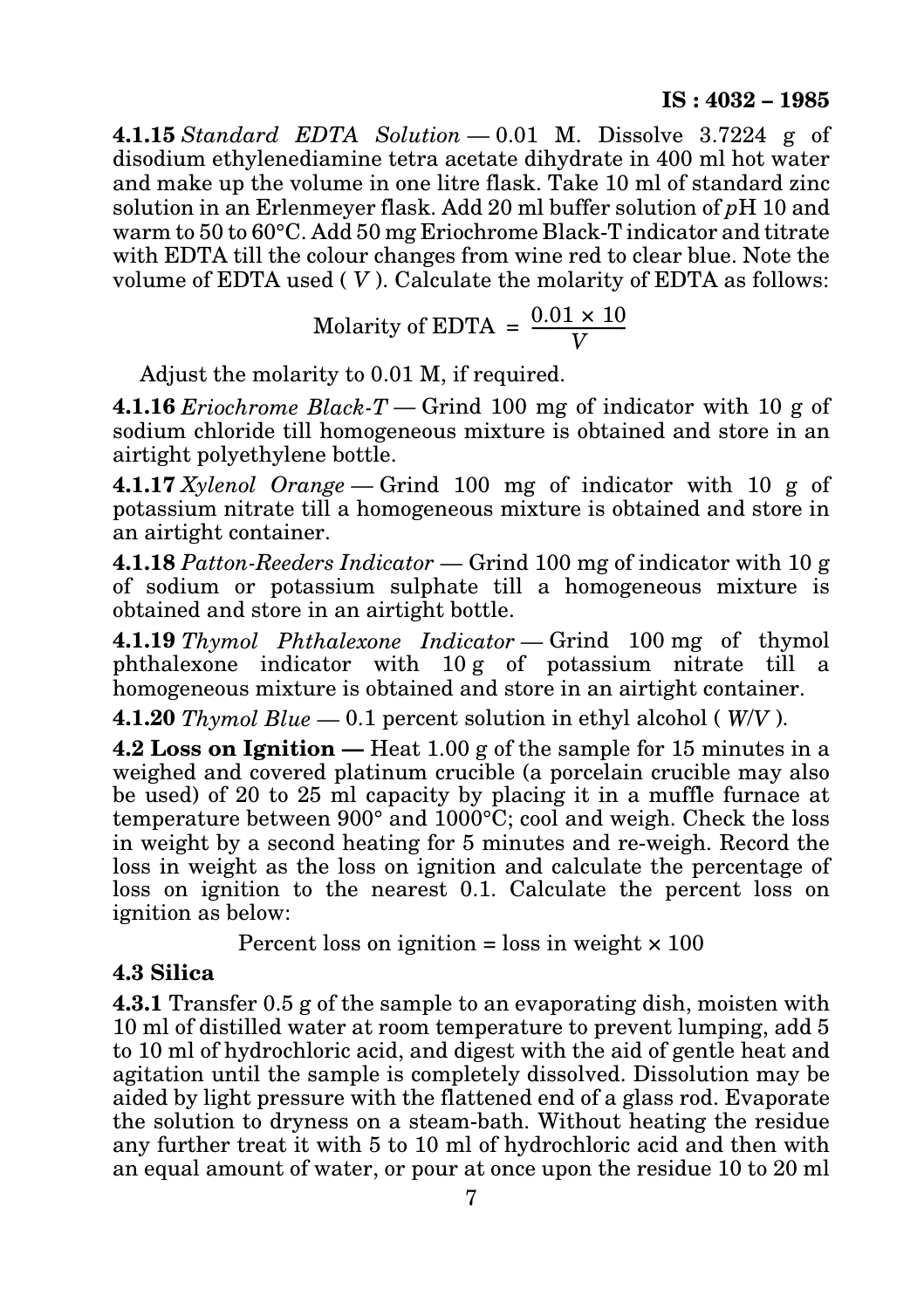of hydrochloric acid  $(1:1)$ . Then cover the dish and digest for 10 minutes on the water-bath or hot-plate. Dilute the solution with an equal volume of hot water, immediately filter through an ashless filter paper (Whatman No. 40 or its equivalent), and wash the separated silica  $(SiO_2)$  thoroughly with hot water and reserve the residue.

**4.3.2** Again evaporate the filtrate to dryness, baking the residue in an oven for one hour at 105 to 110°C. Then treat the residue with 10 to 15 ml of hydrochloric acid (1 : 1) and heat the solution on water-bath or hot-plate. Dilute the solution with an equal volume of hot water catch and wash the small amount of silica it contains on another filter paper. Reserve the filtrate and washings for the determination of combined alumina and ferric oxide.

**4.3.3** Transfer the papers containing the residues to a weighed platinum crucible. Dry and ignite the papers, first at a low heat until the carbon of the filter paper is completely consumed without inflaming, and finally at 1 100 to 1 200°C until the weight remains constant.

**4.3.4** Treat the ignited residue thus obtained, which will contain small amounts of impurities, with 1 to 2 ml of distilled water, about 10 ml of hydrofluoric acid and 2 drops of sulphuric acid and evaporate cautiously to dryness. Finally heat the small residue at 1 050 to 1 100°C for a minute or two; cool and weigh. The difference between this weight and the weight of ignited sample represents the amounts of silica:

 $\text{Silica percent} = 200 \ (\ W_1 - W_2)$ 

where

 $W_1$  = weight of silica + ( insoluble impurities – residue ), and

 $W_2$  = weight of impurities.

NOTE — For routine analysis, treatment with hydrofluoric acid may be omitted.

**4.3.4.1** To this amount of silica, add the amount of silica recovered from the residue derived from the combined precipitates of alumina and ferric oxide as indicated under **4.3.5**.

**4.3.5** Add 0.5 g of sodium or potassium persulphate to the crucible and heat below red heat until the small residue of impurities is dissolved in the melt. Cool, dissolve the fused mass in water, and add it to the filtrate and washings reserved for the determination of the combined alumina and ferric oxide.

#### **4.4 Combined Ferric Oxide and Alumina**

**4.4.1** To the filtrate reserved in **4.3.2** which shall have a volume of about 200 ml, add a few drops of the methyl red indicator, and heat to boiling, adding a few drops of bromine water or concentrated nitric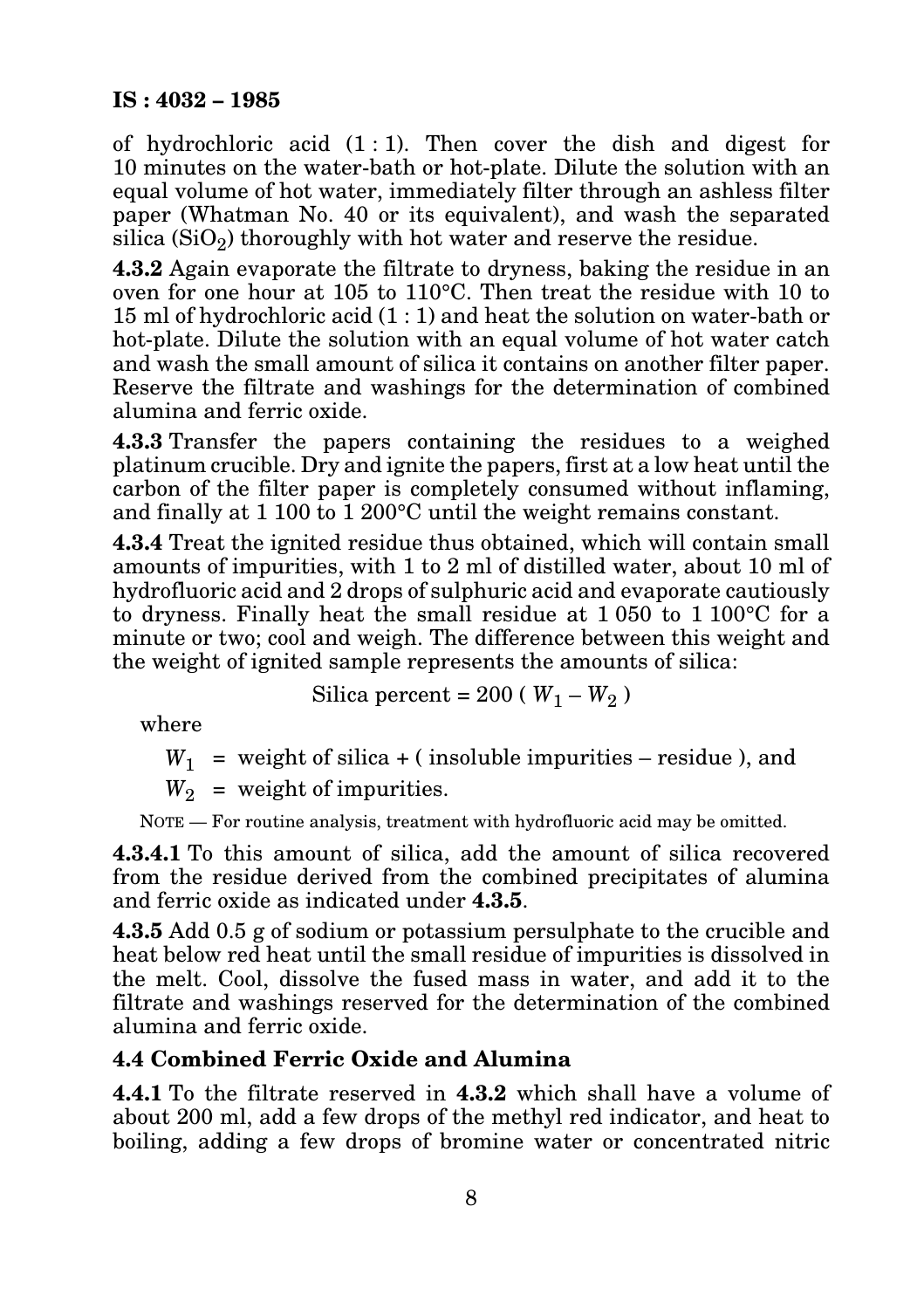acid during boiling in order to oxidize any ferrous iron to the ferric condition. Then treat with ammonium hydroide  $(1:1)$  drop by drop until the colour of the solution becomes distinctly yellow and smells of ammonia. Bring to boiling the solution containing the precipitates of aluminium and ferric hydroxides and boil for one minute. In case of difficulty from bumping experienced while boiling the ammoniacal solution, substitute the one-minute boiling period by a digestion period of 10 minutes on a steam-bath or a hot-plate of approximately the same temperature as of a steam-bath. Allow the precipitate to settle (which should not take more than 5 minutes), filter through an ashless filter paper (Whatman No. 41 or equivalent) and wash with 2 percent hot ammonium nitrate solution. Set aside the filtrate and washings.

NOTE — Two drops of methyl red indicator should be added to the ammonium nitrate solution, followed by ammonium hydroxide (1 : 1) added dropwise until the colour just changes to yellow. If the colour reverts to red at any time due to heating, it should be brought back to yellow by addition of a drop of ammonium hydroxide  $(1 : 1)$ .

**4.4.2** Transfer the precipitate and filter paper to the same beaker in which the first precipitation was effected. Dissolve the precipitate in hot hydrochloric acid (1 : 3), dilute the solution to about 100 ml and re-precipitate the hydroxides ( *see* Note ). Filter the solution and wash the precipitate with two 10-ml portions of hot ammonium nitrate solution. Combine the filtrate and washings, with the filtrate set aside under **4.4.1** and reserve for the determination of calcium oxide.

NOTE — Alternatively, after the precipitate of the combined hydroxide is dissolved in hydrochloric acid, it may be diluted up to 100 ml in a volumetric flask. A portion may be used for precipitating and estimating the hydroxides and another portion may be used for estimating ferric oxide (instead of dissolving the sample afresh).

**4.4.3** Place the precipitate in a weighed platinum crucible, heat slowly until the papers are charred and finally ignite to constant weight at 1 050 to 1 100°C taking care to prevent reduction, and weigh as combined alumina and ferric oxide.

**4.4.3.1** *Calculation* — Calculate the percentage of combined ferric oxide and alumina by multiplying the weight in grams of the residue by 200 (100 divided by weight of sample used):

 $R_2O_3$  percent = weight of residue  $\times$  200

**4.4.4** If silica is suspected to be carried into the filtrate used for this estimation, proceed as given in **4.4.4.1**.

**4.4.4.1** Treat the residue in the crucible with a drop of water, about 5 ml of hydrofluoric acid and drop of sulphuric acid and evaporate cautiously to dryness. Finally heat the crucible at 1 050 to 1 100°C for 1 or 2 minutes, cool and weigh. The difference between this weight and the weight previously obtained represents the amount of residual silica. Subtract this amount from the weight of ferric oxide and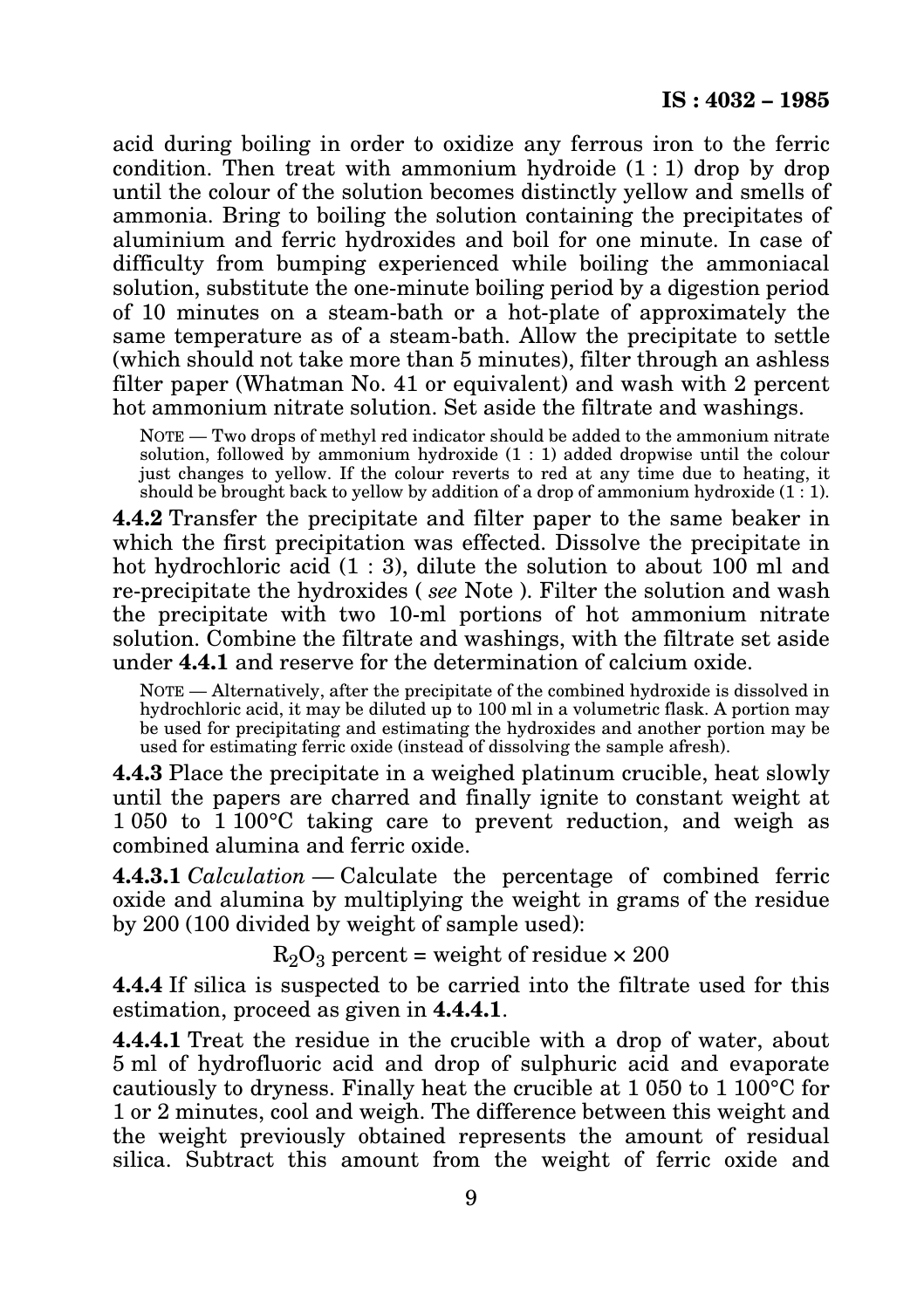alumina found under **4.4.3** and add the same amount to the amount of silica found under **4.3.4**.

#### **4.5 Ferric Oxide**

**4.5.1** *Method 1* ( *Potassium Permanganate Method* ) — To one gram of the sample, add 40 ml of cold water and, while the mixture is being stirred vigorously, add 15 ml of hydrochloric acid. If necessary, heat the solution and grind the cement with the flattened end of a glass rod until it is evident that the cement is digested fully. Heat the solution to boiling and treat it with stannous chloride solution added drop by drop while stirring, until the solution is decolourized. Add a few drops of stannous chloride solution in excess and cool the solution to room temperature. Rinse the inside of the vessel with water, and add 15 ml of a saturated solution of mercuric chloride in one lot. Stir, add 25 ml of manganese sulphate solution and titrate with standard solution of potassium permanganate until the permanent pink colour is obtained. Calculate iron as ferric oxide.

#### **4.5.2** *Method 2* ( *EDTA Method* )

**4.5.2.1** Prepare filtrate as given in **4.3.2** and **4.3.5**. Mix the filtrates and make up the volume in a 250-ml volumetric flask.

**4.5.2.2** Take 25 ml of solution reserved in **4.5.2.1** and add dilute ammonium hydroxide  $(1:6)$  till turbidity appears. Clear the turbidity with a minimum amount of dilute hydrochloric acid (1 : 10) and add a few drops in excess to adjust the *p*H to approximately 1 to 1.5. Shake well. Then add 100 mg of sulphosalicylic acid and titrate with 0.01 M EDTA solution carefully to a colourless or pale yellow solution.

**4.5.2.3**  $\emph{Calculation}$  — Calculate the percentage of  $\mathrm{Fe_{2}O_{3}}$  as below:

1 ml of 0.01 M EDTA  $\equiv$  0.7985 mg of Fe<sub>2</sub>O<sub>3</sub>

$$
\text{Iron oxide (Fe}_2\text{O}_3) \text{ percent} = \frac{0.7985 \times V}{W}
$$

where

*V* = Volume of EDTA used in ml, and

 $W = Weight of the sample in g.$ 

#### **4.6 Alumina**

**4.6.1** *Method 1* ( *Gravemetric Method* ) — Subtract the calculated weight of ferric oxide and small amount of silica from the total weight of oxides found under **4.4.3**. The remainder is the weight of alumina and small amounts of other oxides which are to be reported as alumina.

**4.6.2** *Method 2* ( *EDTA Method* ) — Take 25 ml of solution reserved under **4.5.2.1** and titrate iron at *p*H approximately 1 to 1.5 with EDTA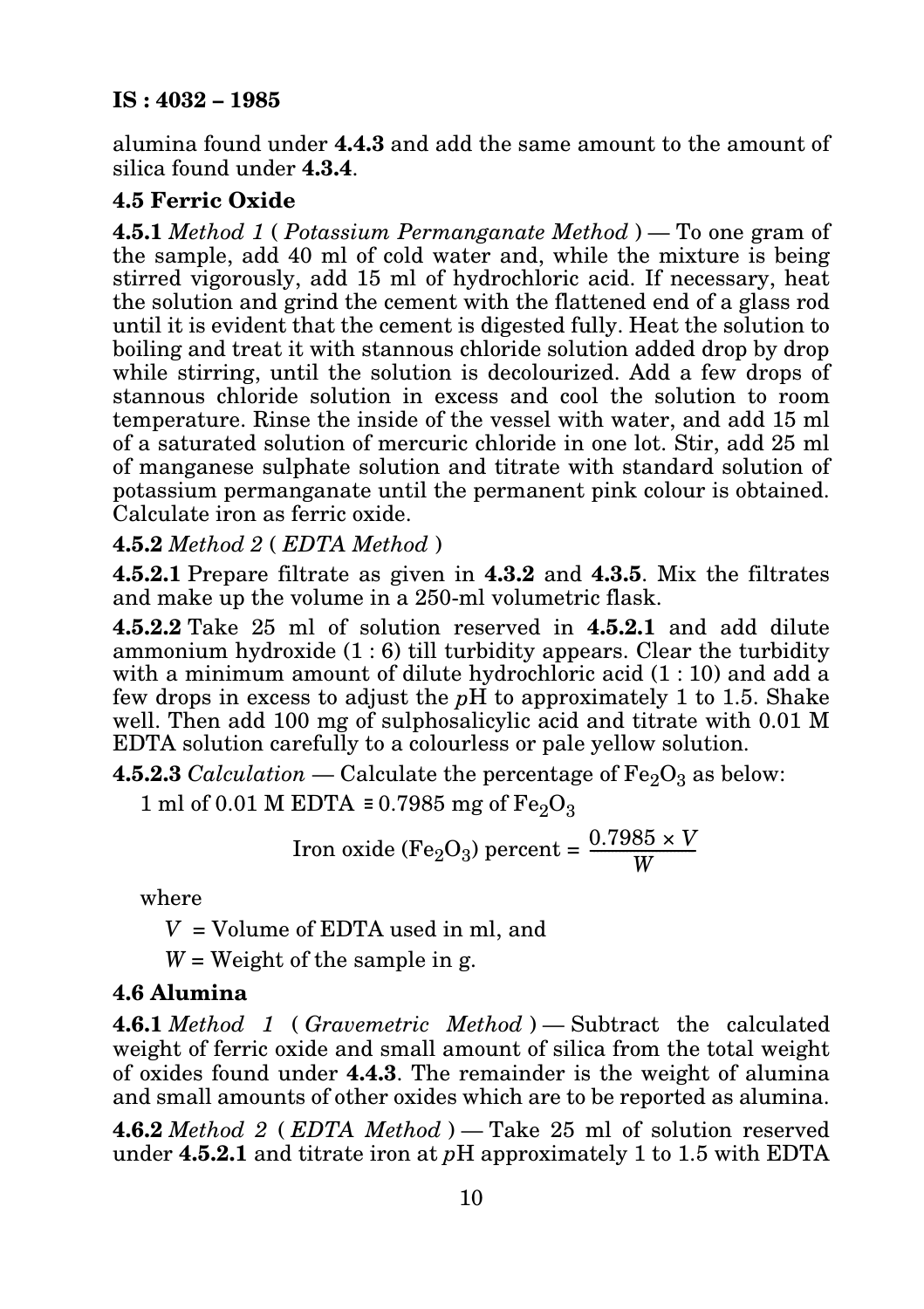using sulphosalicylic acid as indicator as given in **4.5.2.2**. Add 15 ml standard EDTA solution. Add 1 ml of phosphoric acid (1 : 3), 5 ml of sulphuric acid  $(1:3)$  and one drop of thymol blue into the titration flask. Add ammonium acetate solution by stirring until the colour changes from red to yellow. Add 25 ml of ammonium acetate in excess to obtain *p*H approximately 6. Heat the solution to boiling for one minute and then cool. Add 50 mg of solid xylenol orange indicator and bismuth nitrate solution slowly with stirring until the colour of the solution changes from yellow to red. Add 2 to 3 ml of bismuth nitrate solution in excess. Titrate with 0.01 M EDTA solution to a sharp yellow end point red colour.

 $\textbf{4.6.2.1}~Calculation$  — Calculate the percentage of  $Al_2O_3$  as below:

$$
V=V_1-V_2-(\;V_3\times E\;)
$$

where

 $V =$  Volume of EDTA for alumina in ml,

 $V_1$  = Total volume of EDTA used in the titration in ml,

 $V_2$  = Volume of EDTA used for iron (*see* **4.5.2.2**) in ml,

 $V_3$  = Total volume of bismuth nitrate solution used in the titration in ml, and

*E* = Equivalence of 1 ml of bismuth nitrate solution ( *see* Note below )

1 ml of 0.01 M EDTA  $\equiv$  0.5098 mg of Al<sub>2</sub>O<sub>3</sub>

Aluminium oxide (Al<sub>2</sub>O<sub>3</sub>) percent =  $\frac{0.5098 \times V}{W}$  $\frac{0.5036 \times V}{W}$ 

where

*W* = Weight of the sample in g.

NOTE — Equivalence of bismuth nitrate solution is obtained as follows:

Transfer 100 ml of bismuth nitrate solution to a 500-ml flask and dilute with about 100 ml distilled water. Add a few drops of thymol blue solution and ammonium acetrate solution until the colour changes from red to yellow. Add 50 mg of xylenol orange indicator and titrate with 0.01 M EDTA solution until the colour changes from red to yellow. The equivalence (ml of EDTA) of 1 ml of bismuth nitrate solution is calculated as follows:

$$
E = \frac{V_4}{100}
$$

where

*V*4 = Volume of EDTA solution in ml.

#### **4.7 Calcium Oxide**

**4.7.1** *Method 1* ( *Gravemetric Method* ) — Acidify the combined filtrates set aside under **4.4.2** with hydrochloric acid and evaporate them to a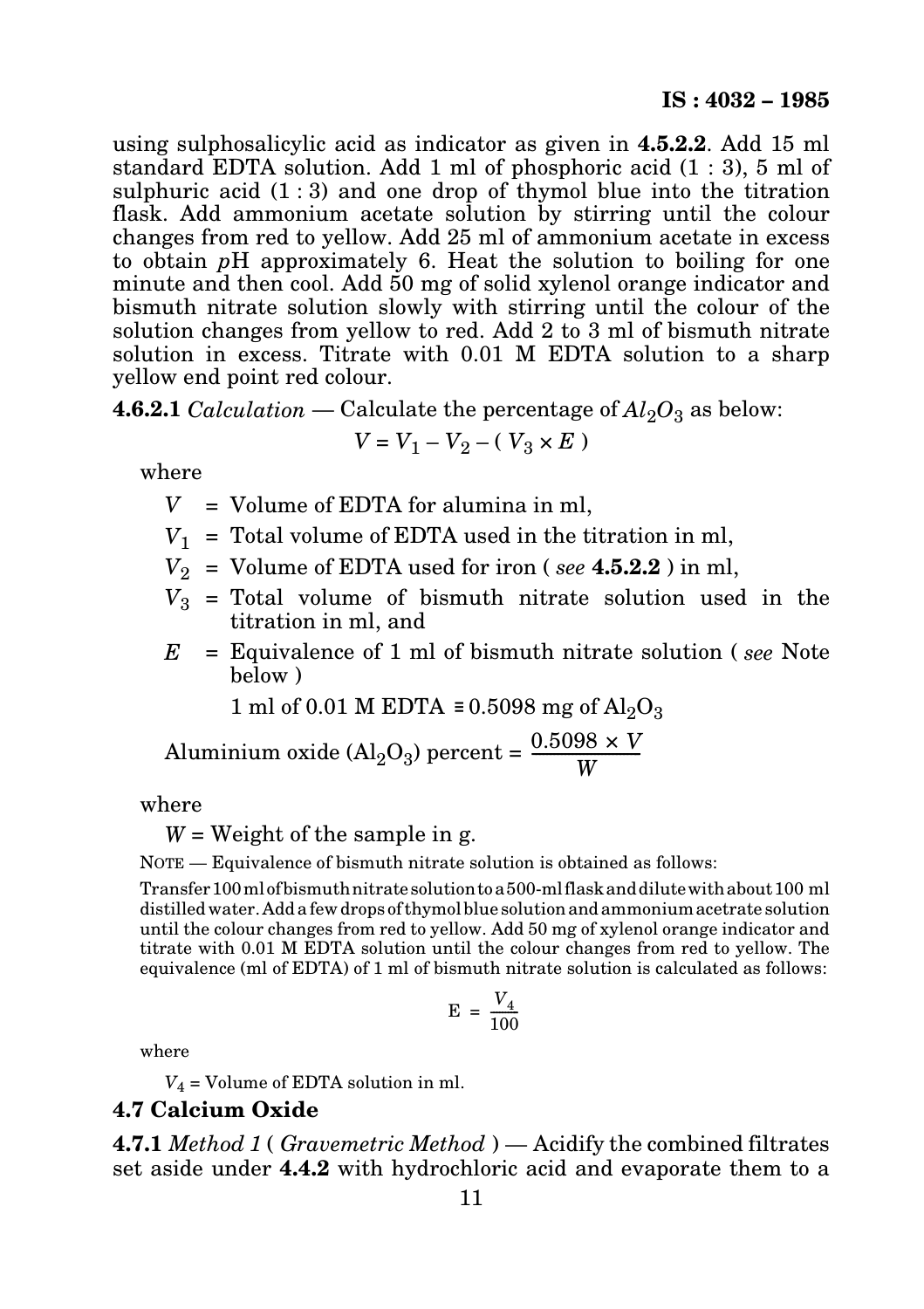volume of about 100 ml. Add 40 ml of saturated bromine water to the hot solution and immediately add ammonium hydroxide until the solution is distinctly alkaline. Boil the solution for 5 minutes or more, making certain that the solution is at all times distinctly alkaline. Allow the precipitate to settle; filter and wash with hot water. Wash the beaker and filter once with nitric acid (1.33) that has been previously boiled to expel nitrous acid, and finally with hot water. Discard any precipitate (of manganese dioxide) that may be left on the funnel. Acidify the filtrate with hydrochloric acid and boil until all the bromine is expelled. Add 5 ml of hydrochloric acid, dilute to 200 ml, add a few drops of methyl red indicator and 30 ml of warm ammonium oxalate solution. Heat the solution to 70 to 80°C and add the ammonium hydroxide  $(1:1)$  dropwise, while stirring, until the colour changes from red to yellow. Allow the calcium oxalate precipitate to stand without further heating for one hour, with occasional stirring during the first 30 minutes; filter through Whatman filter paper No. 42 or equivalent, and wash moderately with cold 0.1 percent ammonium oxalate solution. Set aside the filtrate and washings for estimating magnesia.

**4.7.1.1** Dry the precipitate in a weighed, covered platinum crucible, char the paper without inflaming, burn the carbon at as low temperature as possible, and finally heat with the crucible tightly covered in an electric furnace or over a blast lamp at a temperature of 1 100 to 1 200°C. Cool in a desiccator (to guard against absorption of moisture by ignited calcium oxide) and weigh as calcium oxide. Repeat the ignition to a constant weight.

**4.7.1.2** *Calculation* — Calculate the percentage of CaO by multiplying the weight in grams of 200 residue (CaO) by 200 [100 divided by the weight of sample used  $(0.5 \text{ g})$ :

CaO percent = weight of residue  $\times 200$ 

**4.7.2** *Method 2* ( *EDTA Method* ) — Take 10 ml of solution reserved under **4.5.2.1** in a 250-ml concial flask. Add 5 ml of 1 : 1 glycerol with constant stirring and 5 ml of diethylamine. To this add 10 ml of 4N sodium hydroxide solution and shake well to adjust *p*H to highly alkaline range of 12 or slightly more. Add approximately 50 ml of distilled water and 50 mg of solid Patton-Reeder's indicator. Titrate against 0.01 M EDTA solution to a sharp change in colour from wine red to clear blue ( *see* Note ).

**4.7.2.1** *Calculations* — Calculate the percentage of CaO as below:

1 ml of 0.01 M EDTA  $\equiv$  0.5608 mg of CaO

Calcium Oxide (CaO) percent =  $\frac{0.05608 \times 25 \times V}{W}$ *W* -----------------------------------------------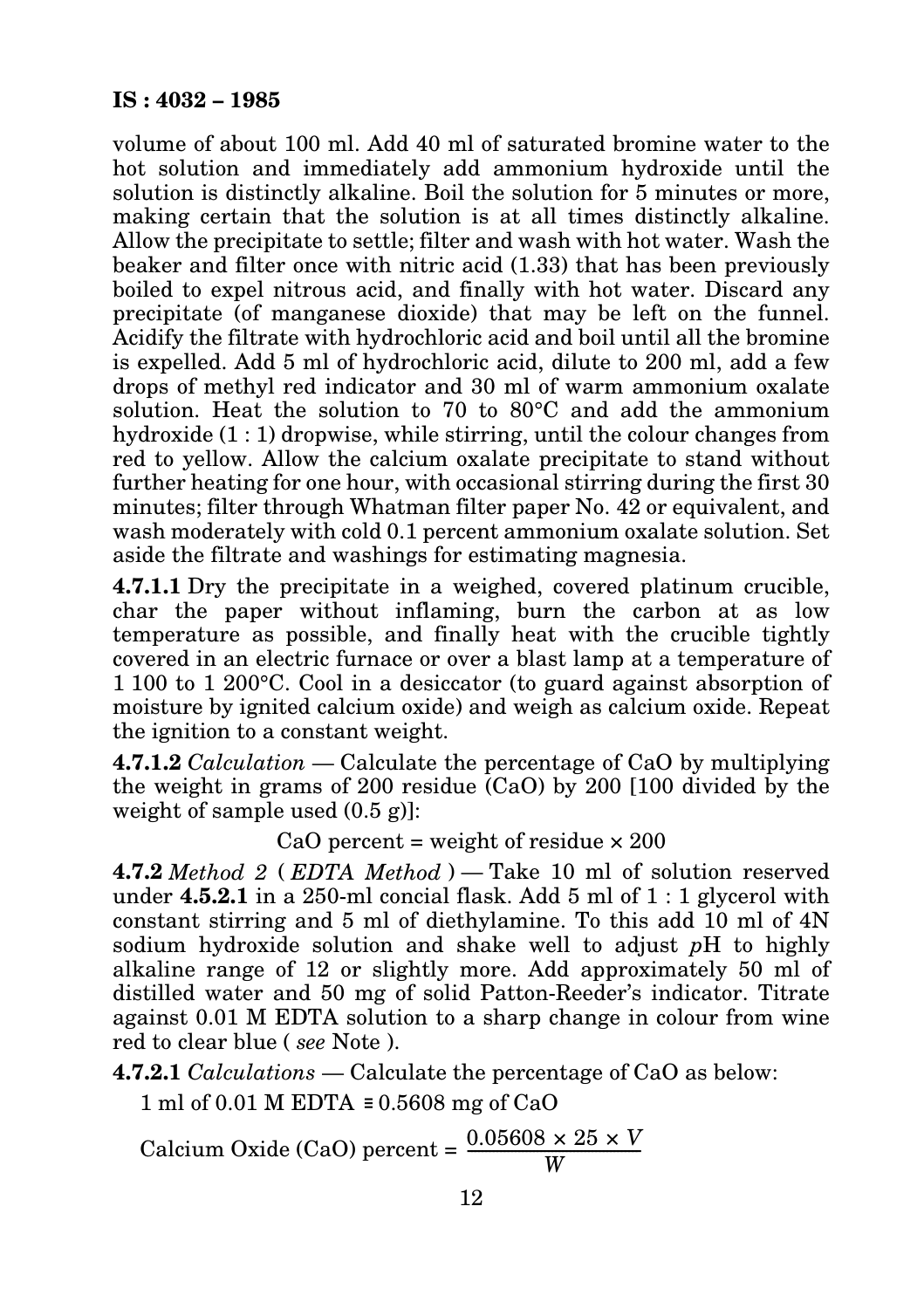where

*V* = Volume of EDTA used in ml, and

 $W = Weight of the sample in g.$ 

NOTE — Manganese interferes with the estimation of CaO. In presence of manganese, the procedure specified in **6.7.2** may be adopted.

#### **4.8 Magnesia**

**4.8.1** *Method 1* ( *Gravemetric Method* ) — Acidify the filtrate set aside under **4.7.1** with hydrochloric acid and concentrate to about 150 ml. Add to this solution about 10 ml of ammonium hydrogen phosphate  $(250 \text{ g/l})$  and cool the solution by placing in a beaker of ice water. After cooling, add ammonium hydroxide drop by drop, while stirring constantly, until the magnesium ammonium phosphate crystals begin to form, and then add the reagent in moderate excess (5 to 10 percent of the volume of the solution), the stirring being continued for several minutes. Set the solution aside for at least 16 hours in a cool atmosphere and then filter, using Whatman No. 42 filter paper or its equivalent. Wash the precipitate with ammonium nitrate wash solution (100 g ammonium nitrate dissolved in water, 200 ml of ammonium hydroxide added and diluted to one litre). Place in a weighed platinum crucible, slowly char the paper and carefully burn off the resulting carbon. Ignite the precipitate at 1 100 to 1 200°C to constant weight taking care to avoid bringing the pyrophosphate to melting. The product of the weight of magnesia (MgO), pyrophosphate obtained and a factor, 0.3621, shall be the magnesium content of the material tested.

**4.8.1.1** *Calculation* — Calculate the percentage of MgO as below:

MgO percent = 
$$
W \times 72.4
$$

where

- $W =$  grams of residue ( $Mg_2P_2O_7$ ), and
- 72.4 = molecular ratio of 2 MgO to  $Mg_2P_2O_7$  (0.362), divided by weight of sample used (0.5 g) and multiplied by 100.

**4.8.2** *Method 2* ( *EDTA Method* ) — Take 10 ml of solution reserved under **4.5.2.1**. Add 5 ml of 1 : 1 triethanolamine with constant shaking and 20 ml of buffer solution *p*H 10. Add 50 mg of the solid thymol phthalexone indicator followed by approximately 50 ml of distilled water. Titrate it against standard 0.01 M EDTA solution until the colour changes from blue to clear pink. This titration gives the sum of calcium and magnesium oxide present in the solution. Titre value of magnesium oxide is obtained by subtracting the titre value of calcium oxide from the total titre value.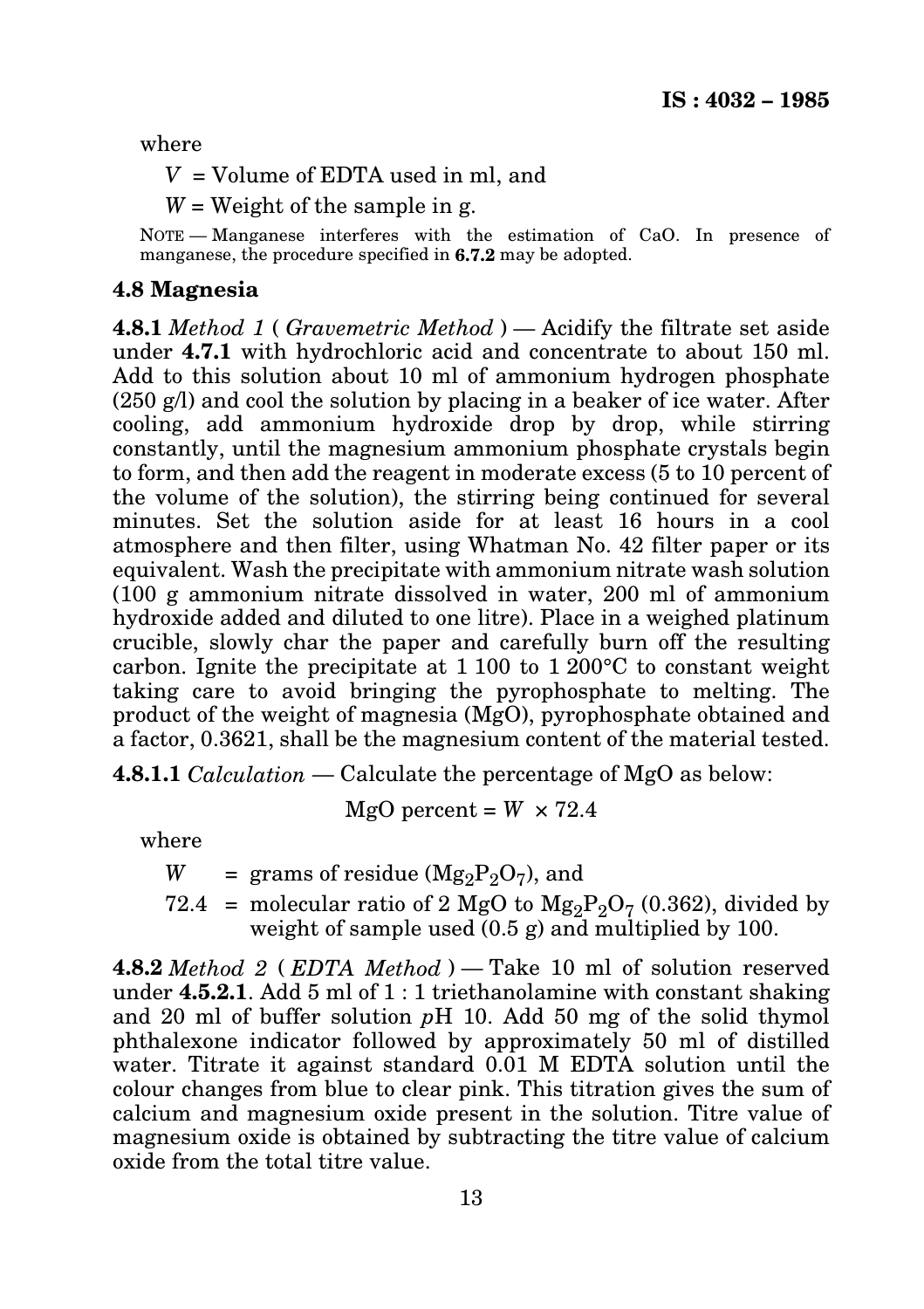**4.8.2.1** *Calculations* — Calculate the percentage of MgO as given below:

1 ml of 0.01 M EDTA  $\equiv$  0.4032 mg of MgO

Magnesium oxide (MgO) percent =  $\frac{0.04032 \times 25 \times (V_1 - V)}{W}$ <u>W</u>

where

 $V_1$  = Volume of EDTA used in this titration in ml,

*V* = Volume of EDTA used in CaO determination in ml, and

 $W =$  Weight of the sample in g.

**4.9 Sulphuric Anhydride** — To one gram of the sample, add 25 ml of cold water, and while the mixture is stirred vigorously add 5 ml of hydrochloric acid. If necessary, heat the solution and grind the material with flattened end of a glass rod until it is evident that the decomposition of the cement is complete. Dilute the solution to 50 ml and digest for 15 minutes at a temperature just below boiling. Filter and wash the residue thoroughly with hot water. Set aside the filter paper with the residue. Dilute the filtrate to 250 ml and heat to boiling. Add slowly drop by drop, 10 ml of hot barium chloride (100  $g/l$ ) solution and continue the boiling until the precipitate is well formed. Digest the solution on a steam-bath for 4 hours or preferably overnight. Filter the precipitate through a Whatman No. 42 filter paper or equivalent and wash the precipitate thoroughly. Place the filter paper and the contents in a weighed platinum or porcelain crucible and slowly incinerate the paper without inflaming. Then ignite at 800 to 900°C, cool in a desiccator and weigh the barium sulphate obtained, calculate the sulphuric anhydride content of the material taken for the test.

**4.9.1**  $\emph{Calculation}$  — Calculate the percentage of  $\text{SO}_3$  as follows:

 $\text{SO}_3$  percent =  $W \times 34.3$ 

where

 $W =$  weight of residue (BaSO<sub>4</sub>) in g; and

 $34.3$  = molecular ratio of  $SO_3$  to  $BaSO_4$  (0.343), multiplied by 100.

**4.10 Insoluble Residue** — Digest the filter paper containing the residue set aside under **4.9** in 30 ml of hot water and 30 ml of 2N sodium carbonate solution maintaining constant volume, the solution being held at just below the boiling point for 10 minutes. Filter and wash with dilute hydrochloric acid (1 : 99) and finally with hot water till the residue is free from chlorides. Ignite the residue in a tared crucible at 900 to 1 000°C, cool in a desiccator and weigh.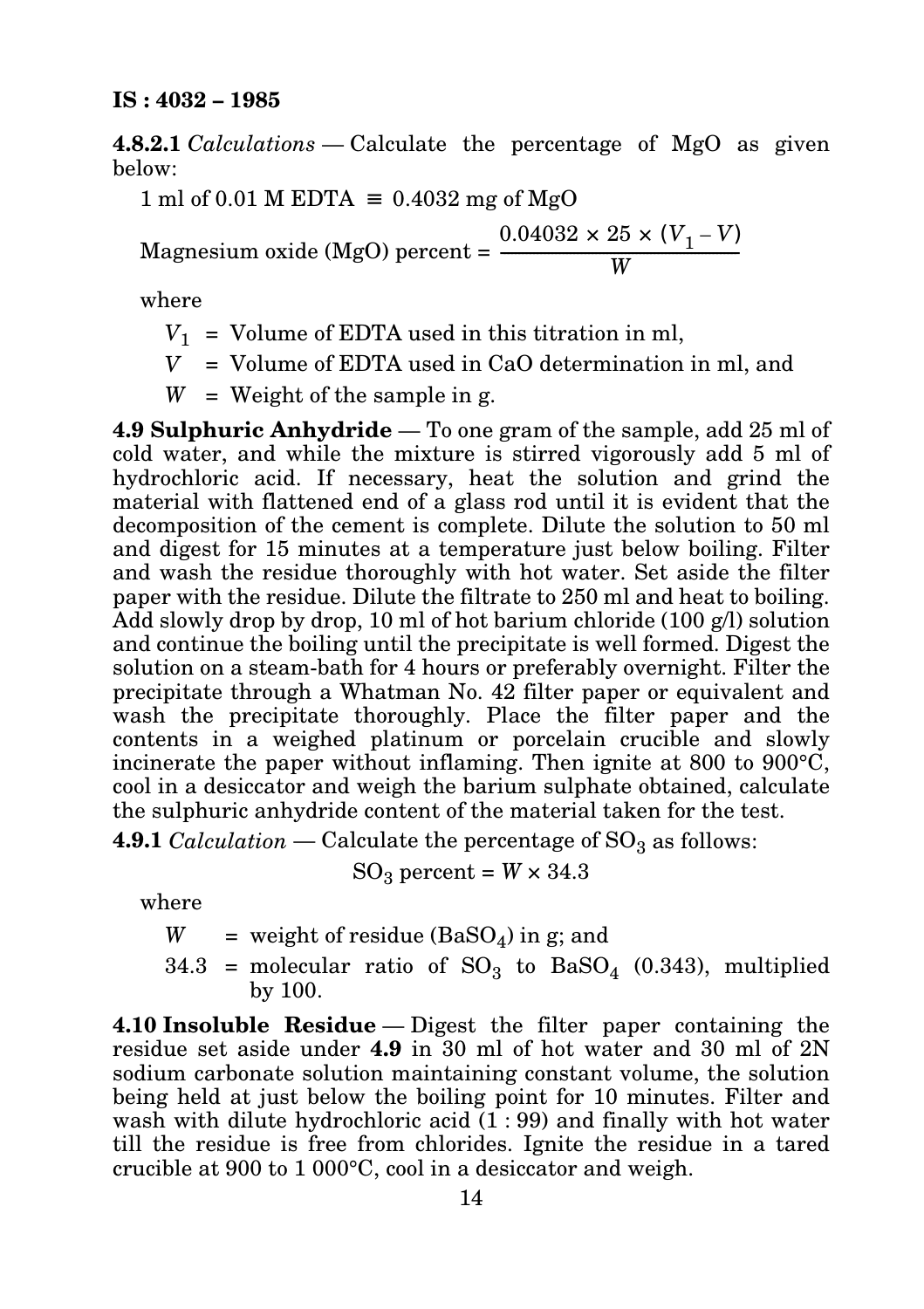**4.11 Sodium Oxide and Potassium Oxide** — This method covers the determination of sodium oxide and potassium oxide by flame photometry using direct intensity procedure.

**4.11.1** *Reagents and Materials*

**4.11.1.1** The following reagents and materials are required:

*Calcium Carbonate* — The calcium carbonate used in the preparation of the calcium chloride stock solution ( *see* **4.11.1.2** ) shall contain not more than 0.020 percent total alkalies as sulphate. *Hydrochloric Acid* (HCl) ( *sp gr 1.19* ) — concentrated hydrochloric acid.

*Potassium Chloride* (KCl)

*Sodium Chloride* (NaCl)

#### **4.11.1.2** *Preparation of solution*

- a) *Calcium Chloride Stock Solution* Add 300 ml of water to 112.5 g of calcium carbonate in a 1 500-ml beaker. While stirring slowly add 500 ml of hydrochloric acid. Cool the solution to room temperature, filter into a 1-litre volumetric flask, dilute to one litre, and mix thoroughly. This solution contains the equivalent to 63 000 ppm (6.30 percent) calcium oxide.
- b) *Sodium Chloride-Potassium Chloride Stock Solution* Dissolve 1.885 8 g of sodium chloride and 1.583 g of potassium chloride (both dried at 105 to 110°C for several hours prior to weighing) in water. Dilute to one litre in a volumetric flask and mix thoroughly. This solution contains the equivalent of 1 000 ppm (0.10 percent) each of sodium oxide and potassium oxide.
- c) *Standard Solution* Prepare the standard solutions prescribed in Table 1 ( *see* Note ). Measure the required volume of sodium chloride-potassium chloride stock solutions in calibrated pipettes or burettes. The calcium chloride stock solutions may be measured in appropriate graduated cylinders. Place each solution in a volumetric flask, dilute to the indicated volume and mix thoroughly.

NOTE — The solutions listed in Table 1 represent the minimum number required. A greater number of solutions and different concentrations may be used provided there is no more than 25 ppm difference between the alkali concentrations of any solution and the solution containing the next larger amount of alkalies.

**4.11.2** *Laboratory Containers* — All glassware shall be made of borosilicate glass. All polyethyelene containers shall be made of a high-density polyethylene having a wall thickness of at least one mm.

**4.11.3** *Flame Photometer* — Any type of flame photometer may be used, provided it may be demonstrated that the required degree of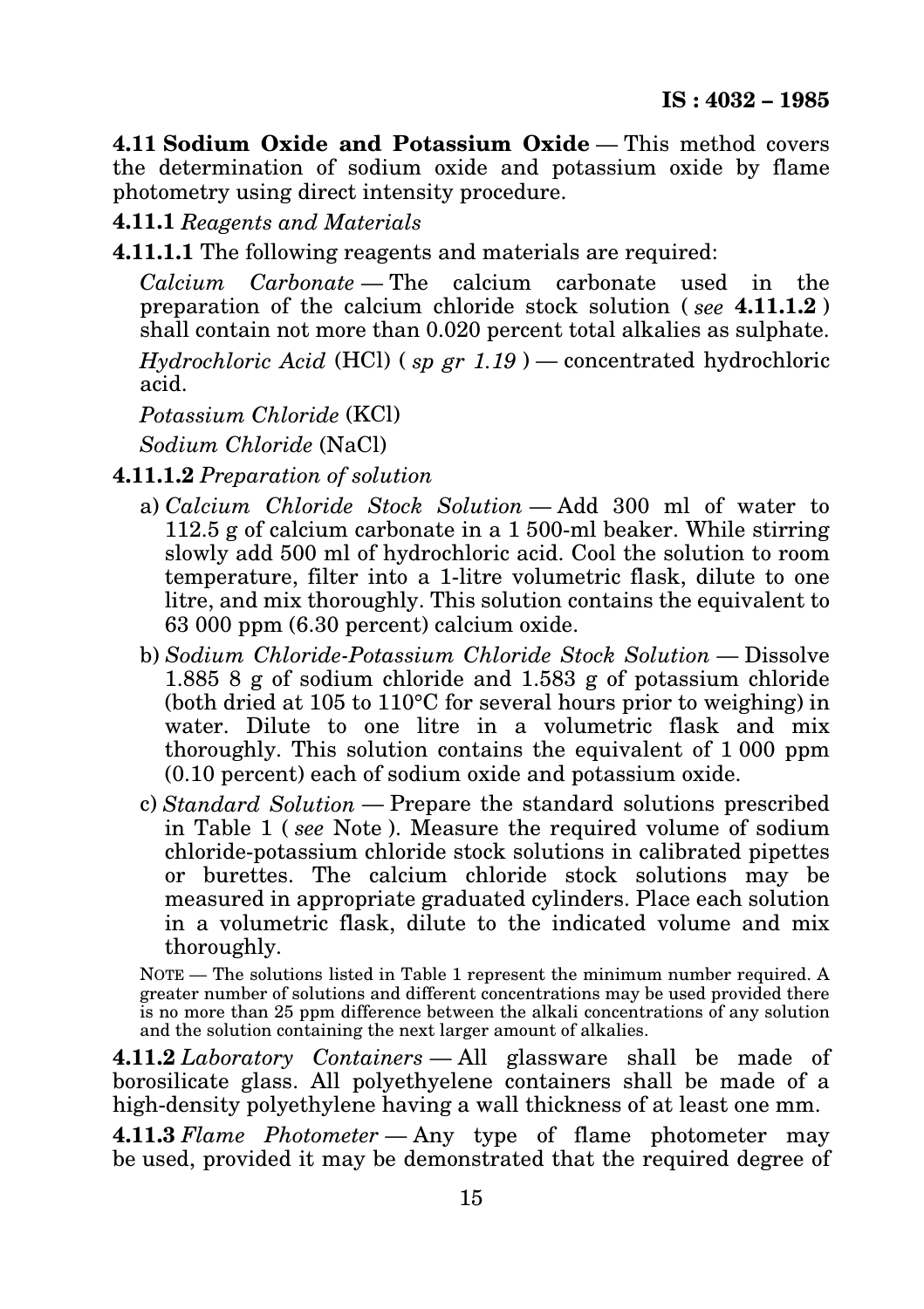|                                                     |                                                                                                                      | $\cup$ Ultuse +.11.1.4 (U)                                                                       |                                                                  |                                                 |
|-----------------------------------------------------|----------------------------------------------------------------------------------------------------------------------|--------------------------------------------------------------------------------------------------|------------------------------------------------------------------|-------------------------------------------------|
| <b>STANDARD</b><br><b>SOLUTION</b><br><b>NUMBER</b> | <b>CONCENTRATION</b><br>OF ALKALI<br>(EXPRESSED)<br>AS Na <sub>2</sub> O OR $K_2O$<br>IN STANDARD<br><b>SOLUTION</b> | VOLUME OF<br><b>CALCIUM</b><br><b>CHLORIDE</b><br><b>STOCK</b><br><b>SOLUTION</b><br><b>USED</b> | VOLUME OF<br>NaCl-KCl<br><b>STOCK</b><br>SOLUTION<br><b>USED</b> | FINAL<br><b>VOLUME</b><br>OF<br><b>SOLUTION</b> |
|                                                     | ppm                                                                                                                  | ml                                                                                               | ml                                                               | ml                                              |
| 1                                                   | 100                                                                                                                  | 200                                                                                              | 200                                                              | 2000                                            |
| $\overline{2}$                                      | 75                                                                                                                   | 100                                                                                              | 75                                                               | 1 0 0 0                                         |
| 3                                                   | 50                                                                                                                   | 100                                                                                              | 50                                                               | 1 0 0 0                                         |
| $\overline{4}$                                      | 35                                                                                                                   | 100                                                                                              | 25                                                               | 1 0 0 0                                         |
| 5                                                   | 10                                                                                                                   | 100                                                                                              | 10                                                               | 1 0 0 0                                         |
| 6                                                   | $\bf{0}$                                                                                                             | 100                                                                                              | $\theta$                                                         | 1 0 0 0                                         |
| 7                                                   | 100                                                                                                                  | $0^*$                                                                                            | 100                                                              | 1 0 0 0                                         |
|                                                     |                                                                                                                      |                                                                                                  |                                                                  |                                                 |

#### **TABLE 1 STANDARD SOLUTIONS**

 $[Cl_{a_1} \times 111126]$ 

\*The calcium-free solution is for use only in determining the correct position of the wavelength selector for maximum responses to sodium oxide and potassium oxide.

accuracy and precision as indicated below is obtained ( *see* Note ). The instrument shall consist of an atomizer and burner; suitable pressure regulating devices and gauges for fuel and air or oxygen; an optical system consisting of suitable light-dispersing or filtering devices capable of preventing excessive interference from wavelengths of light other than that being measured; and a photosensitive indicating device capable of measuring direct intensity.

NOTE — After such accuracy is established for a specific instrument, further tests of instrument accuracy are not required except in cases of dispute when it has to be demonstrated that the instrument gives results within the prescribed degree of accuracy by a single series of tests using the designated standard samples. For normal laboratory testing, it is recommended that the accuracy of the instrument be routinely checked by the use of either a National Bureau of Standards 'Standard Cement' or cement of known alkali content.

**4.11.3.1** *Precision of the instrument* — To establish that an instrument provides the desired degree of precision and accuracy, tests shall be made with the NBS Standard Cement Sample No. 1013, 1015 and 1016, or any other cement samples having alkali oxide  $(Na<sub>2</sub>O)$  and K2O contents equal to the appropriate certificate value for NBS Standard Sample No. 1013, 1015 and 1016.

Using the procedures described in **4.11.3.2** make individual determination with each of the three designated standard cements on three different days. The average of the results for each alkali oxide shall not differ from the appropriate certificate value by more than the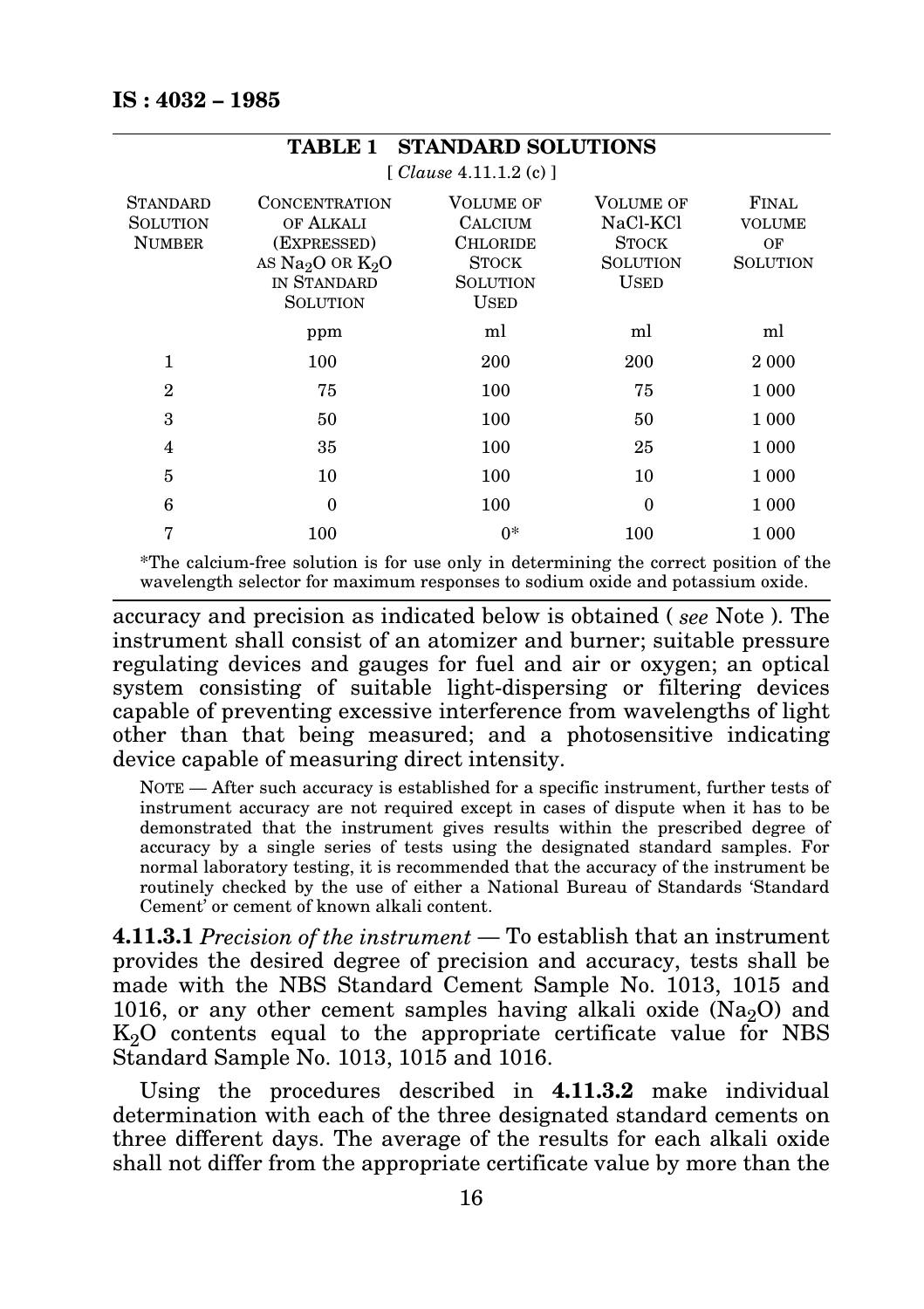following amounts ( *see* Note ):

|                              |                     | Sodium Oxide Potassium Oxide |
|------------------------------|---------------------|------------------------------|
|                              | (Na <sub>2</sub> O) | $(K_2O)$                     |
| NBS Standard Sample No.1 013 | $\pm 0.02$          | $\pm 0.02$                   |
| NBS Standard Sample No.1 015 | $\pm 0.02$          | $\pm 0.03$                   |
| NBS Standard Sample No.1 016 | $\pm 0.03$          | $\pm 0.01$                   |

The maximum acceptable difference in the percentage of each alkali between the lowest and highest value obtained shall be 0.04.

NOTE 1 — In the absence of NBS Standard Samples, samples of Indian cements having alkali oxide contents (Na<sub>2</sub>O and  $K_2O$ ) and other requirements equivalent to those of NBS Standard Sample No. 1013, 1015 and 1016 may be used.

NOTE  $2$  — The presence of silica (SiO<sub>2</sub>) in solution effects the accuracy of some flame photometers. In cases where an instrument fails to provide results within the prescribed degree of accuracy, outlined above tests shall be made on solutions from which the  $\mathrm{SiO}_2$  has been removed. For this removal, proceed as follows:

Place  $1.000 \pm 0.001$  g of cement in a platinum evaporating dish and disperse with 10 ml of water using a swirling motion. While still swirling, add 5.0 ml of hydrochloric acid all at once. Break up any lumps with a flat-end stirring rod and evaporate to dryness on a steam-bath. Make certain that the gelatinous appearance is no longer evident. Treat the residue with 2.5 ml of hydrochloric acid and about 20 ml of water. Digest on a steam-bath for 5 to 10 minutes and filter immediately through a 9-cm medium texture filter paper into a 100-ml volumetric flask. Wash thoroughly with repeated small amounts of hot water until the total volume of solution is 80 to 95 ml. Cool to room temperature, dilute to the mark, and mix thoroughly.

When it has been demonstrated that the removal of silica  $\operatorname{(SiO_2)}$  is necessary to obtain the required accuracy described above for a specific flame photometer, silica  $(\rm SiO_2)$  shall always be removed when making analysis that are used as the basis for rejection of a cement for failure to comply with specification or where specification compliance may be in question.

**4.11.3.2** *Calibration of apparatus* — Detailed steps for putting the instrument into operation will vary considerably with different instruments and manufacturer's instructions should be followed for special techniques or precautions to be employed in the operation, maintenance, or cleaning of the apparatus. Generally the apparatus shall be calibrated in accordance with the procedure given below:

- a) Turn on the instrument and allow it to warm up in accordance with the manufacturer's instructions (a minimum of 30 minutes is required for most instruments). Adjust fuel and oxygen or air pressures as required by the instrument being used. Light and adjust the burner for optimum operation.
- b) Where required, select the proper photocell for sodium oxide  $(Na<sub>2</sub>O)$ . For instruments with variable slit widths set the slit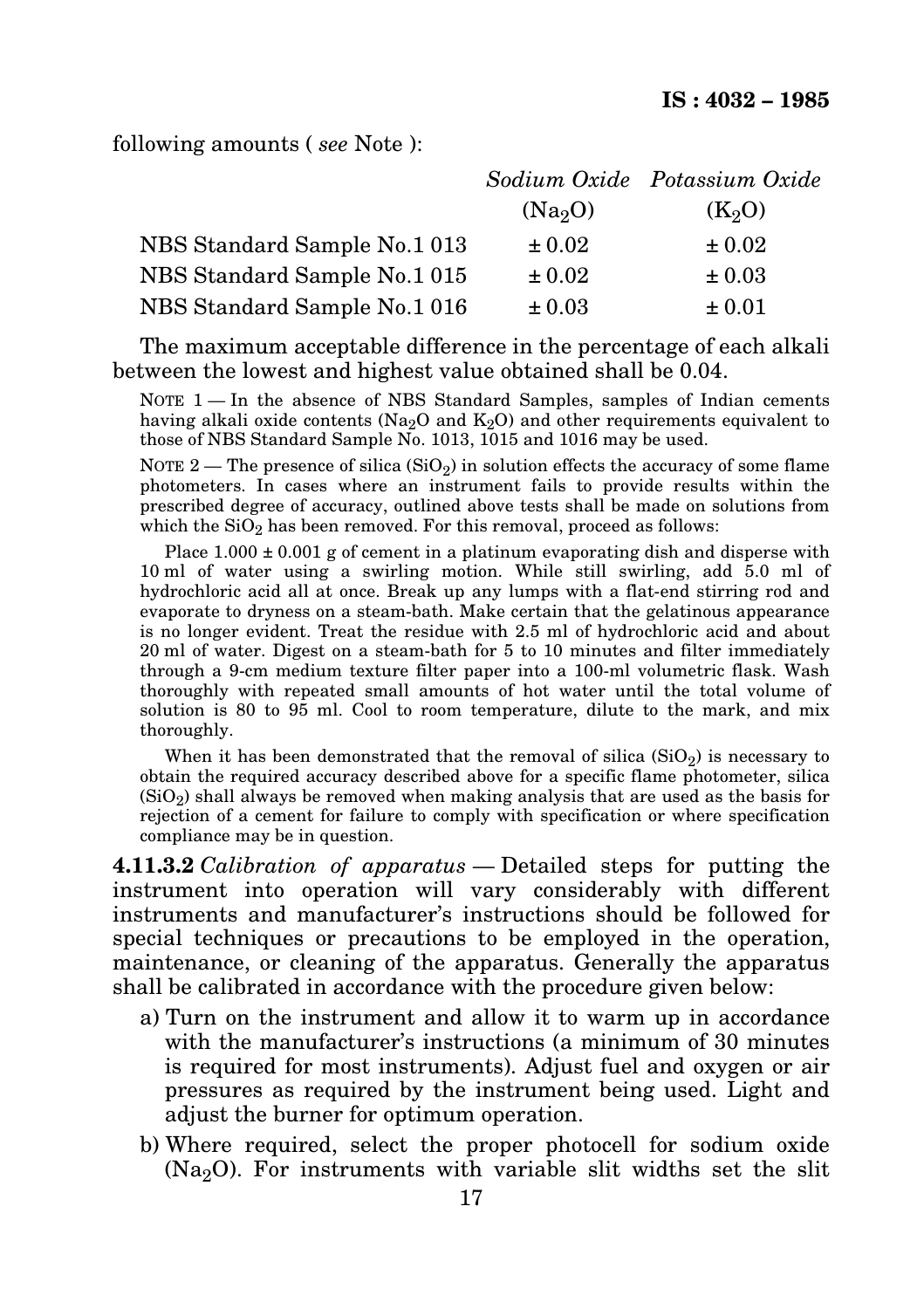opening at the previously determined optimum ( *see* Note ). Make any other adjustments that may be necessary to establish the proper operating conditions for the instrument.

NOTE — For instruments with a variable slit width, proceed with the slit between fully closed and one fourth open as a preliminary test. Repeat with the slit width at various settings to determine the smallest slit width that does not result in instability of the galvanometer needle when set to give full scale readings with standard solution No. 1. This setting represents the most favourable operating conditions and should be used in all subsequent tests for a specific elements.

c) For filter instruments, select the proper filter for sodium oxide  $(Na<sub>2</sub>O)$ . For spectral dispersing devices find the correct position on the wavelength dial for the element to be determined by atomizing some of the calcium-free solution (solution No. 7) and moving the wavelength selector slowly back and forth on each side of the indicated wavelength ( *see* Note ) for the element until the point of maximum transmission or intensity is noted. Set the wavelength selector at the point. The sensitivity controls should be set so as to give about 95 percent of full scale transmission for this determination.

NOTE — Where the desired point for a specific element is not indicated, use a wavelength of 589 mu for sodium oxide ( $\overline{N}a_2O$ ) and 767 mu for potassium oxide  $(K<sub>2</sub>O)$  as preliminary setting.

- d) Rinse the atomizer with each solution prior to taking readings on that solution. For instruments having total consumptions-type atomizers rinse with distilled water between tests on each solution.
- e) Atomize standard solution No. 1 (100 ppm) and adjust the proper gain or sensitivity controls to provide full scale readings (meter reading of 100 or 100 percent transmittance).
- f) Atomize standard solution No. 6 (0 ppm). For instruments equipped with a zero adjustment knob, set the meter readings at zero. For dial-transmission instruments record the indicated minimum transmittance without further adjustment. Repeat the procedure described in (e) and (f) until no further sensitivity or zero adjustments are necessary to obtain the full scale reading and zero (or the indicated minimum transmittance) when going from one solution to the other.
- g) Atomize standard solution No. 2 (75 ppm) and note the scale reading. Check the zero of minimum reading with alkali-free standard solution No. 6. Return to the 100 ppm standard solution No. 1. These last two readings serve to evaluate the reading for the 75 ppm standard. If they are within one scale division of zero (or the predetermined minimum) and 100 (or other full scale transmittance reading) respectively, the meter reading obtained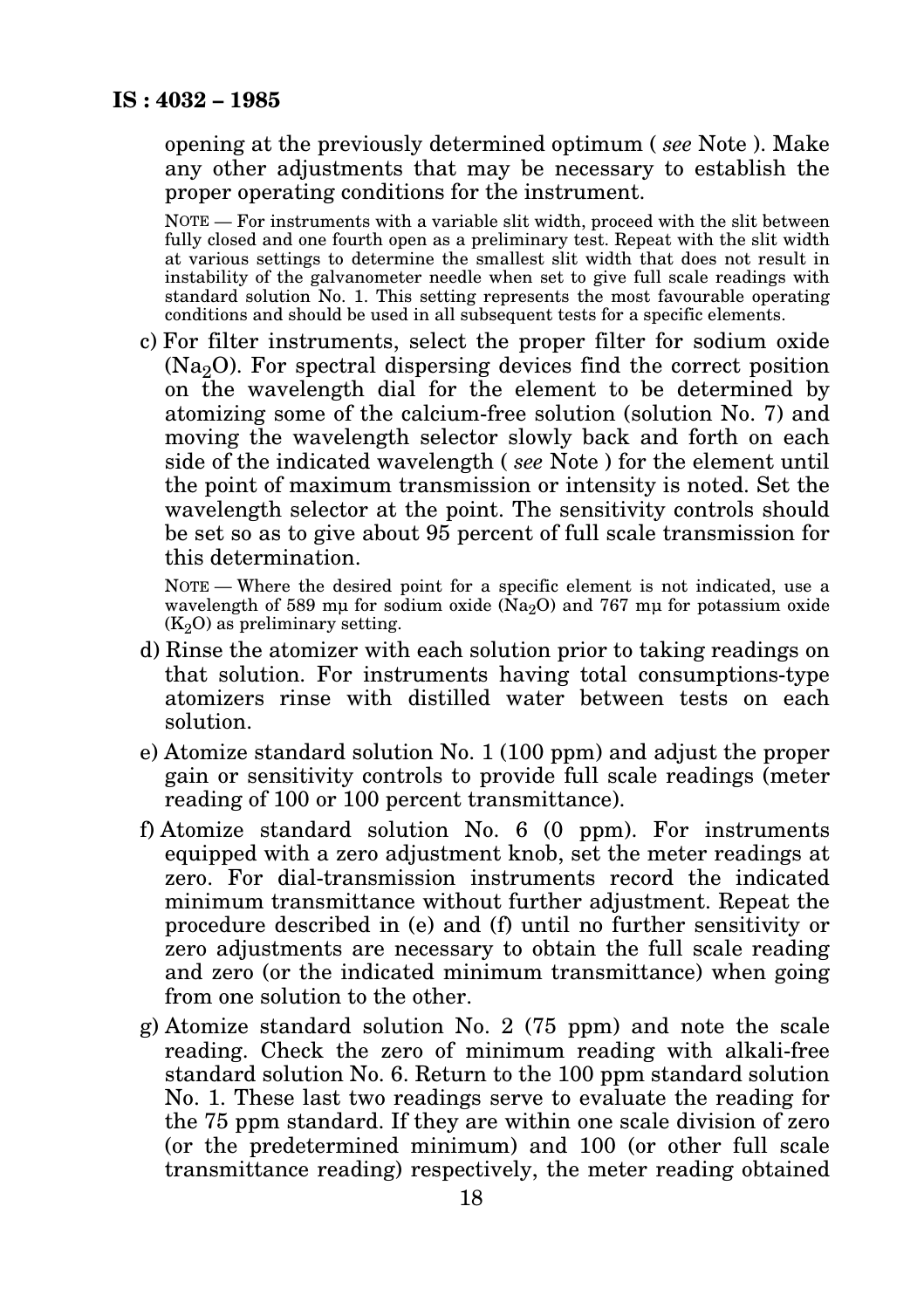for the 75 ppm solution may be considered correct. If either the reading for the 0 or 100 ppm standard solution is not within one scale division of its predetermined value, then the previously obtained meter reading for the 75 ppm solution No. 2 shall be rejected. In the latter event, repeat the procedure described in (e) and (f) and take another reading for the 75 ppm solution. Only when the 0 ppm and 100 ppm readings are in proper agreement both before and after taking readings on an intermediate standard can be regarded as accurate.

- h) Determine and record meter or transmission reading for the 50, 25 and 10 ppm solution following the same procedure given in (g).
- j) Repeat the entire procedure given in (b) to (h) for potassium oxide  $(K<sub>2</sub>O)$  making changes in filters, photocells, wavelength, sensitivity, and slit width as required.
- k) Plot calibration curves for each oxide, using suitable linear crosssection paper with meter reading or transmittancy represented on the ordinate and percentage of alkali oxide represented on the abscissa. Draw a smooth curve through the points.

#### **4.11.4** *Procedure*

**4.11.4.1** *Solution of cement* — Place  $1.000 \pm 0.001$  g of the cement sample in a 150-ml beaker, disperse with 20 ml of water using a swirling motion of the beaker. While still swirling, add 5.0 ml of hydrochloric acid all at once. Dilute immediately to 50 ml with water. Break up any lumps of cement remaining undispersed with a flat-end stirring rod. Digest on the steam-bath or hot-plate for 15 minutes, then filter through a medium texture filter paper into a 100-ml volumetric flask. Wash beaker and paper thoroughly with hot water, cool contents of the flask to room temperature, dilute to 100 ml, and mix the solution thoroughly ( *see* Note 2 under **4.11.3.1** ).

**4.11.4.2** *Procedure for determination of sodium oxide* — Warm up and adjust the instrument for the determination of sodium oxide as described in **4.11.3.2**. Immediately following the adjustment and without changing any instrumental setting, atomize the cement solution and note the scale reading ( *see* Note 2 ). Select the standard solution which immediately bracket the cement solution in sodium oxide content and observe their readings. Their values should agree within one division on the scale with the values previously established during calibration of the apparatus. If not, reset the instrument controls so that the original calibration point is obtained. Finally, alternate the use of the unknown solution and the bracketing standard solution until readings for the unknown agree within one division on the transmission or meter scale and readings for the standards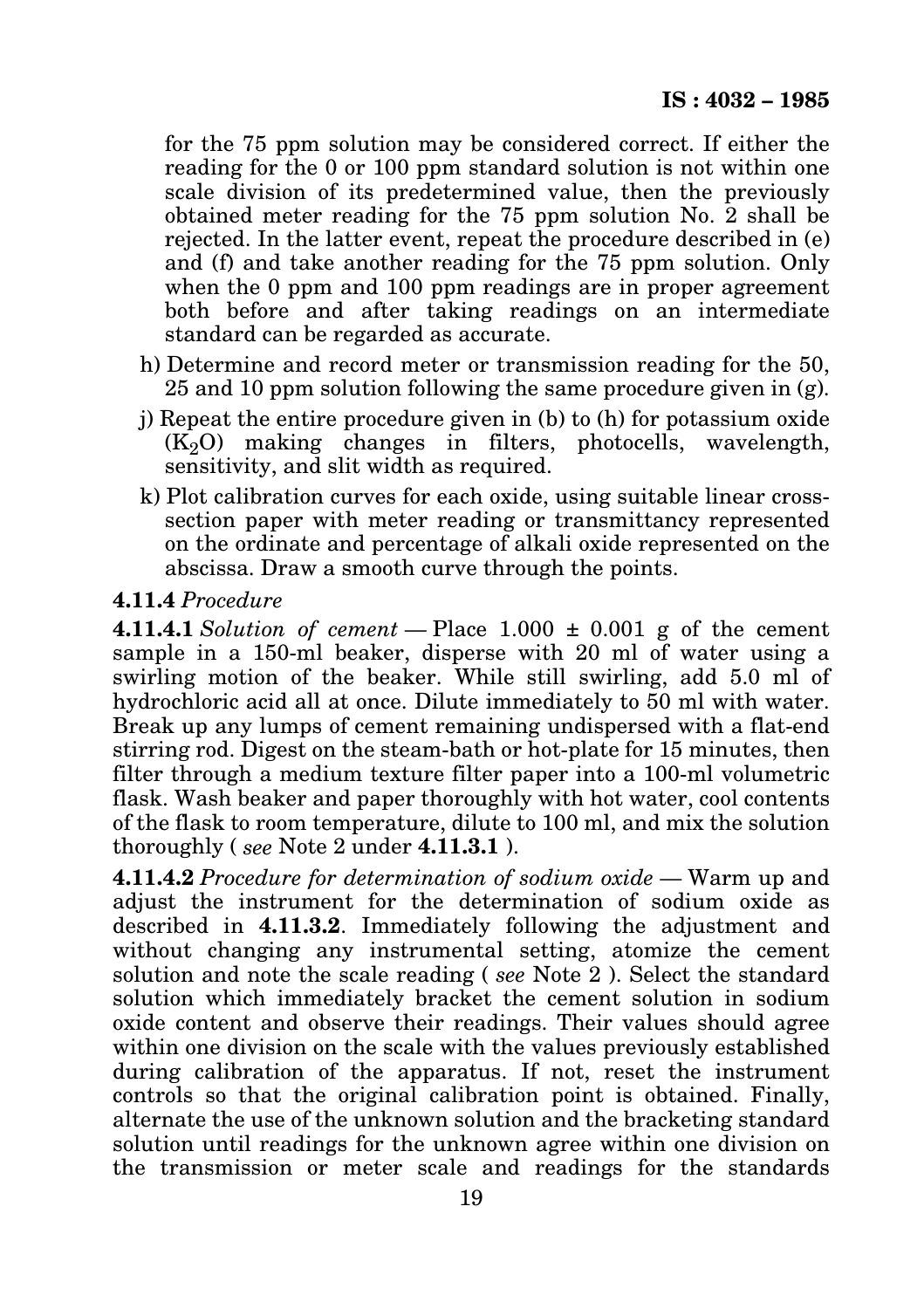similarly agree with the calibration points. Record the average of the last two readings obtained as the value for the unknown solution.

NOTE 1 — The order in determining sodium oxide or potassium oxide is optional. In all cases, however, the determination should immediately follow the adjustment of the instrument for that particular constituent.

NOTE 2 — If the reading exceeds the scale maximum, either transfer a 50-ml aliquot to a 100-ml volumetric flask or, if desired, prepare a new solution by using 0.500 g of cement and 2.5 ml of hydrochloric acid (instead of 5.0 ml) in the initial addition of acid. In case the silica has been removed from the 0.5 g sample of cement, treat the dehydrated material with 1.25 ml of hydrochloric acid and about 20 ml of water, then digest, filter and wash. In either case add 5.0 ml of calcium chloride stock solution [ *see* **4.11.1.2** (a) ] before diluting to mark with water. Determine the alkali content of this solution as described in **4.11.3.2** and multiply the percentage of alkali oxide obtained by a factor of 2.

**4.11.4.3** *Procedure for determination of potassium oxide* — Repeat the procedure described in **4.11.4.2** except that the instrument shall be adjusted for the determination of potassium oxide.

**4.11.4.4** *Calculations* — From the recorded averages of meter readings for potassium oxide and sodium oxide in the unknown sample, read the percentage of each oxide from its respective calibration curve. Report each oxide to the nearest 0.01 percent.

#### **4.12 Water-Soluble Alkali**

**4.12.1** The determination of water-soluble alkali should not be considered as a substitute for the determination of total alkali according to **4.11**. Moreover, it is not to be assumed that in this method all water-soluble alkali in the cement will be dissolved. Strict adherence to the procedure described is essential where there is a specified limit on the content of water-soluble alkali or where several lots of cement are compared on the basis of water-soluble alkali.

#### **4.12.2** *Procedure*

**4.12.2.1** Weigh 25 to 150 g of sample into a 400-ml beaker and add 250 ml of water ( *see* Note ). Stir thoroughly and let stand 30 min at room temperature. Stir again and filter immediately through a Buchner funnel which contains a well-seated retentive filter paper, into a 500-ml filtering flask using slight vacuum. Without washing, transfer the insoluble matter and the paper to the original beaker and rinse the funnel with 150 ml of water into the beaker containing the insoluble matter. Stir thoroughly and let stand 30 min at room temperature. Stir and filter, as above, using a fresh filter paper. Again return the insoluble matter and the paper to the original beaker. Wash the funnel with 100 ml of water into the beaker containing the insoluble matter. Stir thoroughly and let stand 30 min at room temperature. Stir and filter as above. Quantitatively transfer the filtrate to a suitable beaker. Acidify the filtrate with 5 ml of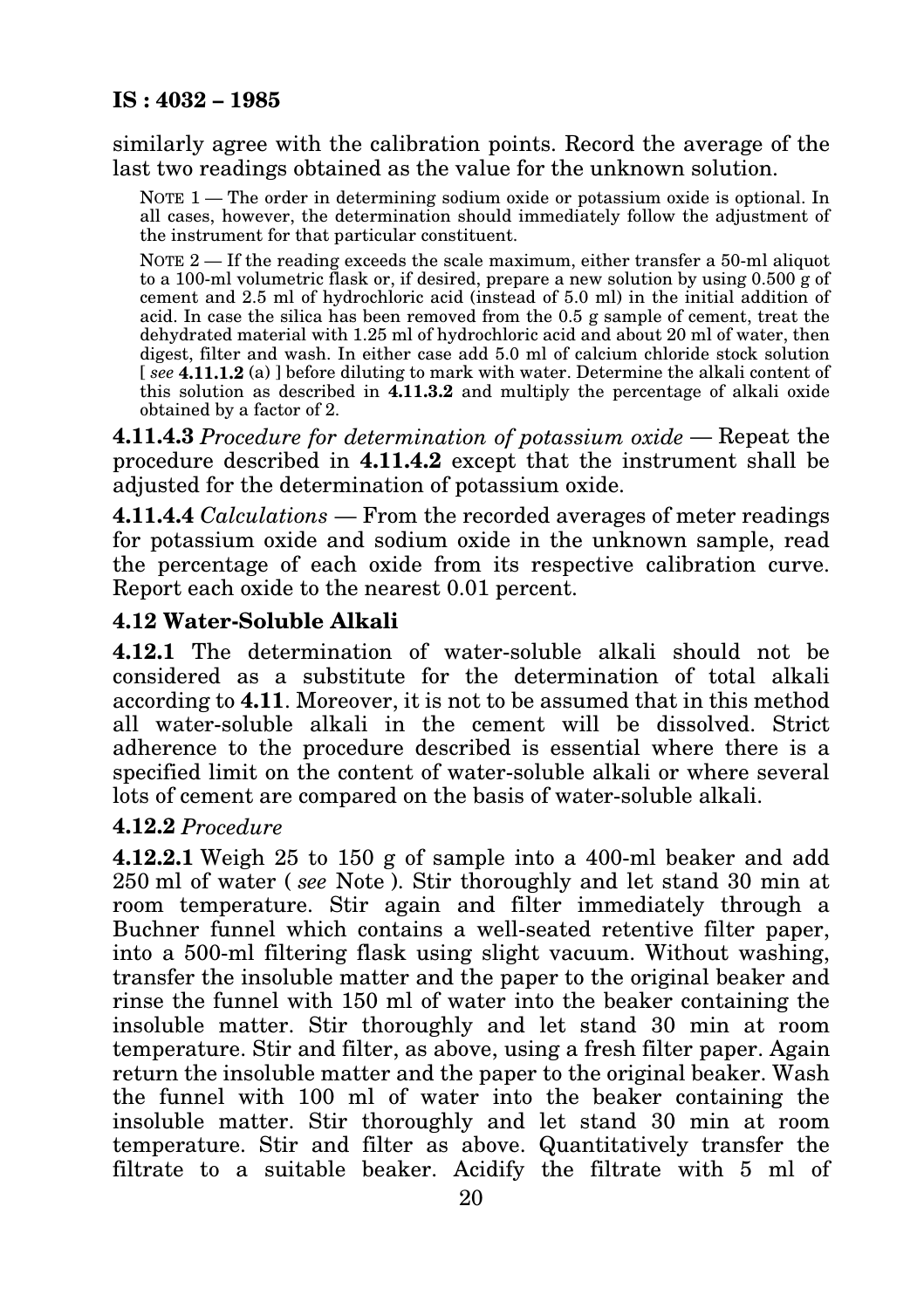concentrated HCl (sp gr 1.19). Stir until cloudiness disappears. Evaporate the solution to about 400 ml. Cool to room temperature and transfer quantitatively to a 500 ml volumetric flask. Dilute to 500 ml.

NOTE — The amount of sample taken for analysis should be based on the expected water-soluble alkali content. Twenty-five grams should be used when the expected percentage of either water-soluble alkali (Na<sub>2</sub>O or K<sub>2</sub>O) is 0.4 or more. When the expected percentage of each water-soluble alkali is  $0.06$  or less, a 150-g sample should be used. For intermediate amounts of water soluble alkali adjust the weight of sample as follows:

Weight of sample = 
$$
8/A
$$

where

*A* = expected percentage of the alkali present in largest amount.

This procedure gives a test solution containing approximately 80 ppm of the alkali present in the largest amount.

**4.12.2.2** Transfer a 50-ml aliquot of this solution to a 100-ml volumetric flask. Add 9.0 ml of the stock  $\operatorname{CaCl}_2$  solution (63 000 ppm CaO) described in **4.11.1.2** (a) to the 100-ml flask, and dilute the solution to 100 ml. Determine the sodium and potassium oxide content of this solution as described in **4.11.4.2** and **4.11.4.3**. Record the parts per million of each alkali in the solution in the 100-ml flask.

#### **4.12.3** *Calculations*

**4.12.3.1** Calculate the percentage of water-soluble alkali expressed as Na<sub>2</sub>O, to the nearest  $0.01$  as follows:

Total water-soluble alkali = *A* + *E*

$$
A = \frac{B}{W \times 10}
$$

$$
C = \frac{D}{W \times 10}
$$

$$
E = C \times 0.658
$$

where

- *A* = percentage of water-soluble sodium oxide (Na<sub>2</sub>O);
- $W =$  weight of cement sample, g;
- $B =$  parts per million of Na<sub>2</sub>O in the solution in the 100-ml flask;
- *C* = percent of water-soluble potassium oxide  $(K_2O)$ ;
- $D =$  parts per million of  $K_2O$  in the 100-ml flask;
- $E$  = percentage Na<sub>2</sub>O equivalent of the K<sub>2</sub>O; and
- $0.658$  = molecular ratio of Na<sub>2</sub>O to K<sub>2</sub>O.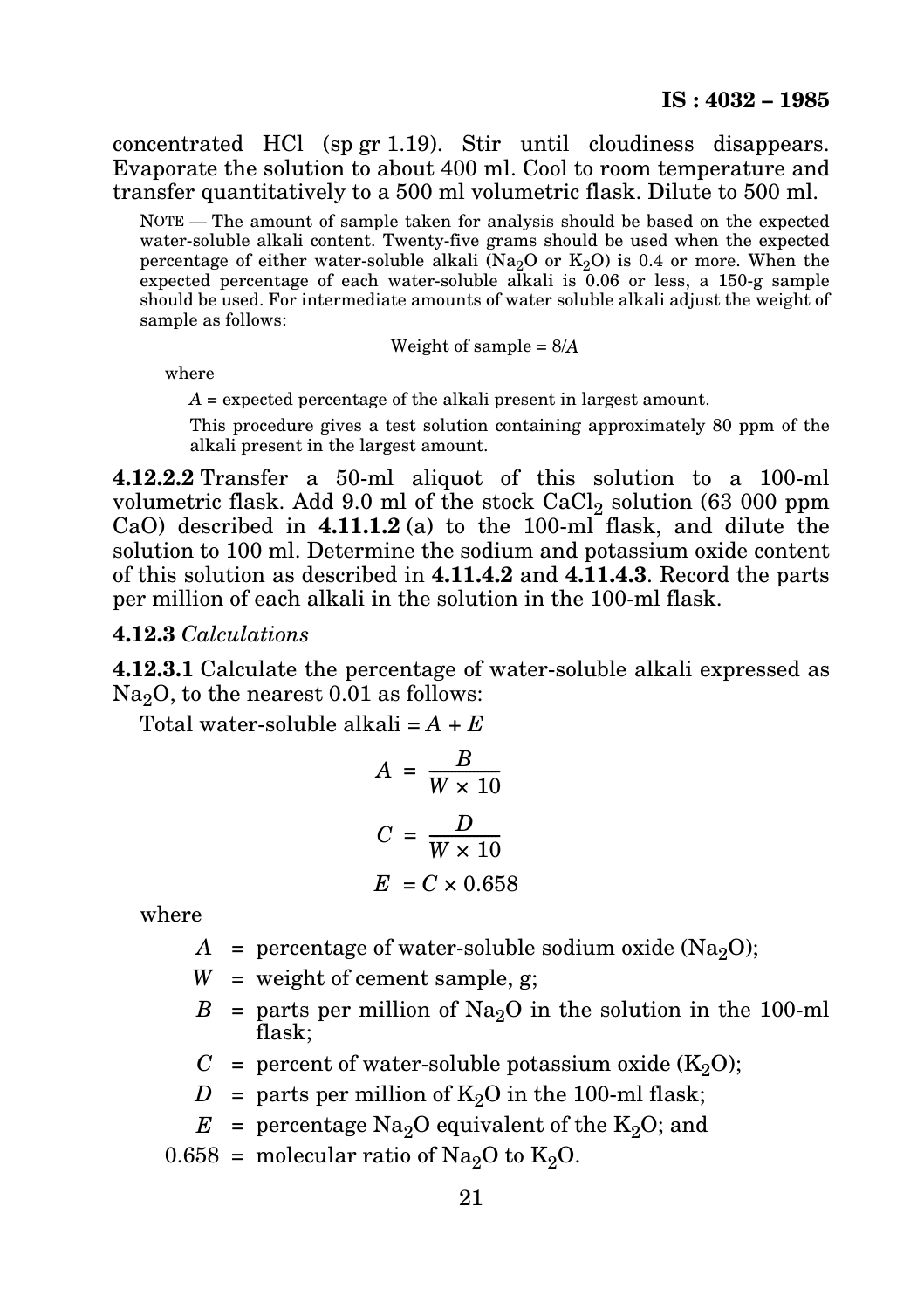#### **5. DETERMINATION ON FREE LIME IN PORTLAND CEMENT**

**5.1 Object** — Three methods of test have been described for determining free lime content in Portland cement, namely, Ethanol-Glycerol Method, Ethanol-Glycerol Rapid Method and Ethylene-Glycol Method. The method described under **5.2** is more accurate and in cases of dispute, results obtained by this method shall govern. The other two methods described under **5.3** and **5.4** are given for these who wish to use shorter or more convenient procedures for routine determination of free lime content in cement.

NOTE — The Indian Standard Specification for Portland Cement does not specify requirements regarding free lime content in cement. The determination of free lime in cement is important from the point of soundness of cement mortar or concrete and from the point of view of leaching and efflorescence. Excessive free lime leads to unsoundness in cement; it may also be one of the factors that cause leaching and efflorescence in concrete and masonry work. No definite conclusions, however, have been reached in regard to the optimum content of free lime in cement. The Cement and Concrete Sectional Committee felt that a knowledge of the free lime content in cement will guide the user specially in those cases where careful control over quality of concrete or mortar needs to be exercised or where it will be disastrous to have leaching and efflorescence defacing the exposed surface. This standard has been prepared with a view to providing a method for determining free lime in cement clinker, cement, etc.

#### **5.2 Ethanol Glycerol Method**

**5.2.1** *Reagents* — The following reagents are required.

**5.2.1.1** *Absolute ethanol* — Absolute ethanol shall conform to the requirements of IS : 321-1964\*.

**5.2.1.2** *Glycerol* — Glycerol shall be of the analytical reagent quality conforming to a purity of about 99 percent. As normally, the water contained in glycerol is not considered an impurity, it is preferable to use anhydrous quality or alternatively, glycerol with not more than 5 percent of water. However, glycerol shall be free from acidic or aldehydic matter. The specific gravity of glycerol when tested with a pyknometer at 25°C shall be not less than 1.249.

**5.2.1.3** *Phenolphthalein indicator* — Dissolve one gram of phenolphthalein in 100 ml of absolute ethanol and neutralize the solution with sodium hydroxide dissolved in absolute ethanol.

**5.2.1.4** *Glycerol-ethanol solvent* — Prepare a solution consisting of one part by volume of glycerol and five parts by volume of absolute ethanol. To each litre of this solution, add 2 ml of the indicator. The solvent should be slightly alkaline ( *see* Note 1 ) to the indicator. If the solvent is colourless, add a dilute solution of sodium hydroxide in absolute ethanol until a slight pink colour appears. If the initial colour is pink, remove it with the standard ammonium acetate solution ( *see* **5.2.1.5** )

<sup>\*</sup>Specification for absolute alcohol ( *revised* ).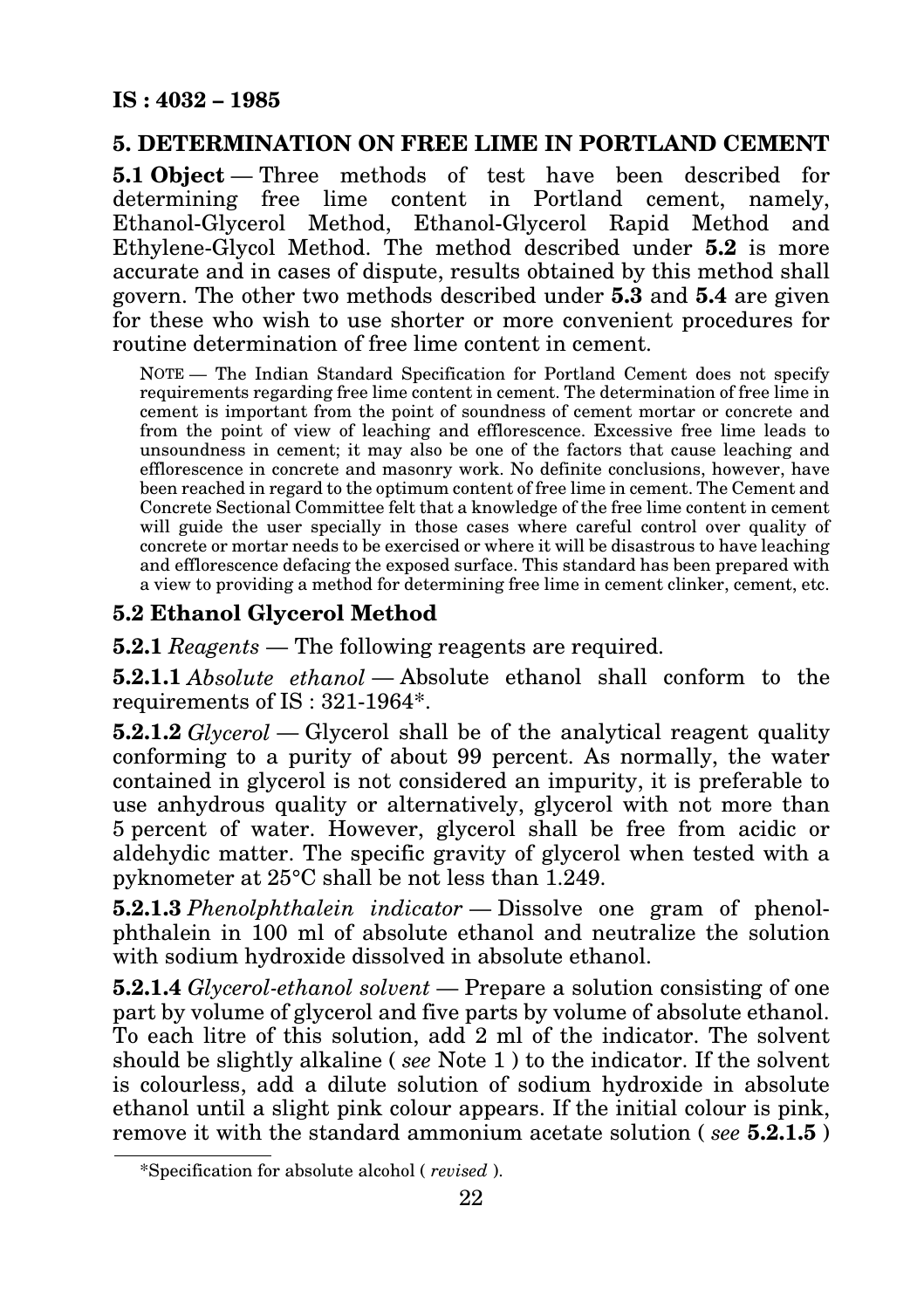and then add the sodium hydroxide solution until a slight pink colour appears. Heat 60 ml of the solvent to boiling. If the pink colour persists, add one small drop of the standard solution of ammonium acetate to the hot solvent. If the pink colour does not disappear, the solvent contains too much alkali, which should be reduced. The solvent, if allowed to stand for a considerable length of time, may become slightly acidic and should be checked and, if necessary, re-adjusted from time to time ( *see* Note 2 ).

NOTE  $1$  — While a solvent that is exactly neutral at the boiling point is the ideal, it is difficult to prepare due to the end point not being sharp and the danger of adding too much ammonium acetate. The error due to slight alkalinity is not more than 0.01 percent in a determination of free calcium oxide and may be disregarded. In preparing the solvent, the end point may be observed better if the solvent is put in a tall cylinder placed on white paper. The solvent may be observed from the top and the colour matched with that of acidified solvent in a similar cylinder.

NOTE 2 — Glycerol and ethanol are highly hygroscopic. Every effort shall be made to avoid exposing them and other materials unnecessarily to moisture and carbon dioxide in air. Bottles with an outlet near the bottom or fitted with a siphon are convenient. Alternatively, an automatic pipette attached to storage vessel can be used. They can be filled to the top and protected with tubes containing soda lime. Condensers may also be fitted with such tubes at the top.

**5.2.1.5** *Standard ammonium acetate solution* ( 1 ml = 0.005 g *calcium oxide* ) — Prepare the solution by dissolving 16 g of crystalline ammonium acetate ( *see* Note ) in one litre of ethanol. Standardize this solution by titrating against pure calcium oxide that is freshly prepared by calcining pure calcium carbonate or calcium oxalate in a platinum crucible at 900 to 1 000°C to constant weight. When the calcined calcium oxide has cooled in a desiccator, perform the operations described under **5.2.1.6** in quick succession.

NOTE — Ammonium acetate is generally sold in a damp in condition and should be as dry as possible. It may be dried by placing over a dehydrating agent, such as, sulphuric acid or fused anhydrous calcium chloride contained in a desiccator for two weeks or more.

**5.2.1.6** Grind it in an agate mortar, weigh out 0.05 to 0.06 g into a dry 200 or 250 ml Erlenmeyer flask, and add to 60 ml of the glycerol ethanol solvent to the flask ( *see* Note 1 ). In order to minimize the danger of hydration and carbonation, separate samples of pure calcium carbonate may be calcined in small sized platinum capsules. The calcium oxide thus produced is cooled in a desiccator, re-weighed for a check and introduced in the flask. The grinding of oxide may be unnecessary if original calcium carbonate is in a finely powdered form. Disperse the calcium oxide in the solution by shaking the flask and attach a reflux condenser ( *see* Note 2 ). Boil the mixture. The ebullition should be positive but not so violent as to cause bumping or excessive evaporation. Then remove the condenser and immediately titrate the solution, while near boiling, with the standard ammonium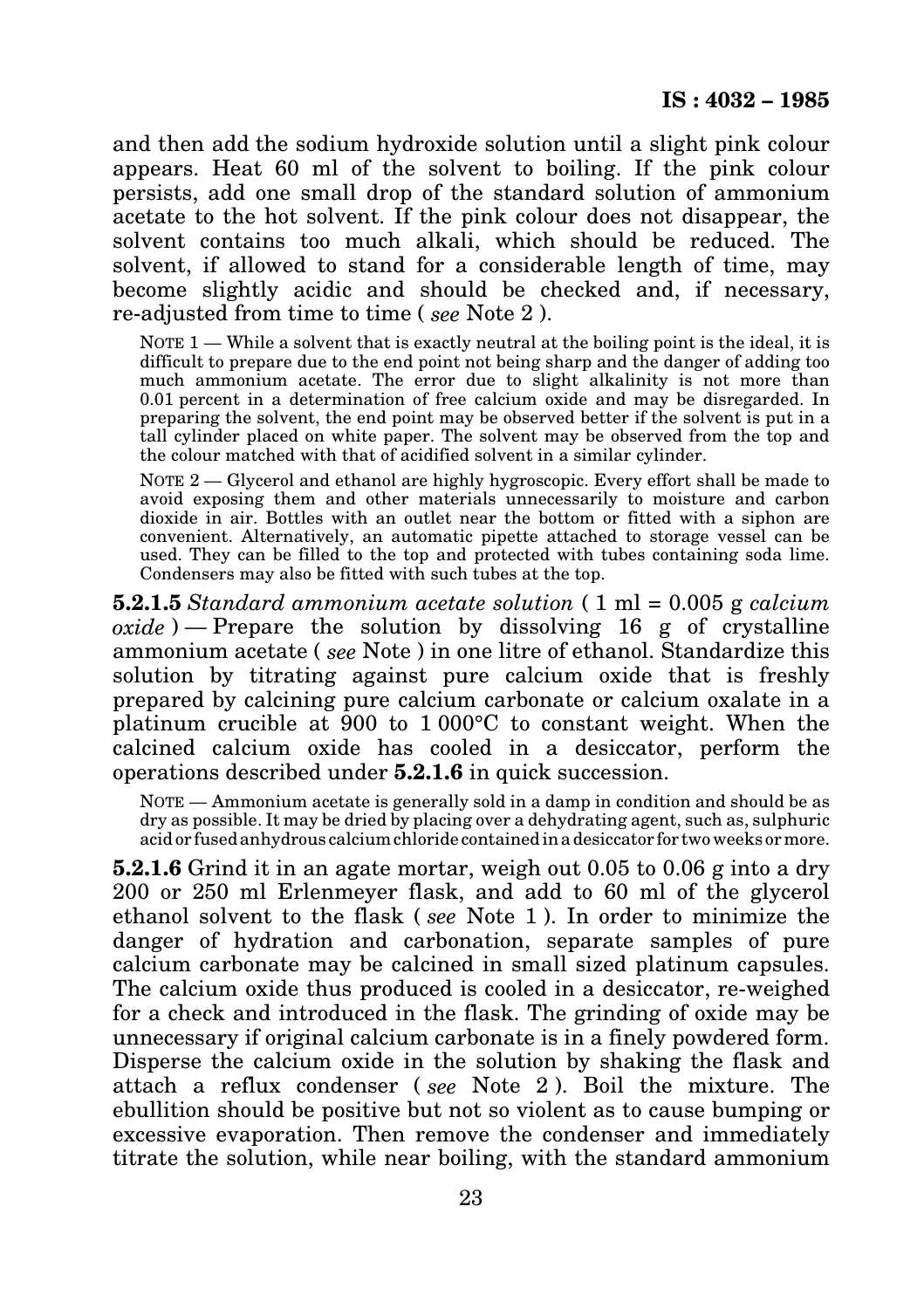acetate solution. Replace the condenser and boil the solution again. Repeat the titrations at intervals ( *see* Note 3 ). Shake the flask frequently between titrations to shorten the time required for the boiling. The titration is complete when no further colour appears in the solution during continuous boiling for one hour ( *see* Note 4 ). Calculate the calcium oxide equivalent of the ammonium acetate solution in grams per millilitre by dividing the weight of calcium oxide used by the volume of solution required.

NOTE 1 — Sometimes pure calcium oxide will take on the bottom of the flask, particularly if the glycerol is anhydrous. This trouble may be avoided putting a few grams of clean, dry quartz sand in the flask before the introduction of calcium oxide and solvent.

NOTE  $2 - If$  a new stopper is used and has white powder on it, it should be thoroughly washed before using. A glass tube about 6 mm in diameter and 50 to 100 cm in length may be used as an air-cooled condenser, but a short condenser is not recommended because a loss of alcohol is liable to occur through evaporation. In such a case it is necessary to add neutralized ethanol from time to time to maintain the same proportion of glycerol to ethanol. If the proportion is greater than one to three, a partial decomposition of cement may take place. Instead of an ordinary flask, plain tubing and a stopper, a flask with a ground-in glass stopper and condenser tube may be used, preferably one with standard taper joint. A water-cooled condenser is the most satisfactory and it may be as short as 30 cm. Some loss of alcohol may also occur through dripping from the condenser during the titrations and should be compensated for by the addition of neutralized ethanol.

NOTE 3 — In general, the intervals may be of 20 minutes but they will chiefly depend on the rapidity of the dissolution of calcium oxide. They may be of 5 to 10 minutes in the beginning and then be increased to 30 minutes or one hour in the end. If the solution contains a large amount of dissolved calcium oxide and the boiling is continued a long time without titration, crystals (probably of calcium glyceride) may form which dissolve slowly and increase the time required for the completion of the titration.

NOTE 4 — The end point will not be the same for a hot solution and a cold solution, especially when a large amount of calcium acetate is present. The titration should always be carried out while the solution is boiling hot. If the end point is determined accurately, the solution will turn pink upon cooling, and this can serve as evidence that the end point has not been greatly overstepped.

**5.2.2** *Procedure* — Weigh one gram of finely ground clinker or Portland cement ( *see* **5.2.2.1** ) into a flask, and add 60 ml of the solvent to the flask and proceed as in the standardization of the ammonium acetate solution ( *see* **5.2.1.5** ). The end point is considered to have been reached when the content of free calcium oxide in the sample does not increase by more than 0.05 percent during the last two hours of boiling.

**5.2.2.1** The method is designed especially for fresh clinker. As the method does not differentiate between free calcium oxide and free calcium hydroxide, any free calcium hydroxide that may be present will be included in the determination and calculated as free calcium oxide. The method may be applied to cement or aged clinker, if desired, but the possibility of the presence of free calcium hydroxide should be kept in mind.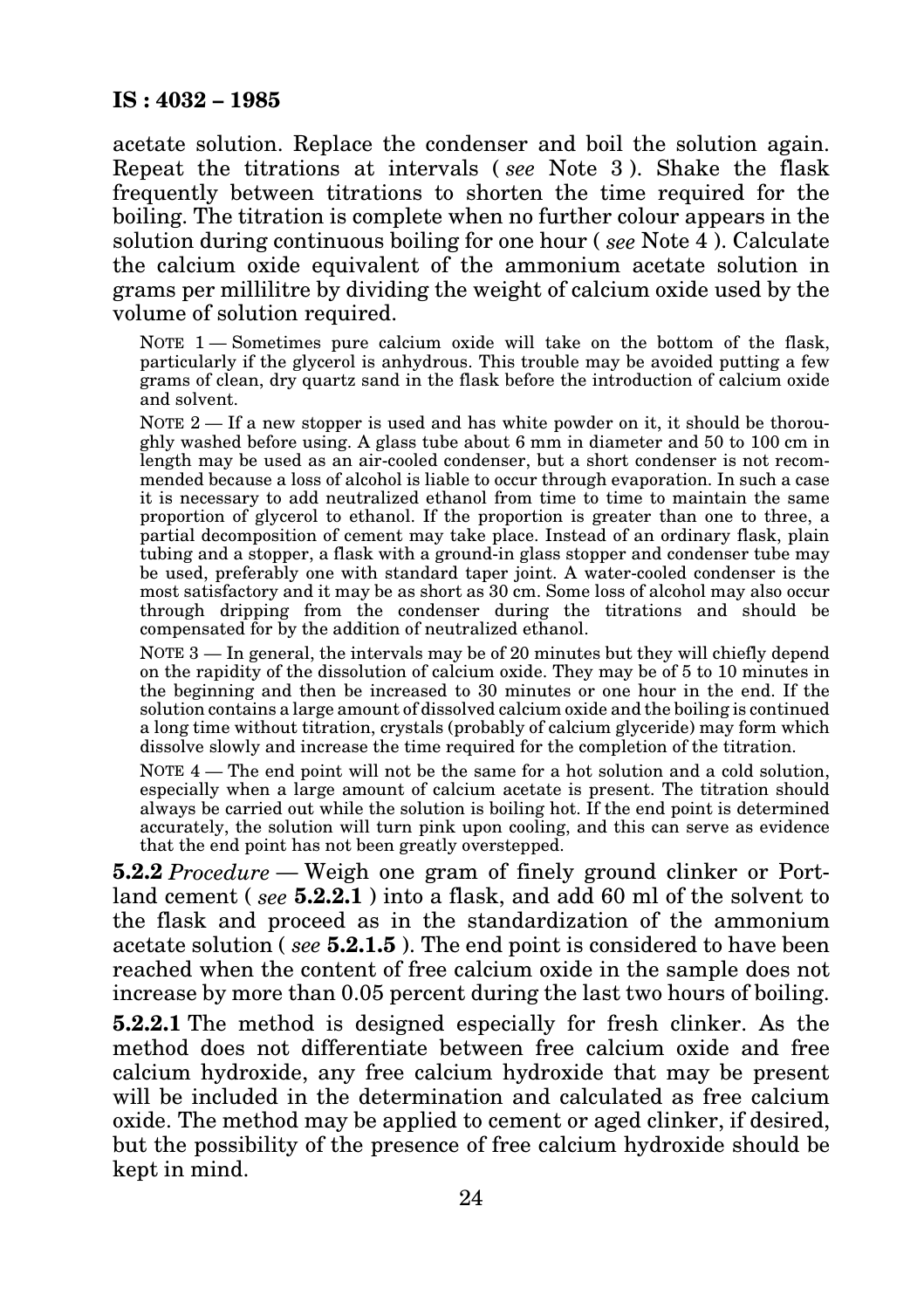The sample shall be fine enough to pass completely through 75-micron IS Sieve. If it is not, take about  $1.\overline{2}$  g of the sample and sieve it through a small, clean, 75-micron IS Sieve. Grind the residue in an agate mortar until it is fine enough to pass through the sieve. Mix the ground residue with screened material thoroughly and grind the mixture rapidly in the agate mortar for two or three minutes. Weigh approximately about one gram of the ground mixture into the flask for the determination of free calcium oxide. Avoid unnecessary exposure of the sample to the atmosphere. If the sample is fine enough to pass completely through the sieve, grind slightly over one gram as above before weighing one gram for the determination.

**5.2.2.2** No excess of ammonium acetate shall be added at any time because an excess of it may react with calcium aluminate and silicates. To avoid such excess, use a small burette or measuring pipette fitted with a glass stopcock or a rubber pinchcock and small tip which delivers about 50 drops per millilitre. If the titrations are far apart and the reagent evaporates in the tip, a few drops may be discarded before each titration and the drops used in titration may be counted and converted in terms of millilitres. It is a good precaution to allow a slight pink colour to remain in the solution after each of the early titrations.

Vigorous boiling is more essential with cement than with pure calcium oxide and, if possible, should be so conducted that it is not necessary to shake the flask vigorously at intervals. The flask should not be shaken vigorously while it is disconnected from the condenser because the solvent, if superheated, may boil, expel alcohol vapour and then draw in air carrying water and carbon dioxide. A good procedure is to bring the solution and sample to boiling rapidly over a Bunsen flame in the beginning before placing the flask on a hot plate and connecting it with the condenser. If there is a tendency to bump, it may be reduced by adding glass beads or pure quartz sand to the flask or putting a thin mat of asbestos between the flask and the hot plate.

If in the final titrations there is doubt as to the exact end point, add a drop of the phenolphthalein indicator to the quiescent liquid in the flask and carefully observe the point where the indicator strikes the liquid. If no colour appears, the end point has been reached. If the sample settles during boiling and leaves a partially clear layer of solution, another way to overcome difficulty in discerning a change in the colour of the solution is to swirl the flask after the addition of the solution of ammonium acetate so as to avoid the dispersion of the sample. A strong daylight lamp with a reflector may be used as an aid in the discernment of the end point. The contents of the flask may be matched with similar contents in another flask which contains an excess of ammonium acetate.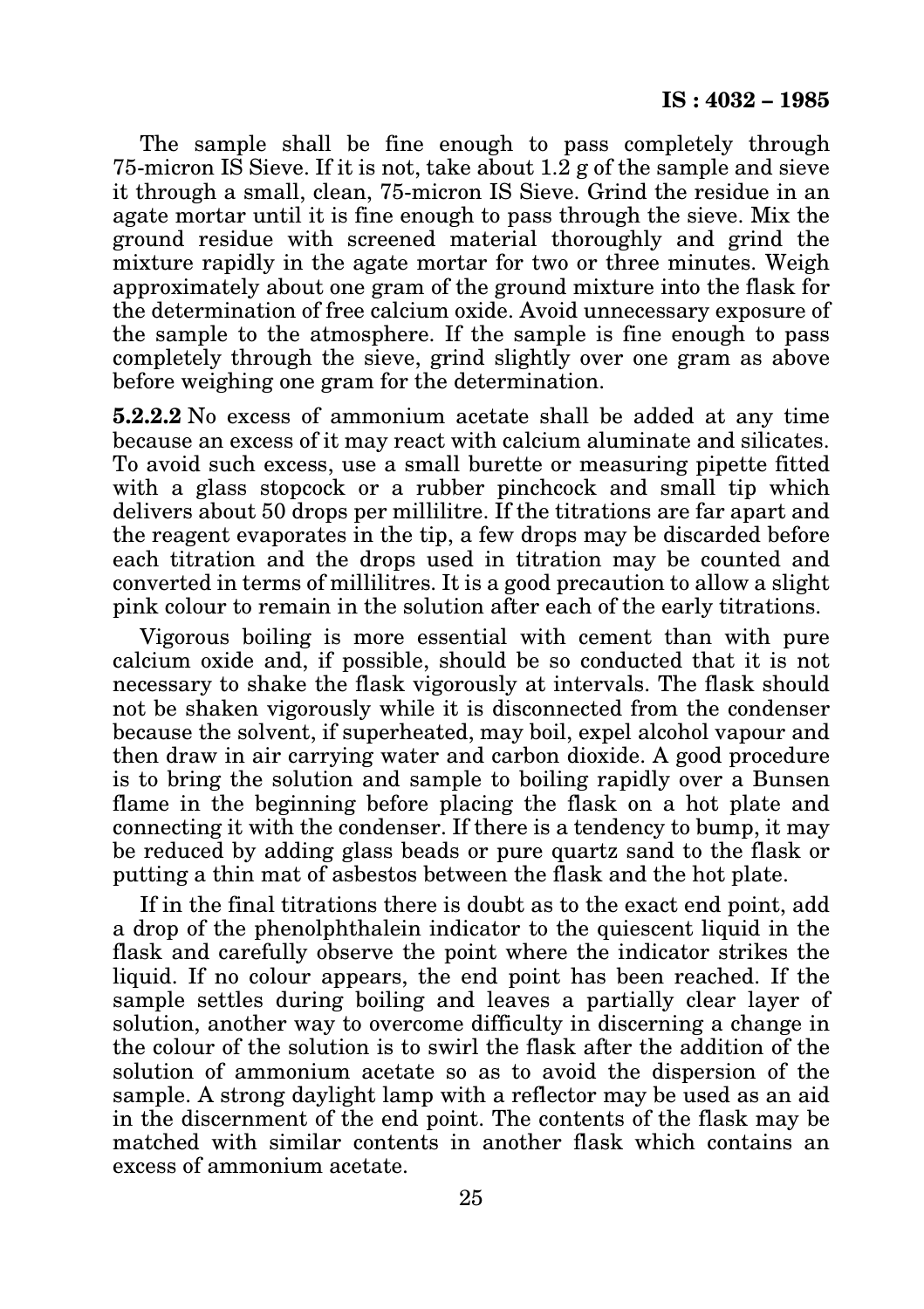If it is necessary to leave the determination incomplete, remove the flask, add just enough ammonium acetate to discharge the pink colour and stopper the flask tightly. When renewing the determination, boil the mixture before repeating the titrations.

**5.2.3** *Calculation* — Calculate the percentage of free calcium oxide to the nearest 0.1 as follows:

Free calcium oxide (CaO), percent =  $EV \times 100$ 

where

- $E = \text{CaO}$  equivalent of the ammonium acetate solution in grams per millilitre, and
- $V =$  millilitres of ammonium acetate solution required by the sample.

#### **5.3 Ethanol-Glycerol Rapid Method**

**5.3.1** *Reagents* — The following reagents are required.

**5.3.1.1** *Phenolphthalein indicator* — Prepare the indicator as described under **5.2.1.3**.

**5.3.1.2** *Glycerol-ethanol solvent* — Prepare the solvent as described under **5.2.1.4**. Either anhydrous barium chloride or sodium chloride is used to accelerate the solution of free calcium oxide. If anhydrous barium chloride is used, dissolve it in the solvent on the basis of one gram per 60 ml of solvent before the solvent is neutralized ( *see* Note ). If sodium chloride is used, add 0.5 g of it to the flask that contains solvent and freshly prepared calcium oxide or sample at the beginning of the standardization or the determination, as the case may be.

NOTE — A convenient way to prepare a large amount of solvent is to heat barium chloride crystals at 120 to 130°C for several hours, dissolve them in hot glycerol (100 to 125°C) without grinding and mix the solution with ethanol. If the salt is dehydrated at a much higher temperature, it may be slow to dissolve in hot glycerol or solvent, even when ground.

**5.3.1.3** *Standard ammonium acetate solution*  $(0.2 N)$  — Prepare and standardize a solution of ammonium acetate as described standardize a solution of ammonium acetate as described under **5.2.1.5**, using an accelerator as specified under **5.3.1.2**.

**5.3.2** *Procedure* — Determine free calcium oxide in clinker or Portland cement as described under **5.2** using anhydrous barium chloride or sodium chloride as an accelerator ( *see* **5.3.1.2** ). The end point is considered to have been reached when the content of free calcium oxide does not increase by more than 0.05 percent during the last hour of boiling ( *see* Note ).

NOTE — If the boiling is too prolonged, the sample may be partially decomposed and the end point may be obscured by coloured decomposition products.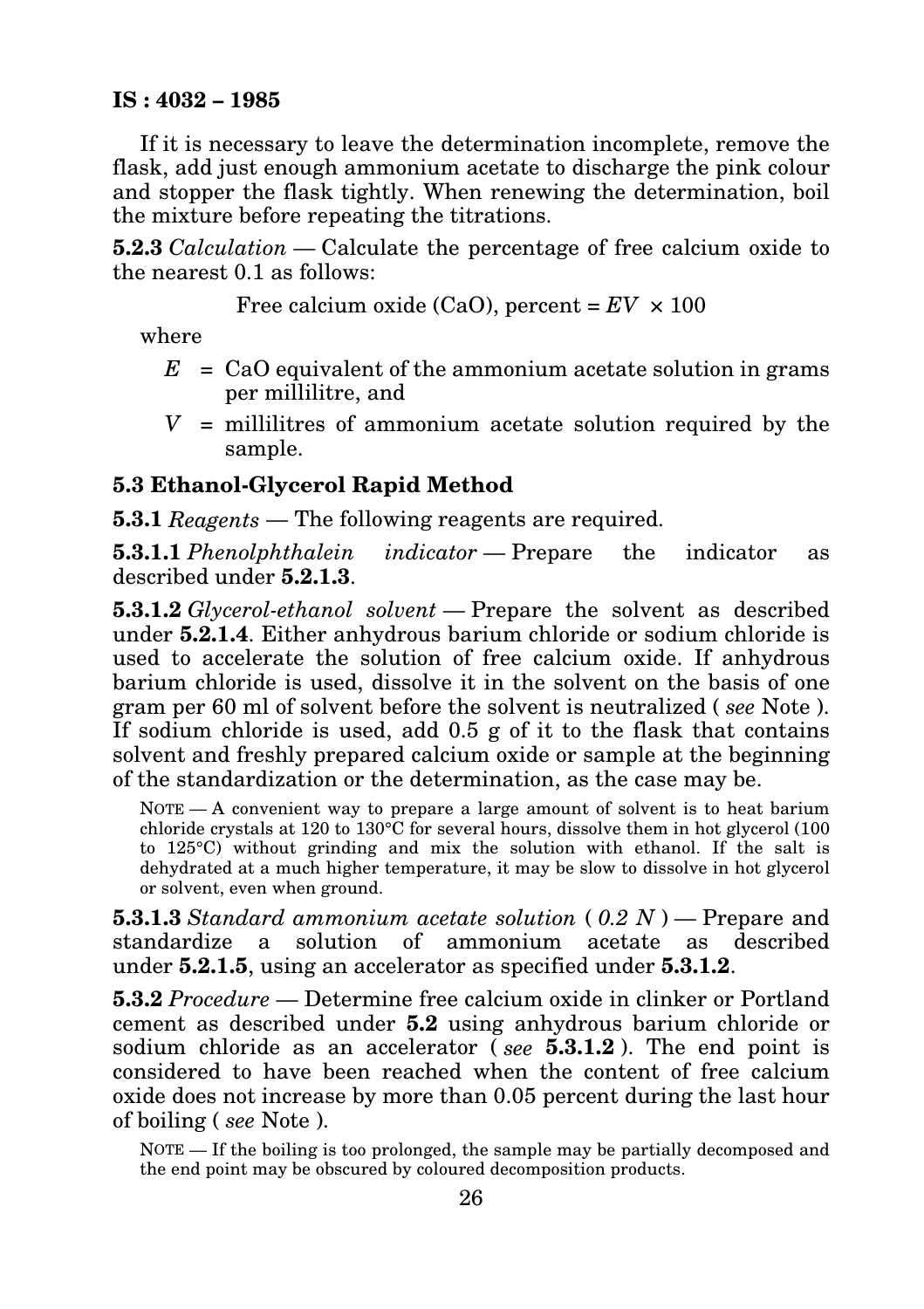**5.3.3** *Calculation* — Calculate the percentage of free calcium oxide as described under **5.2.3**.

**5.3.4** *Result —* This method has a tendency to give higher results than the method described under **5.2**. Result obtained by this method should be checked with the other method wherever possible.

#### **5.4 Ethylene-Glycol Method**

**5.4.1** The ethylene-glycol method is to be used only for estimating free lime in fresh clinker and freshly ground cement but not with aged cement.

**5.4.2** *Reagents* — The following reagents are required.

**5.4.2.1** Ethylene glycol shall not contain more than one percent of water when determined as below:

Take 50 ml of ethylene glycol and 0.5 g of anhydrous copper in a small flask and shake at intervals for one hour at room temperature. A greenish-blue colour indicates the presence of water and the glycol cannot be used. If the colour is only faint green, it indicates that the water content is below one percent. If the water content is below one percent, it can be removed by evaporation by heating the glycol to 120°C for 1 to 2 hours.

**5.4.2.2** *Bromocresol green indicator* — Bromocresol green is blue in alkaline solution and changes through green and yellowish green to yellow in acid solution. In aqueous solution, the various colours correspond to the following *p*H values:

|        | pH  |
|--------|-----|
| Blue   | 5.2 |
| Green  | 4.5 |
| Yellow | 3.8 |

**5.4.2.3** *Standard hydrochloric acid* — 0.1 N.

#### **5.4.3** *Procedure*

**5.4.3.1** Take one gram of cement in a long-necked Pyrex flask of 100 ml capacity and add 50 ml of ethylene glycol. Close the flask with a cork stopper and heat the contents on a water bath for one-half hour to bring calcium oxide into solution. Keep the temperature of the bath between 60 to 70°C and shake the flask vigorously every five minutes to prevent the cement from forming lumps. Alternatively, very pure quartz sand initially washed and thoroughly dried is added to the flask to prevent the cement from baking. Morover, the cement-ethylene- glycol mixture is put under the reflux condenser on a water bath at 60 to 70°C. In the event of stubborn cement necessitating a long time to react, the time can be cut-down by adding purest water-free methanol to the ethylene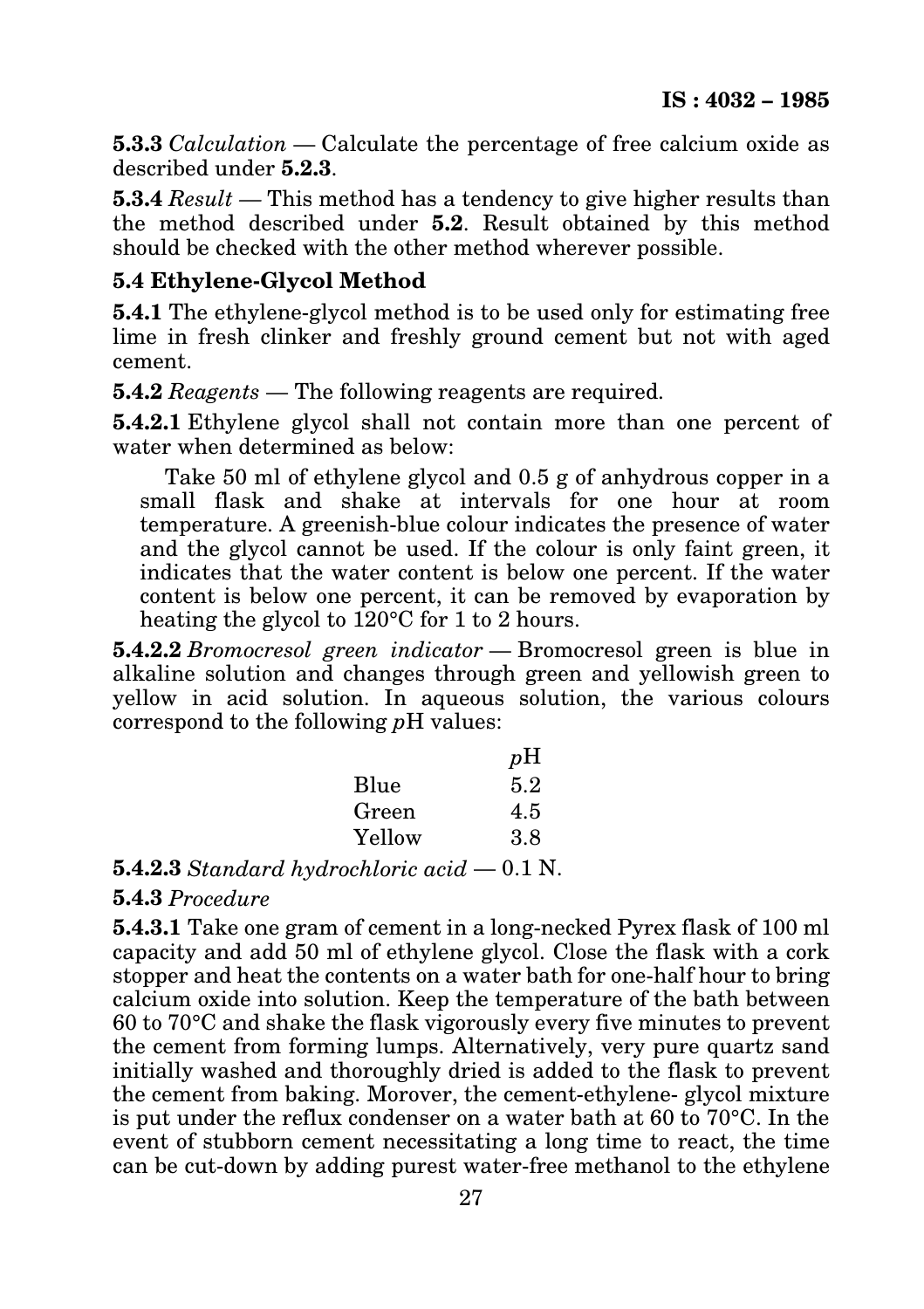glacol (say 15 cc of former to 30 cc of latter) when on boiling for one-half to one hour under reflux, the solution is ready for titration.

**5.4.3.2** Fit into a 5-cc Buchner funnel two filter papers. Carl Schleicher and Schull No. 597 'Selecta' or equivalent, moisten the paper with a little ethylene glycol and such tightly against the funnel. Filter off the solution from the flask quickly using suction, first pouring the clear solution and then the cement on the filter. Wash the cement on filter paper thrice with a 10 ml portion of glycol after filtration. Titrate the filtrate against 0.1 N hydrochloric acid using 3 drops of 1 percent bromocresol green in absolute alcohol as indicator ( *see* Note ).

NOTE — Instead of the Buchner funnel, it is possible to filter the solution through a Jena sintered glass filter No. 3G3. Sintered glass filter should be used only once and then washed with hydrochloric acid, followed by sodium carbonate solution and distilled water.

**5.4.3.3** Conduct a blank determination with known quantities of calcium oxide by dissolving in glycol and titrating against 0.1 N hydrochloric acid as before. Prepare a graph showing the amount of 0.1 N hydrochloric acid required for titrating glycol having different quantities of calcium oxide.

**5.4.4** *Calculation* — Calculate the percentage of calcium oxide present in the sample by comparing the quantity of 0.1 N hydrochloric acid required for titration with the graph and determining the equivalent calcium oxide.

#### **5.5 Precaution**

**5.5.1** Wherever leaching or bleeding of ethanol glycerol or ethylene glycol is involved, avoid direct contact with flame. Heating over a bath or hot plate is recommended.

#### **6. CHEMICAL ANALYSIS OF PORTLAND SLAG CEMENT**

**6.1 Reagents and Special Solutions** — The following reagents and special solution of analytical reagent grades are required in addition to those specified in **4.1**.

**6.1.1** *Dilute Solutions of Reagents* — Prepare the following dilute solutions by diluting the reagent with distilled water.

**6.1.1.1** *Sodium nitrite* — five percent (by weight).

**6.1.1.2** *Ammonium nitrite* — two percent (by weight).

**6.1.1.3** *Phosphoric acid*  $-1$  : 1 (by volume).

**6.1.1.4** *Ammonium nitrate wash solution* — Hundred g of ammonium nitrate and two hundred g of ammonium hydroxide mixed and diluted to one litre with distilled water.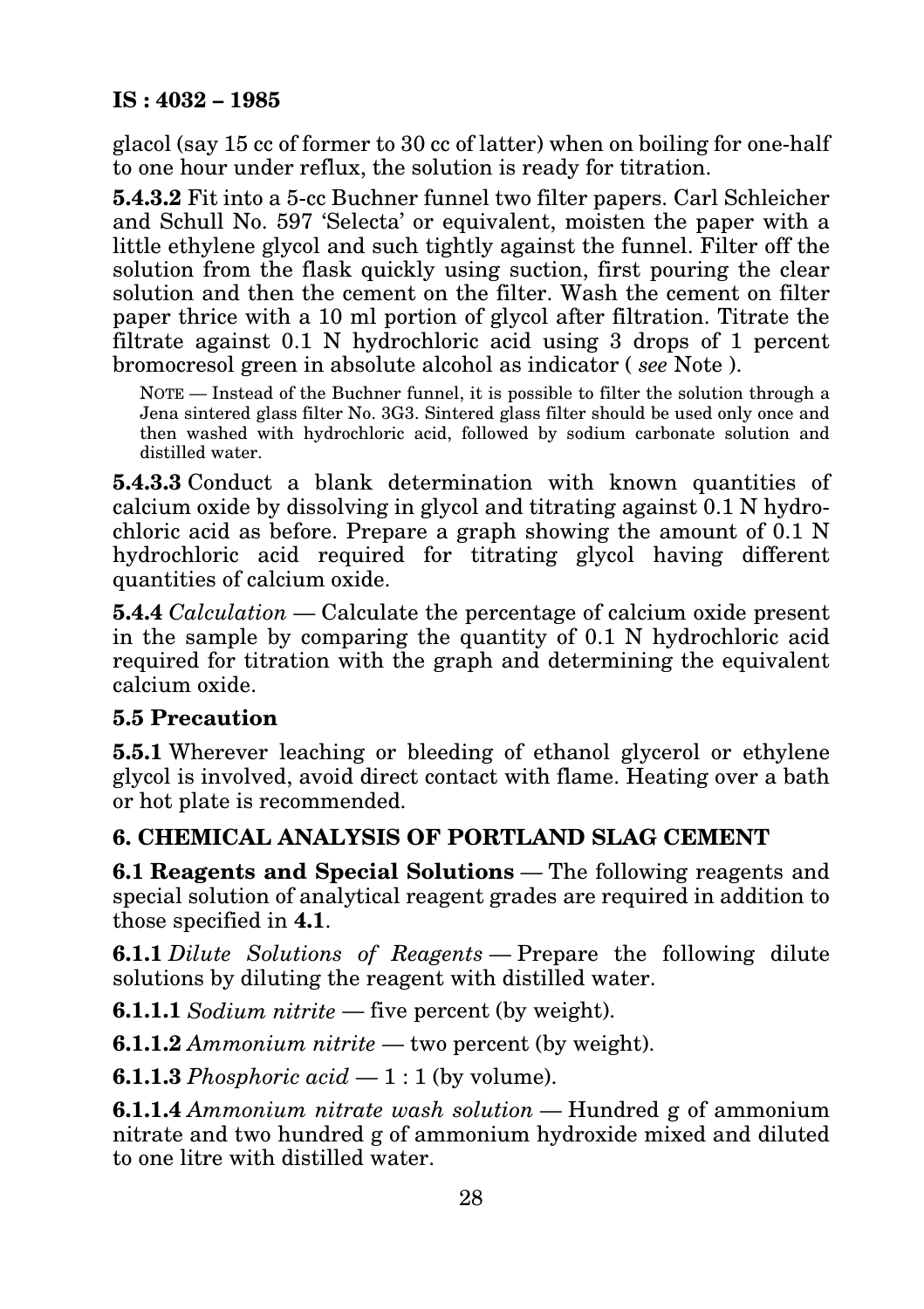**6.1.2** *Standard Potassium Permanganate Solution* — 0.03 N. Dissolve about 0.94 g of potassium permanganate (KMnO<sub>4</sub>) in one litre of water. Allow it to stand for a week; filter through asbestos mat and keep in a dark place after standardizing it against pure sodium oxalate.

**6.1.3** *Standard Sodium Thiosulphate Solution* — 0.03 N. Prepare a solution of sodium thiosulphate on the basis of 7.4 g of sodium thiosulphate ( $\rm Na_2S_2O_3$  5H<sub>2</sub>O) per litre.

**6.1.4** *Standard Potassium Iodate Solution* — 0.03 N. Prepare a solution of potassium iodate and potassium iodide on the basis of  $1.12$  g of potassium iodate (KIO<sub>3</sub>) and  $12$  g of potassium iodide (KI) per litre. Standardize the solution as in **6.1.4.1**.

**6.1.4.1** To a cool solution of one gram of potassium iodide in 300 ml of water and 10 ml of hydrochloric acid in a 500-ml flask, add about 25 ml of the standard potassium permanganate solution (0.03 N). Swirl the solution gently, stopper the flask and let it stand for 5 minutes. Titrate the liberated iodine with the standard sodium thiosulphate solution until the colour nearly fades. Add 2 ml of the starch solution, continue the titration until the blue colour is destroyed, and back-titrate with the standard potassium permanganate solution (0.03 N) until the blue colour just reappears. Repeat the titration with the potassium iodate solution substitute for the potassium permanganate solution. Calculate the sulphur equivalent of the standard potassium iodate solution in grams per millilitre as follows:

$$
E = \frac{A \times C \times G \times 0.02392}{B \times D \times F}
$$

where

- $E$  = sulphur equivalent of the potassium iodate solution  $g/ml$ ,
- *A* = weight in g of sodium oxalate used in the standardization of the potassium permanganate solution,
- $C =$  volume in ml of potassium permanganate solution used in the standardization of the potassium iodate solution,
- $G =$  volume in ml of sodium thiosulphate solution required by  $F$ ,
- $B =$  volume in ml of potassium permanganate solution required by *A*,
- $D =$  volume in ml of sodium thiosulphate solution required by  $C$ , and
- $F =$  volume in ml of potassium iodate solution used in the standardization of the potassium iodate solution.

NOTE — One millilitre of a normal solution of potassium permanganate or potassium iodate is equivalent to 0.067 01 g of sodium oxalate or  $0.016$  03 g of sulphur. The number 0.239 2 is obtained by dividing 0.016 03 by 0.067 01. The potassium iodate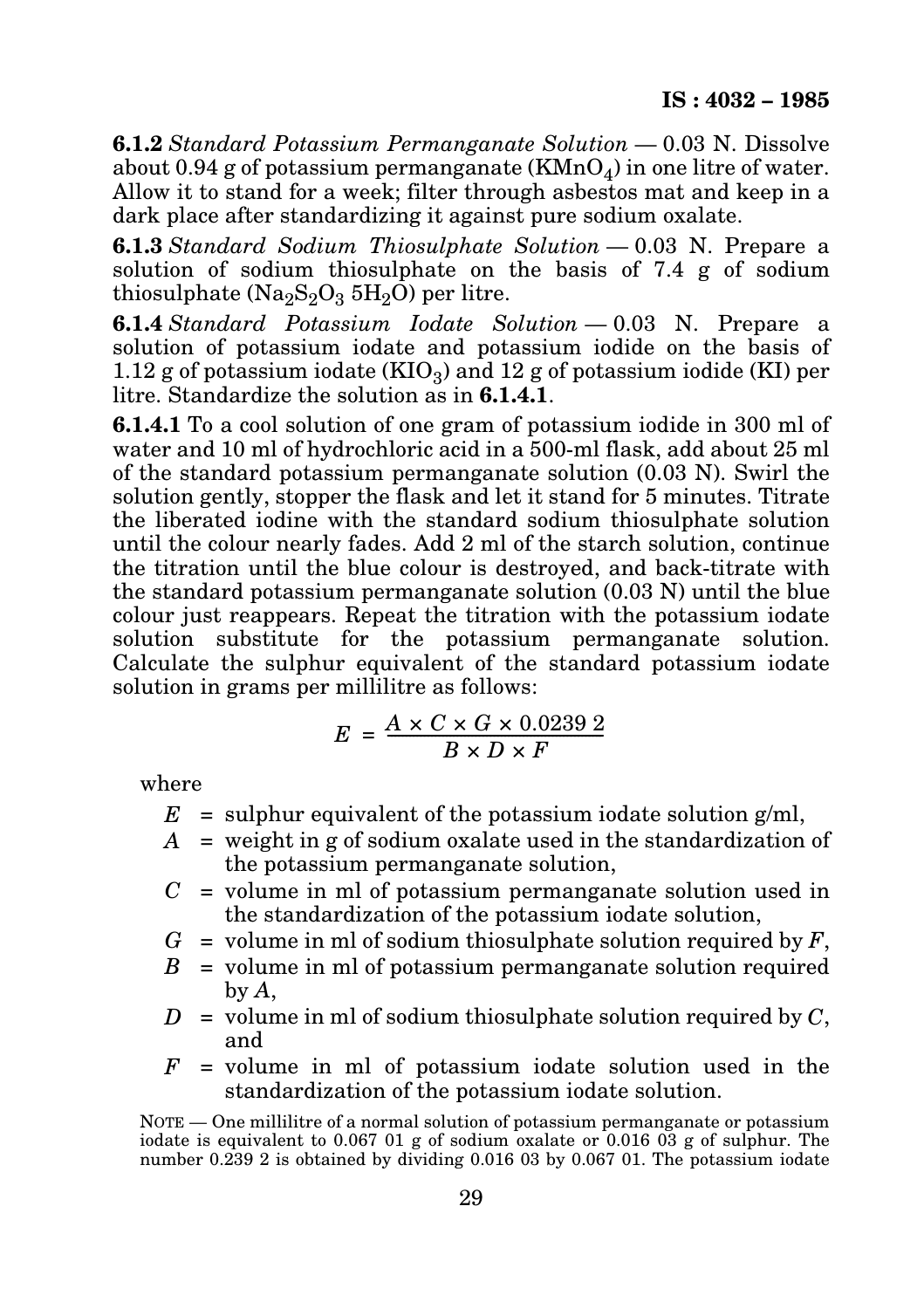and potassium permanganate solutions should be standardized frequently, but, as the sodium thiosulphate solution is more stable the potassium iodate solution may sometimes be standardized against the sodium thiosulphate solution alone and without the last values of  $A$ ,  $B$ ,  $C$  and  $D$  being changed.

**6.1.5** *Starch Solution* — To 100 ml of boiling water, add a cool suspension of one g of soluble starch in 5 ml of water, and cool. And a cool solution of one g of sodium hydroxide in 10 ml of water, then 3 g of potassium iodide and mix thoroughly.

**6.1.6** *Ammoniacal Zinc Sulphate Solution* — Dissolve 50 g of zinc sulphate  $(ZnSO<sub>4</sub>7H<sub>2</sub>O)$  in 150 ml of water and 350 ml of ammonium hydroxide. Filter the solution after allowing it to stand for at least 24 hours.

**6.1.7** *Ammoniacal Cadmium Chloride Solution* — Dissolve 15 g of cadmium chloride (CdCl $_22\frac{1}{2}\text{H}_2\text{O}$ ) in 150 ml of water and 350 ml of

ammonium hydroxide. Filter the solution after allowing it to stand for atleast 24 hours.

**6.1.8** *Standard Sodium Arsenite Solution* — Dissolve 3.0 g of sodium carbonate (Na<sub>2</sub>CO<sub>3</sub>) and then 0.90 g of arsenic trioxide (As<sub>2</sub>O<sub>3</sub>) in 100 ml of water. Heat the mixture until the solution is as complete as possible. Filter the solution if it is not clear or it contains a residue. Cool it to room temperature, transfer to a volumetric flask and dilute it to one litre. Standardize the solution as given in **6.1.8.1**.

**6.1.8.1** Dissolve 0.58 g of potassium permanganate  $(KMnO<sub>4</sub>)$  in one litre of water and standardize it against 0.03 g of pure sodium oxalate (Na<sub>2</sub>C<sub>2</sub>O<sub>4</sub>). Put 30 ml of the potassium permanganate solution in a 250-ml Erlenmeyer flask. Add 60 ml of the dilute nitric acid (1 : 4) and 10 ml of a sodium nitrite solution (5 percent) to the flask. Boil the solution until the nitrous acid is completely expelled. Cool the solution, add sodium bismuthate and finish by titrating with standard solution of sodium arsenite in the manner described under **6.10** for the determination of manganic oxide.

NOTE — Each millilitre of the sodium arsenite solution is approximately equivalent to 0.000 3 g of manganic oxide.

**6.1.8.2** Calculate the manganic oxide equivalent of the standard sodium arsenite solution in grams per millilitre as follows:

$$
C = \frac{0.03 \times 0.236 \times 30}{a \times b}
$$

where

 $C$  = manganic oxide equivalent of the sodium arsenite solution in g/ml,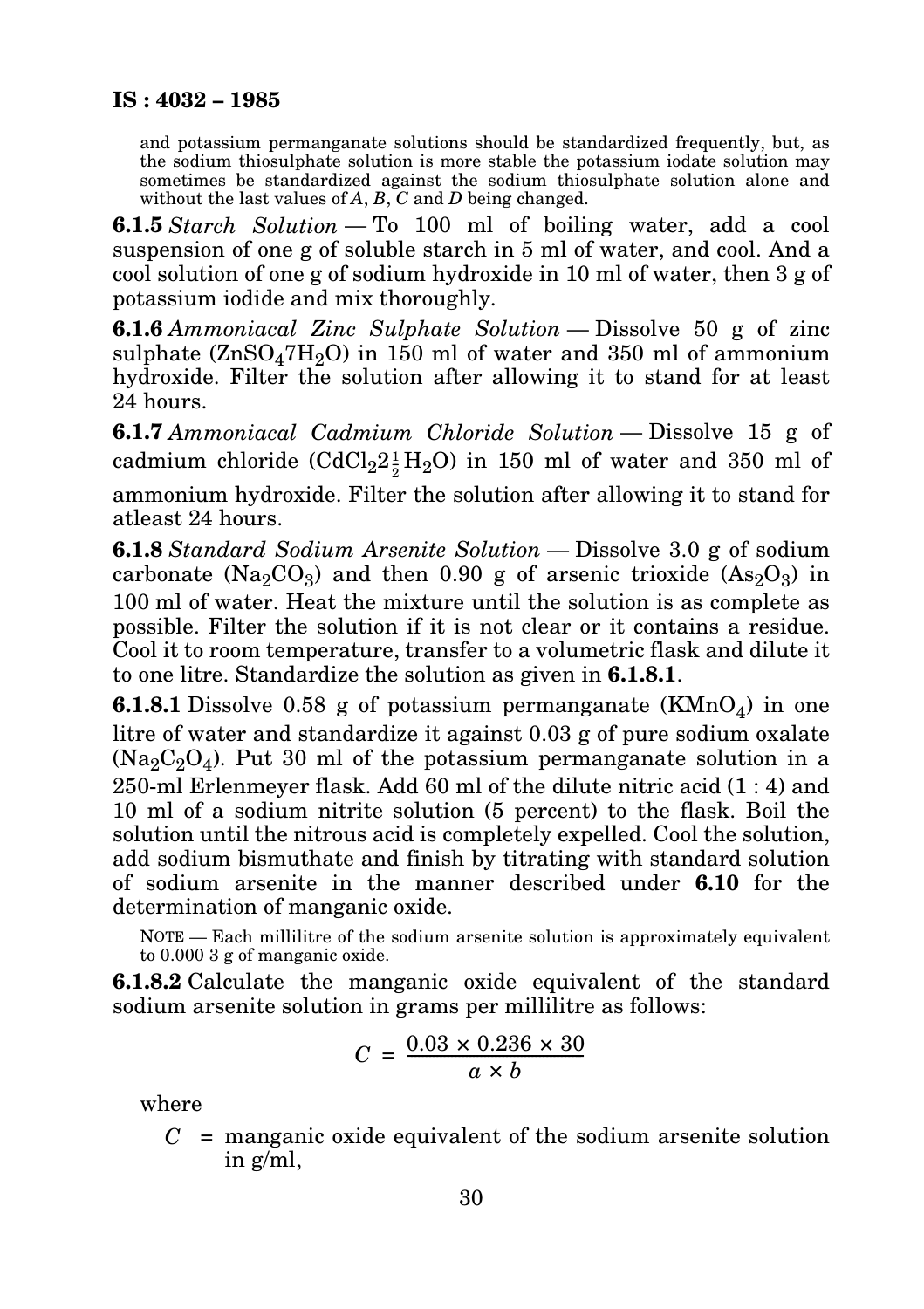- $a =$  volume in ml of potassium permanganate solution required by 0.03 g of sodium oxalate, and
- $b =$  volume in ml of sodium arsenite solution required by 30 ml of potassium permanganate solution.

**6.2 Loss on Ignition** — Loss on ignition shall be determined in accordance with requirements of **4.2**. Owing to the presence of sulphide in slag cements which may be oxidised to sulphates, there may be a gain instead of loss in some cases and this should be reported.

**6.3 Silica** — The method for determining silica in Portland slag cement shall be the same as described in **4.3**.

**6.4 Combined Ferric Oxide and Alumina** — The method for determining combined ferric oxide and alumina in Portland slag cement shall be the same as described in **4.4**.

**6.5 Ferric Oxide** — The method for determining ferric oxide in Portland slag cement shall be the same as described in **4.5**.

**6.6 Alumina** — The method for determining alumina in Portland slag cement shall be the same as described in **4.6**.

#### **6.7 Calcium Oxide**

**6.7.1** *Method 1* ( *Gravemetric Method* ) — The method for determining calcium oxide shall be the same as described in **4.7.1**.

**6.7.2** *Method 2* ( *EDTA Method* ) — Take 10 ml of solution prepared as given in **4.5.2.1** in a conical flask. Warm the solution on a hot plate and add drop by drop 1 : 1 ammonium hydroxide with constant shaking till a turbidity appears. Filter through Whatman filter paper No. 41 and wash the filter paper 2 to 3 times taking 5 to 10 ml to distilled water each time. Add 2 to 3 drops of nitric acid followed by about 50 mg of solid potassium periodate. Keep the flask on water bath till pink colour develops. Shake and allow to cool to room temperature. Add 5 ml of 1 : 1 glycerol with constant stirring and then 5 ml of diethylamine. Add 20 ml of 4 N sodium hydroxide solution and shake well to adjust the *p*H to 12 or slightly more. Add approximately 50 ml of distilled water and 100 mg of solid Patton — Reeders indicator and titrate against 0.01 M EDTA solution. The end point of titration is reached when one to two drops of EDTA produce a sharp change in colour from violet to blue. Calculate calcium oxide as given in **4.7.2.1**.

#### **6.8 Magnesia**

**6.8.1** *Method 1* ( *Gravemetric Method* ) — The method for determining magnesia in Portland slag cement shall be the same as described in **4.8.1**.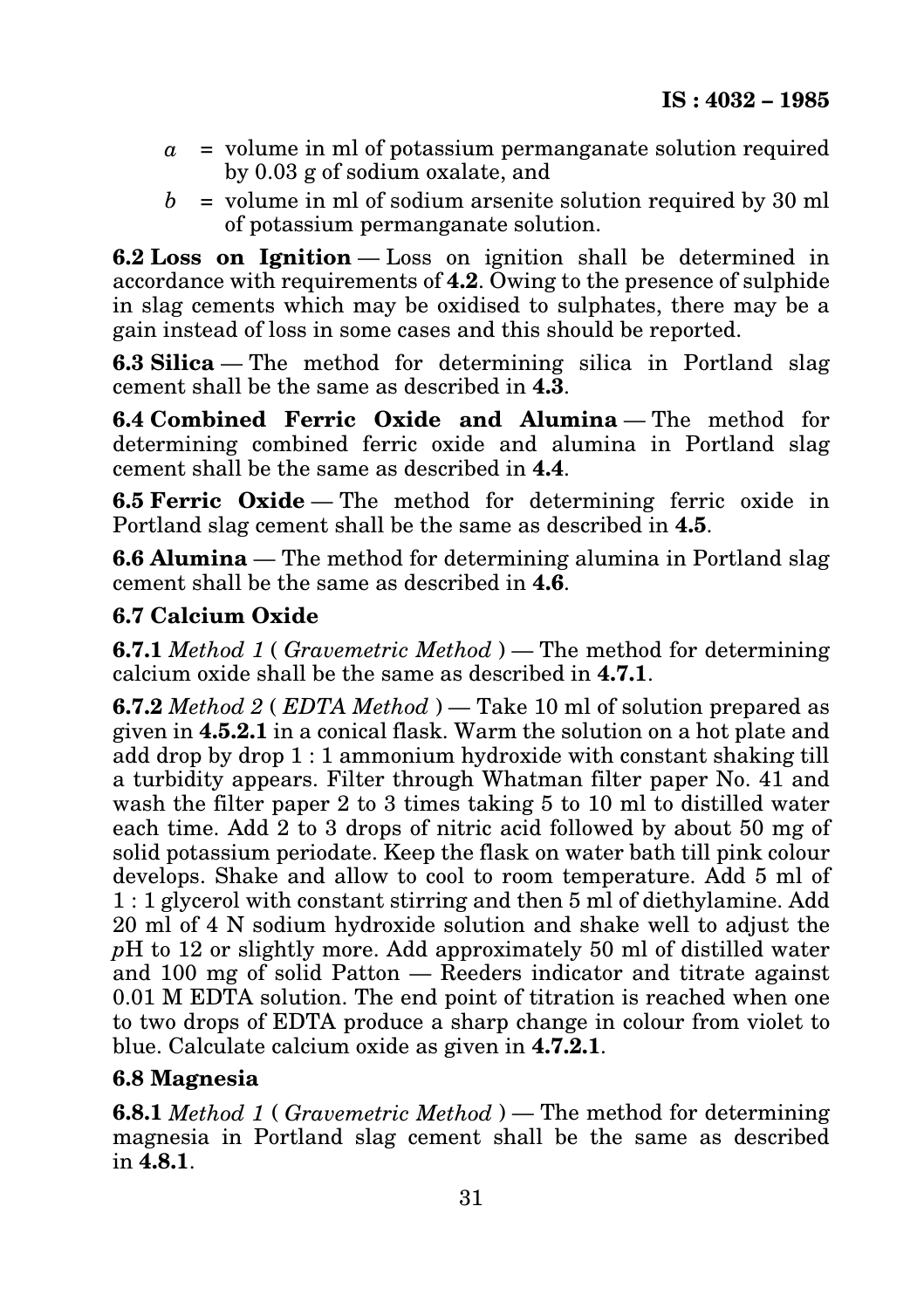**6.8.2** *Method 2* ( *EDTA Method* ) — Take 10 ml of solution prepared as given in **4.5.2.1** in a conical flask. Warm the solution on a hot plate and add drop by drop 1 : 1 ammonium hydroxide with constant shaking till a turbidity appears. Add 2 ml in excess. Filter the solution through Whatman filter paper No. 41 in another conical flask. Wash the filter paper with hot water 2 to 3 times, taking 10 to 15 ml aliquot each time. Titrate against 0.01 M EDTA solution as in **4.8.2** and calculate magnesium oxide as given in **4.8.2.1**.

**6.9 Insoluble Residue** — The method for determining insoluble residue in Portland slag cement shall be the same as described in **4.10**.

#### **6.10 Manganic Oxide**

**6.10.1** Take a sample of cement 1 to 3 g ( *see* Note 1 ), weigh and put it into a 250-ml beaker and treat with 5 to 10 ml of water and then with 60 to 75 ml of diluted nitric acid  $(1:4)$ . Boil the mixture until the solution is as complete as possible. Add 10 ml sodium nitrite solution (5 percent) and boil until the nitrous acid is completely expelled ( *see* Note 2 ) taking care not to allow the volume of the solution to become so small as to cause the precipitation of gelatinous silica. Ignore any separated silica, but if there is still a red or brown residue, use more solution of sodium nitrite to effect a complete decomposition and then boil again to expel the nitrous acid. Filter the solution into a 250-ml Erlenmeyer flask and wash the filter paper with water. The solution should have a volume of 100 to 125 ml.

NOTE 1 — The amount of cement taken for analysis depends on the content of manganese, varying from one gram for about one percent of manganic oxide to 3 g for 0.25 percent or less of manganic oxide.

NOTE 2 — When sodium nitrite is added, the expulsion of nitrous acid by boiling should be complete. If any nitrous acid remains in the solution, it will react with the added sodium bismuthate and decrease its oxidizing value. If there is any manganese in the cement, the first small quantity of sodium bismuthate should bring out a purple colour.

**6.10.2** Cool the solution to room temperature. Add a total of 0.5 g of sodium bismuthate in small quantities with intermittent shaking. Complete adding, and shake the solution occasionally for 5 minutes and then add  $50$  ml of cool dilute nitric acid  $(1:33)$  which has been previously boiled to expel nitrous acid. Filter the solution through a pad of ignited asbestos in a Gooch crucible or a carbon filter with the aid of suction. Wash the residue four times with cool dilute nitric acid (1 : 33).

**6.10.3** Titrate the filtrate immediately with the standard sodium arsenite solution. The end point is reached when a yellow colour is obtained free of brown or purple tints and it does not change upon further addition of arsenic oxide. Calculate the manganese in the cement as manganic oxide.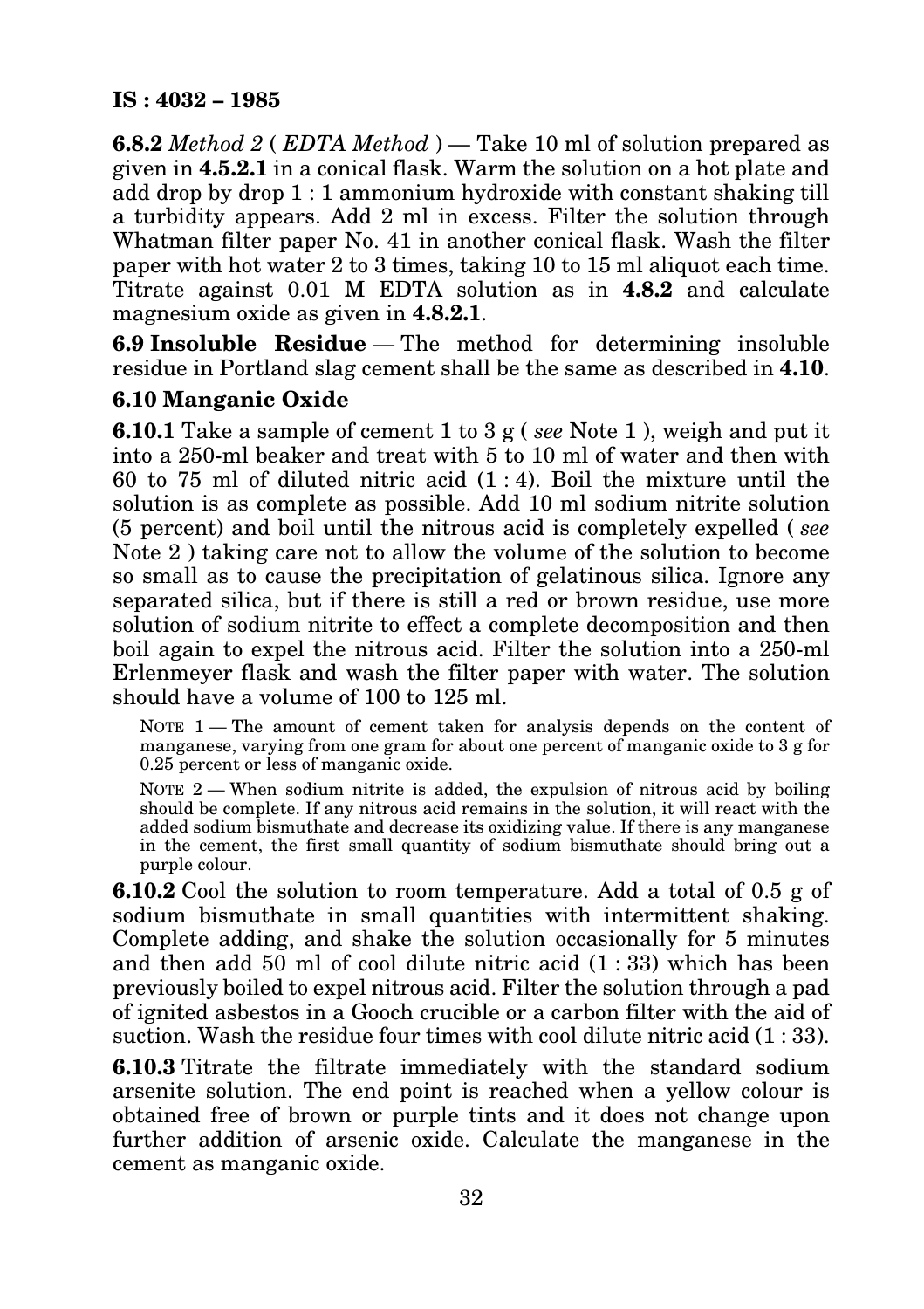**6.10.4** If a determination of calcium or magnesium is required in addition to determination of manganese, the latter shall be eliminated from the combined filtrate obtained in **4.4.2** in the alumina and ferric oxide determination by the method laid down in **4.7.1**.

#### **6.11 Sulphur Trioxide**

**6.11.1** To one gram of the sample, add 25 ml of cold water, and while the mixture is stirred vigorously, add 5 ml hydrochloric acid. If necessary, heat the solution and grind the material with the flattened end of a glass rod until the decomposition of the cement is complete. Dilute the solution to 50 ml and digest for 15 minutes. Filter and wash the residue thoroughly with hot water. Set aside the filter paper with the residue. Dilute the filtrate to 250 ml and heat to boiling. Add slowly, drop by drop, 10 ml of hot barium chloride (100  $g/l$ ) solution and continue the boiling until the precipitate is well formed. Digest the solution on a steam-bath for 4 hours or preferably overnight. Filter the precipitate using Whatman No. 42 filter paper or its equivalent. Wash, place the paper and contents in a weighed platinum or porcelain crucible, and slowly incinerate the paper without inflaming. Then ignite at 800 to 900°C, cool in a desiccator and weigh the barium sulphate.

**6.11.2** Calculate the percentage of sulphur trioxide to the nearest 0.1 as follows:

Sulphur trioxide percent =  $W \times 34.3$ 

where

- *W* = weight in g of barium sulphate, and
- 34.3 = molecular ratio of sulphur trioxide to barium sulphate  $(0.343 \times 100)$

#### **6.12 Sulphur as Sulphide**

**6.12.1** *Gas Generating Flask* — Connect a dry 500-ml boiling flask with a long-stem separating funnel and a small connecting bulb, by means of a rubber stopper. Bend the stem of the funnel so that it does not interfere with the connecting bulb, adjust the stem so that its lower end is close to the bottom of the flask, and connect the opening of the funnel with a source of compressed air. Connect the bulb with an L-shaped glass tube and a straight glass tube about 20 cm in length. Insert the straight glass tube in a tall-form, 400-ml beaker. A three-neck Woulfe bottle with a long glass tubing in the middle opening, placed between the source of compressed air and the funnel, is a convenient aid in the regulation of the air flow. If the air contains hydrogen sulphide or sulphur dioxide, a solution of lead acetate or some other suitable absorbent shall be used in the bottle. Rubber used in the apparatus shall be of pure gum grade low in sulphur and shall be cleaned with warm hydrochloric acid.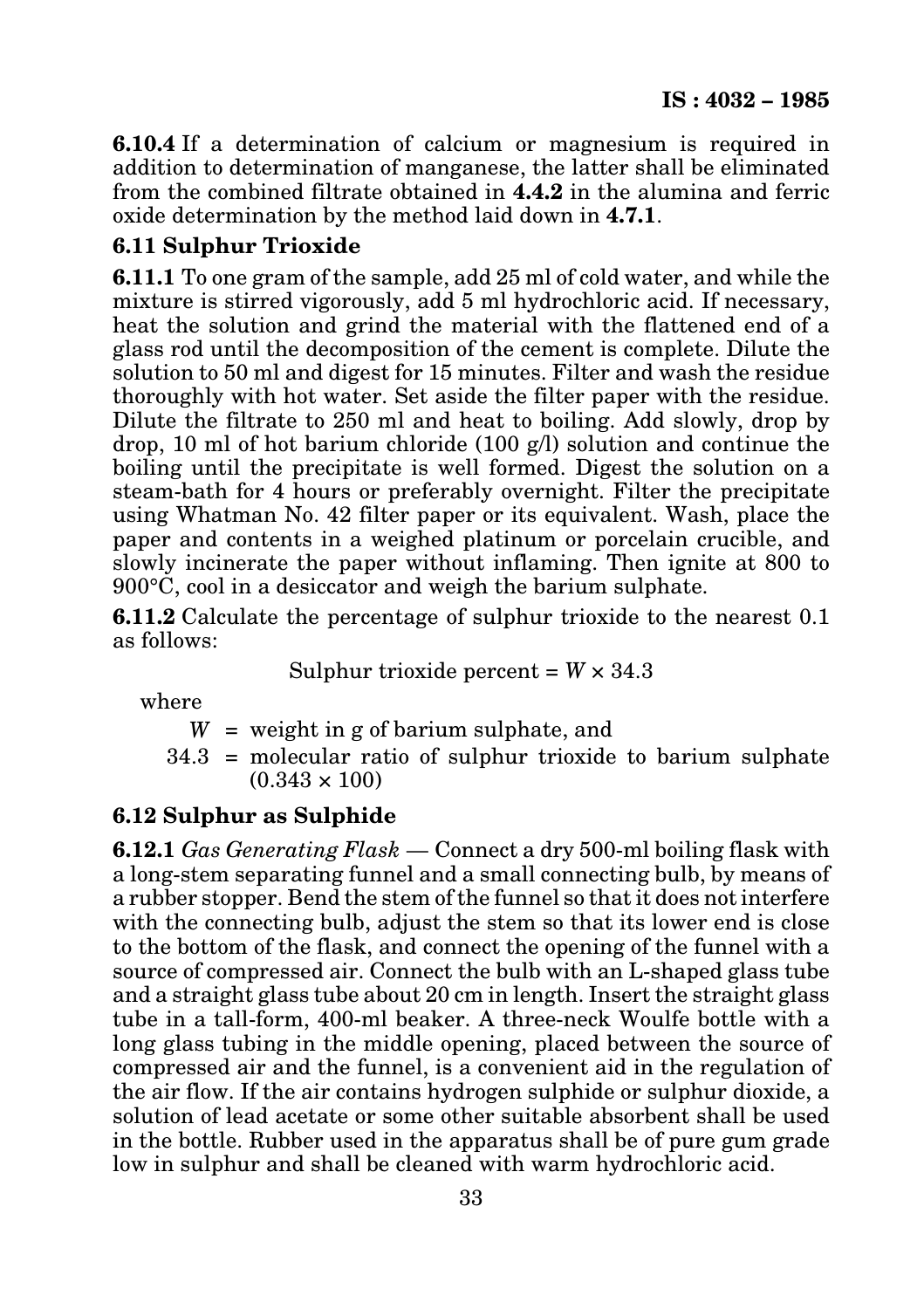**6.12.2** *Procedure* — Place 15 ml of the ammoniacal zinc sulphate solution ( *see* Note 1 ) and 285 ml of water in the beaker. Put 5 g of the sample ( *see* Note 2 ) and 10 ml of water in the flask and shake the flask gently to wet and disperse the cement completely. This step and the following one should be performed rapidly to prevent the setting of the cement. Connect the flask with the funnel and bulb. Add 25 ml of the stannous chloride solution through the funnel and shake the flask. Add 100 ml of hydrochloric acid  $(1:3)$  through the funnel and shake the flask. During these shakings, keep the funnel closed and the delivery tube in the ammoniacal zinc sulphate solution. Connect the funnel with the source of compressed air, open the funnel, start a slow stream of air, and heat the flask and contents slowly to boiling. Continue the boiling gently for 5 or 6 minutes, cut off the heat, and continue the passage of air for 3 or 5 minutes. Disconnect the delivery tube and leave it in the solution for use as a stirrer. Cool the solution to 20 to 30°C ( *see* Note 3 ), and 2 ml of the starch solution and 40 ml of hydrochloric acid (1 : 1), and titrate immediately with the standard potassium iodate solution until a persistent blue colour is obtained ( *see* Note 4 ).

NOTE  $1$  — In general, zinc sulphate solution is preferable to cadmium chloride solution because zinc sulphate is more soluble in ammonium hydroxide than cadmium chloride. The cadmium chloride solution may be used when there is a doubt as to the presence of a trace of sulphur as the yellow cadmium sulphide facilitates the detection of a trace.

NOTE 2 — If sulphur content exceeds 0.20 or 0.25 percent, a smaller sample should be used so that the titration with the potassium iodate solution will not exceed 25 ml.

NOTE  $3$  — The cooling is important, as the end point is indistinct in a warm solution. A part of the ammonium hydroxide is lost during distillation and the remaining ammonium hydroxide reacts with the acid, raising the temperature of the solution a few degrees without rendering the end point uncertain.

NOTE 4 — If sulphur content is appreciable but not approximately known in advance, the result may be low due to the loss of hydrogen sulphide during a slow titration. In such a case the determination should be repeated with the titration carried out more rapidly.

**6.12.3** *Calculation* — Calculate the percentage of sulphur as follows:

Sulphur, percent =  $EV \times 20$ 

where

- $E =$  sulphur equivalent of the potassium iodate solution in g/ml,
- $V =$  volume in ml of potassium iodate solution required by the sample, and
- $20 = 100$  divided by the weight of sample used  $(5 g)$ .

NOTE — Sulphites, thiosulphates, and other compounds intermediate between sulphides and sulphates are assumed to be absent. If such compounds are present, they may cause an error in the determination.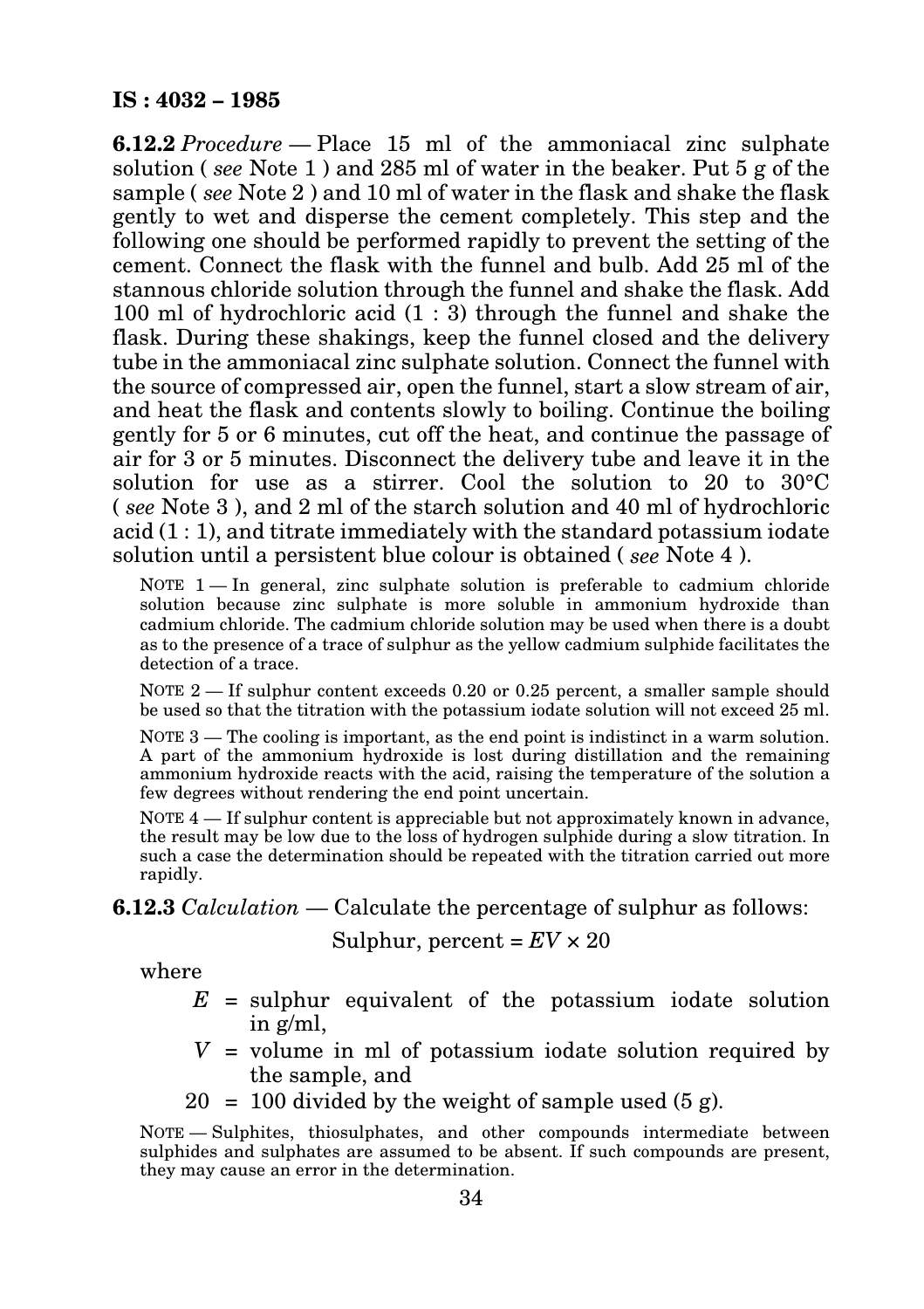#### **7. CHEMICAL ANALYSIS OF PORTLAND POZZOLANA CEMENT**

**7.1 Loss on Ignition** — The loss on ignition of Portland pozzolana cement shall be determined as specified in **4.2**.

#### **7.2 Magnesia**

**7.2.1** *Method 1* ( *Gravemetric Method* ) — The method of determining magnesia content in Portland pozzolana cement shall be the same as that described in **4.8.1** except as given in **7.2.1.1** to **7.2.1.3**.

**7.2.1.1** Weigh out a quantity of the ignited sample equivalent to 0.5 g. of the moisture-free sample, calculated as follows:

Weight of ignited  $=\frac{0.5(100.00 - \text{percentage loss on } \text{ignition})}{0.5(100.00 - \text{percentage loss on } \text{ignition})}$ sample, g 100

NOTE — The ignited material from the loss on ignition determination may be used for the sample.

**7.2.1.2** Thorougly mix the sample with 4 to 6 g of sodium carbonate by grinding in an agate mortar. Place a thin layer of sodium carbonate on the bottom of a platinum crucible of 20 to 30 ml capacity, add the cement-sodium carbonate mixture and cover the mixture with a thin layer of sodium carbonate. Place the cover crucible over a moderately low flame and increase the flame gradually to a maximum (approximately 1 100°C) and maintain this temperature until the mass is quiescent (about 45 min). Remove the burner, lay aside the cover of the crucible, grasp the crucible with the tongs, and slowly rotate the crucible so that molten contents spread over the side and solidify as a thin shell on the interior. Set the crucible and cover aside to cool. Rinse off the outside of the crucible and place the crucible on its side in a 300-ml casserole about one-third full of water. Warm the casserole and stir until the cake in the crucible disintegrates and can be removed easily. By means of a glass rod, lift the crucible out of the liquid, rinsing it thoroughly with water. Rinse the cover and crucible with hydrochloric acid  $(1:3)$ ; then add the rinse to the casserole. Very slowly and cautiously, add 20 ml hydrochloric acid (sp gr 1.19) to the covered casserole. Remove the cover and rinse. If any gritty particles are present, the fusion is incomplete and the test should be repeated, using a new sample.

**7.2.1.3** Evaporate the solution to dryness on a steam-bath. Remove silica, the ammonium hydroxide group and calcium in accordance with **4.3.1**, **4.3.2**, **4.3.3**, **4.3.4**, **4.3.5**, **4.4.1** and **4.7.1** respectively. Determine magnesium oxide in accordance with **4.8.1**.

**7.2.2** *Method 2* ( *EDTA Method* ) — Evaporate the solution under **7.2.1.2** to dryness on steam-bath. Remove silica as described in **4.3** and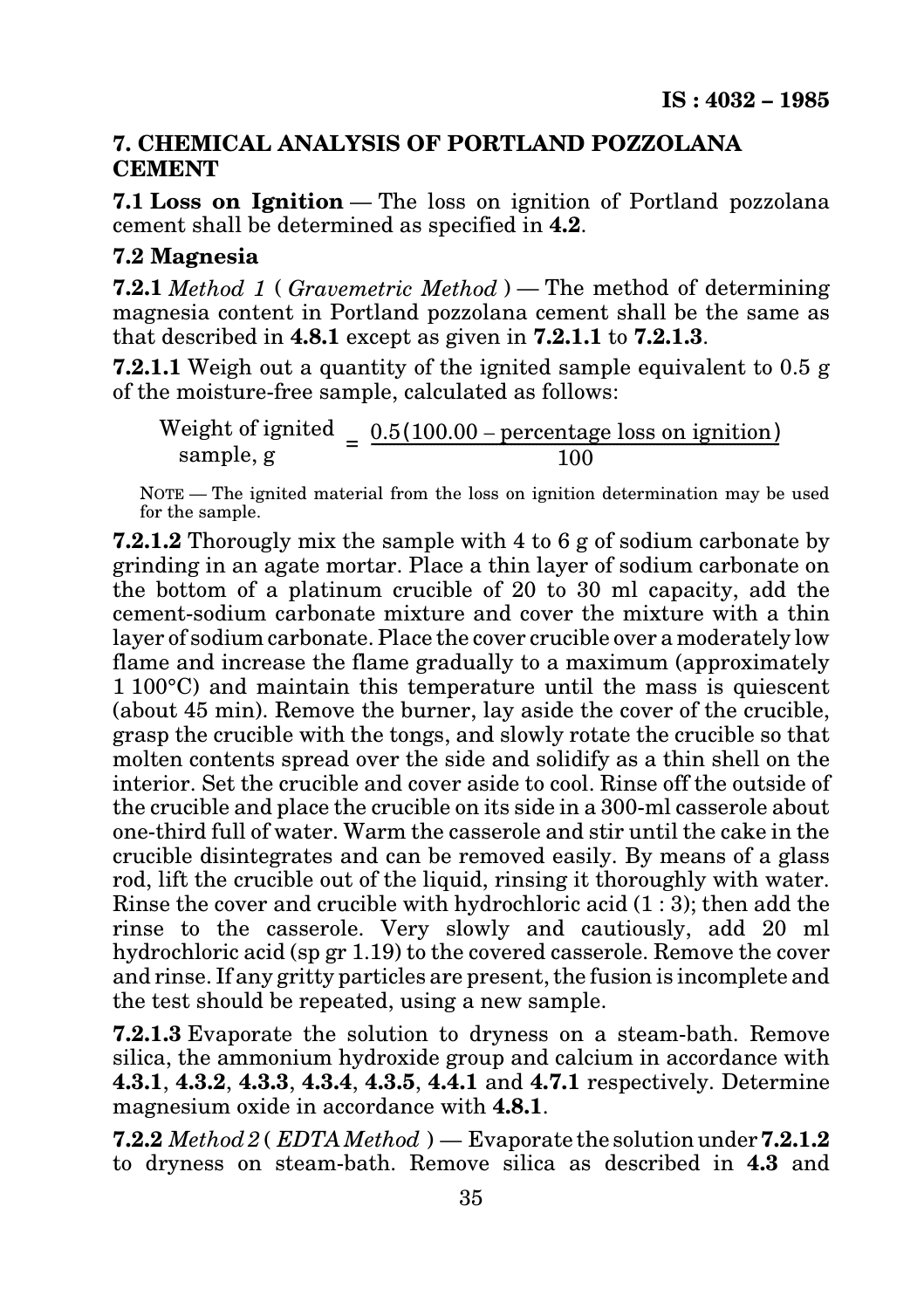make up the volume of 250 ml in a volumetric flask. Determine magnesia as described in **4.8.2**.

**7.3 Sulphuric Anhydride** — The method for determining sulphuric anhydride of Portland pozzolana cement shall be the same as described in **4.9**, except that the sample used shall be moisture free and need not be completely decomposed.

**7.4 Insoluble Residue** — Insoluble residue of Portland pozzolana cement shall be determined as specified in **4.10**.

#### **8. POZZOLANICITY TEST FOR PORTLAND POZZOLANA CEMENT**

**8.1 Purpose** — The pozzolanicity test for checking pozzolanic cements enables to observe the absence of hydrated lime in the cement pastes under consideration, owing to the equilibrium which is established between the lime and the alkalies present in the liquid phase in contact with the pastes themselves which are preserved for a given time at constant temperature.

NOTE — Under these conditions, the solutions which are in contact with the Portland cement pastes are generally oversaturated or at least saturated with lime. In case of cement pastes containing a suitable quantity of pozzolana the solutions in contact have a lime content (after a given period), the value of which is always less than that of the saturation, compared with the alkalinity of the solutions themselves. Obviously such a behaviour depends upon the absence in the pozzolanic pastes of hydrated lime, which is gradually fixed by the pozzolana.

**8.2 Principle** — Pozzolanic activity depends upon the fixation of Ca  $(OH)_2$ , released by the hydration of the cement, in the form of more or less definite hydrates whose strength increases with time. In the test described, pozzolanicity is assessed by comparing the quantity of  $Ca(OH)_2$  present in a liquid phase in contact with the hydrated cement, with the quantity of Ca  $(OH)_2$  capable of saturating a medium of the same alkalinity. With a pozzolanic cement, the  $\rm Ca\,(OH)_2$  in solution is always lower than the saturation concentration.

**8.2.1** Experiments show that by using 20 g of cement per 100 ml of water at a temperature of 40°C, equilibrium is practically reached is seven days. The application of the test thus requires knowledge of the solubility at  $40^{\circ}\text{C}$  of Ca  $\text{(OH)}_{2}$  in a solution whose free alkalinity varies from zero to about 100 milli-equivalents of strong base (OH) per litre.

**8.2.2** The pozzolanicity test thus offers the advantage of controlling the pozzolanic binder hydrated directly under conditions of use and represents a method of controlling the pozzolanic behaviour of a pozzolanic cement, that is the chemical and physical phenomenon which tend to practically completely remove the lime of hydrolysis from the binder.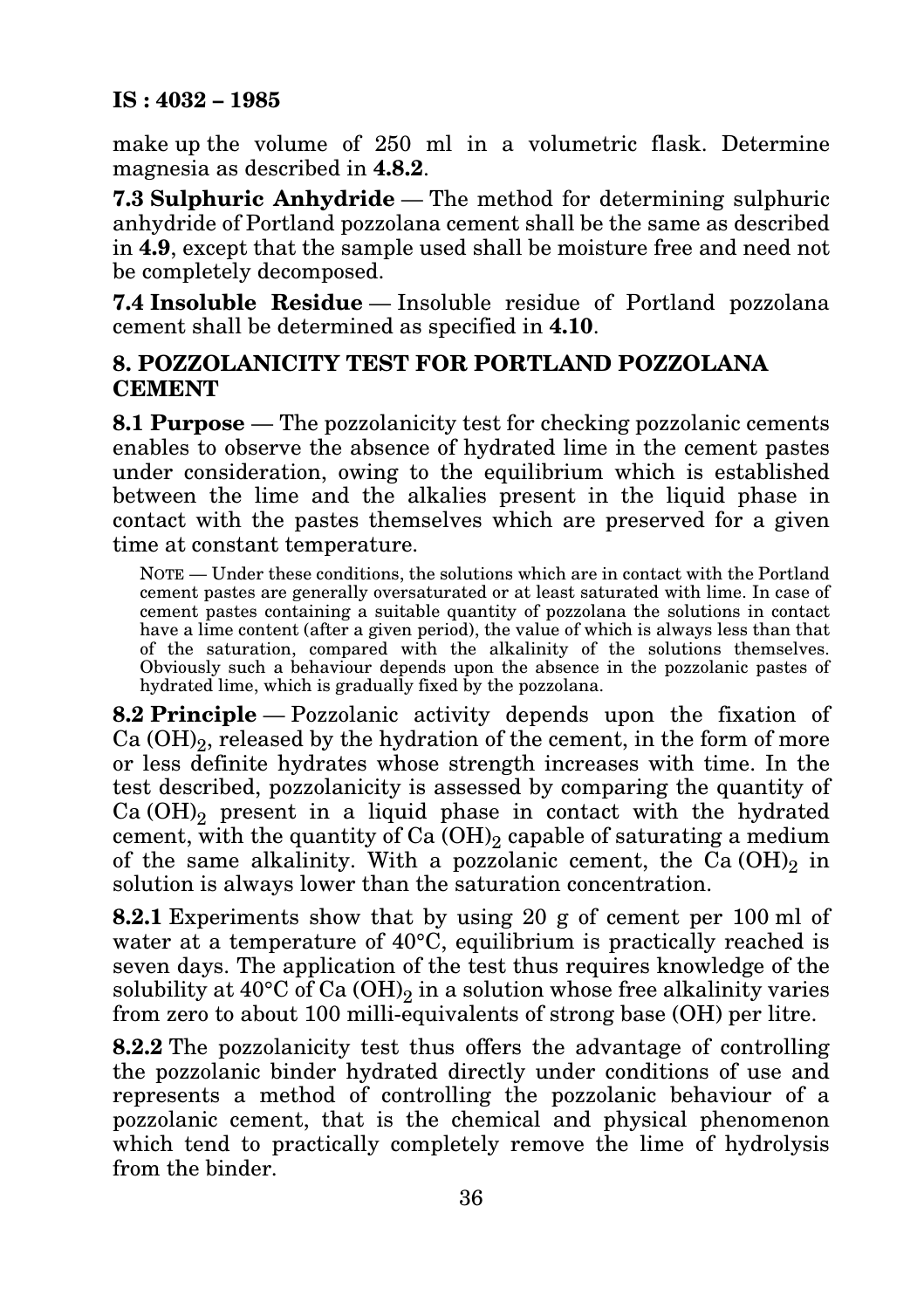#### **8.3 Reagents**

**8.3.1** *Distilled Water*

**8.3.2** *Standard Hydrochloric Acid* — 0.1 N.

**8.3.3** *Ammonia Solution* — 0.5 N.

**8.3.4** *Ammonium Oxalate* — in saturated solution.

**8.3.5** *Methyl Orange*

**8.3.6** *Potassium Permanganate Solution* — 0.05 N.

**8.3.7** About 20 g paraffin wax (in case a glass flask is used).

#### **8.4 Apparatus**

**8.4.1** *Conical Flask* — of 300 ml in alkali resisting glass or preferably in plastics material, with a stopper of rubber or waxed cork capable of being securely fitted to the latter so as to permit a vigorous shaking.

**8.4.2** *Funnel* — with wide stem.

**8.4.3** *Filter* — in sintered glass.

**8.4.4** *Conical Flask* — of 250 ml with ground-glass stopper.

**8.4.5** *Beaker* — of 250 ml.

**8.4.6** *Precision Pipette* — of 50 and 100 ml.

**8.4.7** *Thermostatic Space* — at  $40 \pm 2^{\circ}$ C.

#### **8.5 Procedure**

**8.5.1** In case a conical glass flask is used, coat the inside of the flask with about 20 g of melted paraffin wax. Finally allow the surplus to solidify at the bottom of the flask as it stands on a level surface.

**8.5.2** With a pipette, introduce 100 ml of distilled water in the flask and put the stoppered flask into a thermostat at 40°C until the required temperature is reached (about 1 hour).

**8.5.3** Then pour into the conical flask, using the funnel with a wide stem,  $20.00 \pm 0.01$  g of the cement to be tested. Close the container and secure the stopper. Shake vigorously for about 20 seconds in order to prevent the formation of cement lumps. Put the conical flask back into the thermostat at 40°C, quite level in order to ensure that the cement settles in a layer of even depth. All the operations outside the thermostat shall be carried out as quickly as possible, to avoid any appreciable lowering of the temperature of the contents of the flask.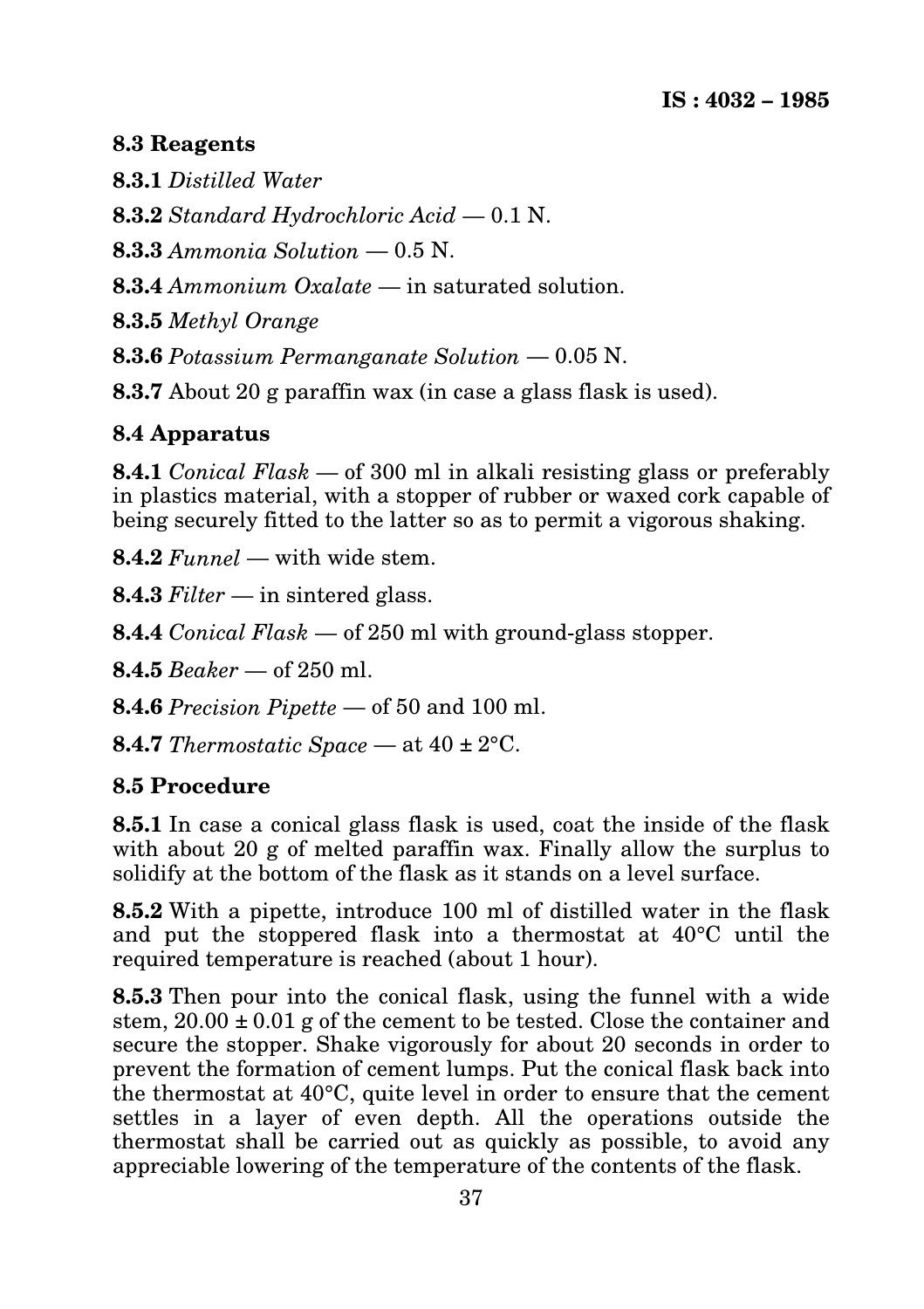**8.5.4** After storage for seven days at 40°C, quickly filter the liquid through sintered glass, collecting the filtrate in a conical flask with ground-glass stopper. Cool the filtrate to room temperature and mix.

**8.5.5** Pipette out 50 ml of the filtrate solution into a 250-ml beaker and determine the total alkalinity against standard hydrochloric acid (0.1 N), using methyl orange as indicator. Express the result in milliequivalents (OH) per litre. Now precipitate the calcium as oxalate in ammonia solution, filter and wash with cold water. Titrate the calcium oxalate obtained, using 0.05 N potassium permanganate solution. Express the lime content in millimoles per litre.

**8.6 Results** — Express the total alkalinity and the calcium oxide content in millimoles per litre. Report on a pozzolanicity diagram\* ( *see* Fig. 1 ), the point representing the calcium oxide content as a function of the total alkalinity.

**8.6.1** The cement under test is considered to be pozzolanic if the point representing it lies below the solubility isotherm.

**8.7 Retests** — If the point obtained is on the isotherm or in the immediate vicinity, re-start the test in the same conditions, but leaving the conical flask in the thermostatic space during fourteen days. In the case of slow but real pozzolanic activity, the test becomes clearly positive.

#### **9. STAINING TEST FOR MASONRY CEMENT (DETERMINATION OF WATER-SOLUBLE ALKALI)**

#### **9.1 Procedure**

**9.1.1** To 150 g of sample of masonry cement in a 400-ml beaker, add 250 ml of distilled water. Stir thoroughly, let stand 30 min at room temperature, and stir again. Filter through a Buchner funnel, transfer the insoluble matter to the original beaker, and rinse the funnel with 150 ml of distilled water into the beaker containing the insoluble matter. Stir thoroughly, let stand 30 min at room temperature, and stir again. Filter as above and again return the insoluble matter to the original beaker. Wash the funnel with 100 ml of distilled water into the beaker containing the insoluble matter. Stir thoroughly, let stand 30 min at room temperature, and stir again. Filter as above. Acidify the filtrate with 5 ml of concentrated hydrochloric acid (HCl, sp gr 1 : 19). Stir until cloudiness disappears. Evaporate the solution to about 400 ml. Cool to room temperature and transfer quantitatively to a 500-ml volumetric flask. Dilute to 500 ml. Transfer a 50-ml aliquot of this solution to a 100-ml volumetric flask.

<sup>\*</sup>The pozzolanicity diagram (Fig. 1) has been established in inclined coordinates, it may also be established in rectangular coordinates.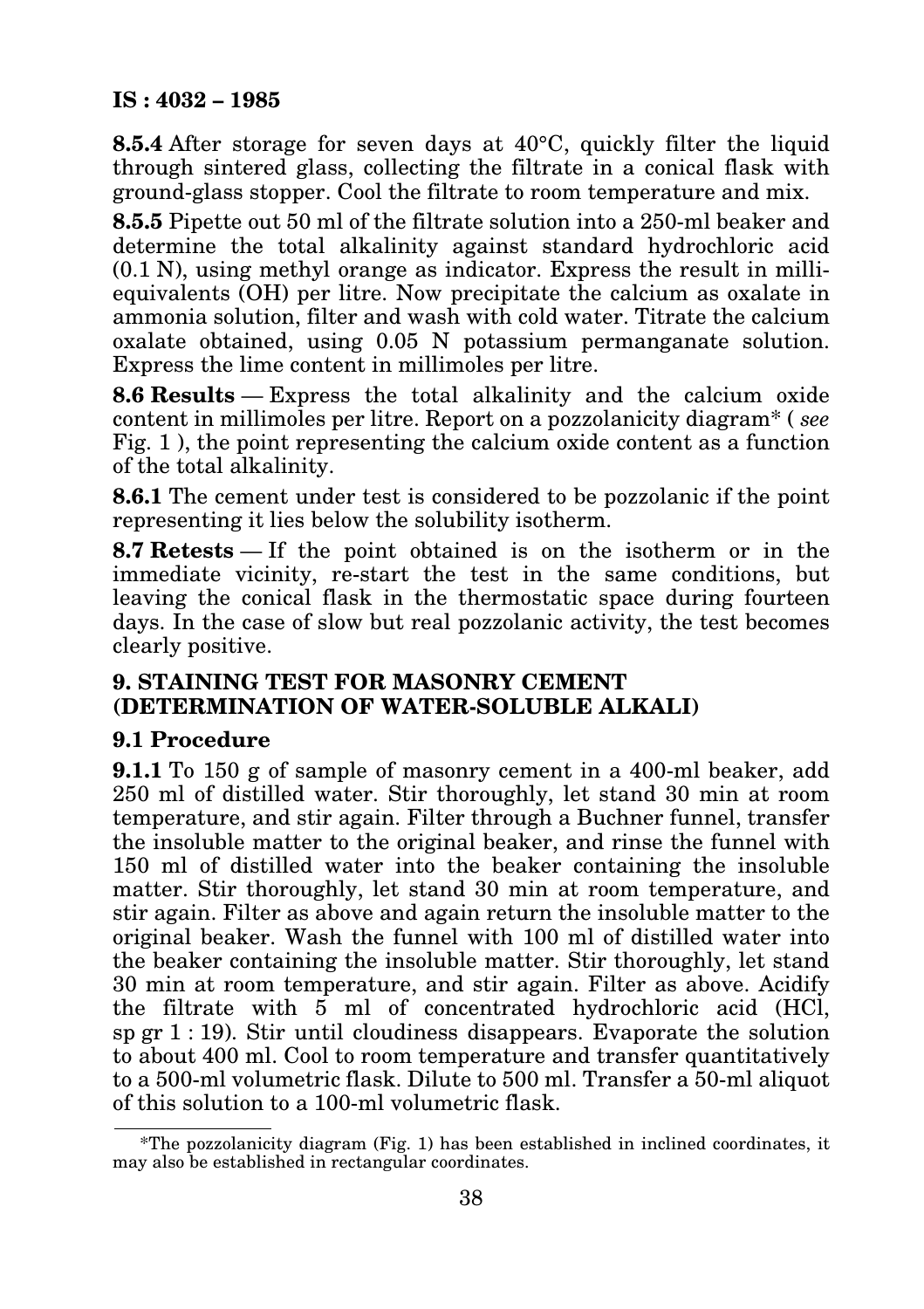

FIG. 1 POZZOLANICITY DIAGRAM — SOLUBILITY OF  $\rm Ca(OH)_2$  in the PRESENCE OF ALKALIES AT 40°C

**9.1.2** Determine sodium oxide and potassium oxide in the solution described in **9.1.1** following the procedure described in **4.11**. Pour 9 ml of the stock calcium chloride  $(CaCl<sub>2</sub>)$  solution 63 000 ppm  $(CaO)$ [ see **4.11.1.2** (a)] into the 100-ml flask, and dilute the solution to 100 ml. Determine the solution and potassium oxide content of this solution as described in **4.11.4.2** and **4.11.4.3**. Read the parts per million of each solution in the 100-ml flask from the calibration curve.

**9.2 Calculation** — Calculate the percentage of water-soluble alkali as sodium oxide (Na<sub>2</sub>O) to the nearest 0.01 as follows:

$$
A = B/1\ 500
$$

$$
C = D/1\ 500
$$

$$
E = C \times 0.658
$$

Total water-soluble alkali $=A$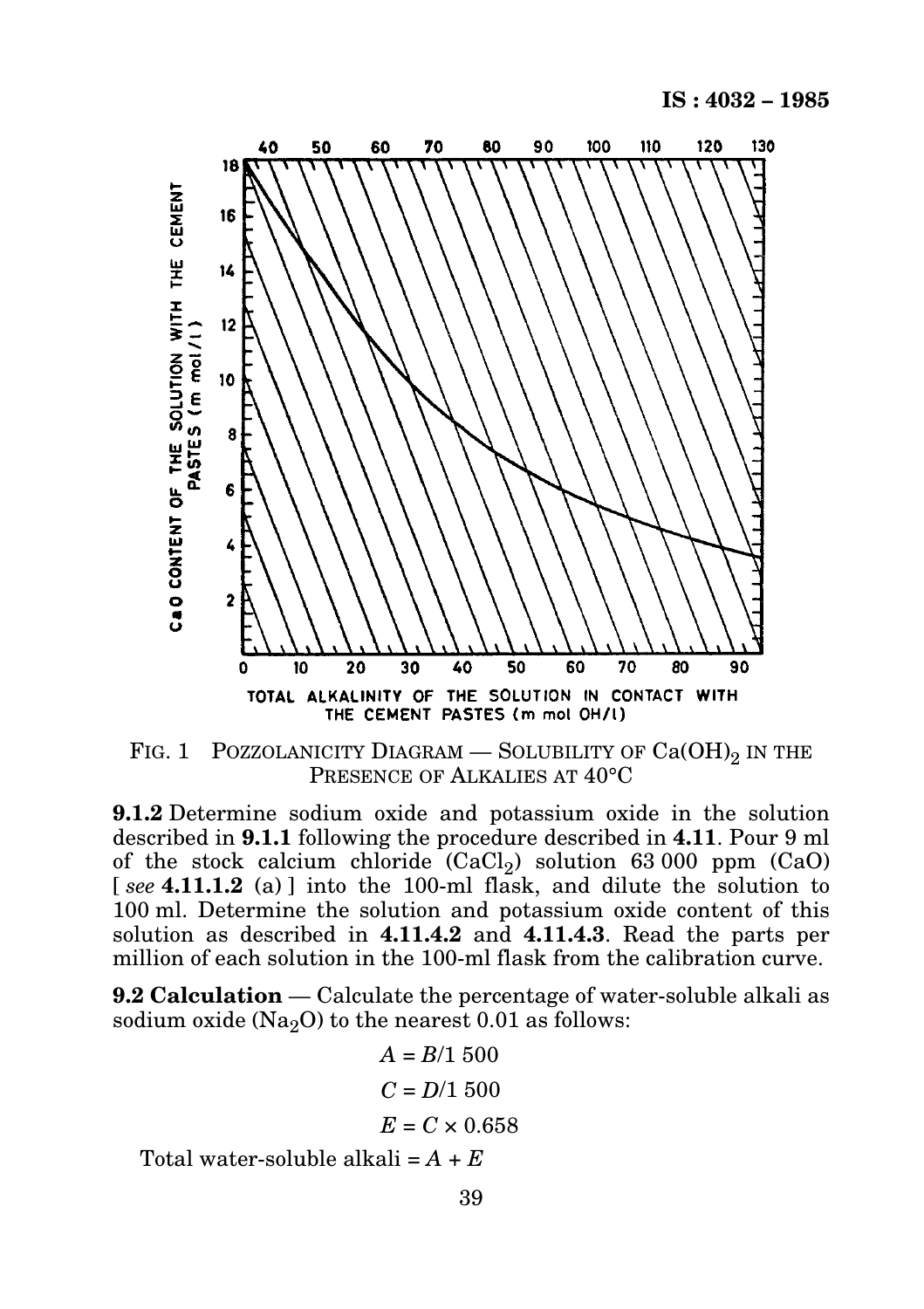where

- $A =$  percentage of water-soluble sodium oxide (Na<sub>2</sub>O),
- $B =$  parts per million of Na<sub>2</sub>O in the solution in the 100-ml flask ( *see* **9.1.1**),
- *C* = percentage of water-soluble potassium oxide  $(K_2O)$ ,
- *D* = parts per million of  $K_2O$  in the solution in the 100-ml flask ( *see* **9.1.1**), and
- $E$  = percentage of Na<sub>2</sub>O equivalent to the K<sub>2</sub>O.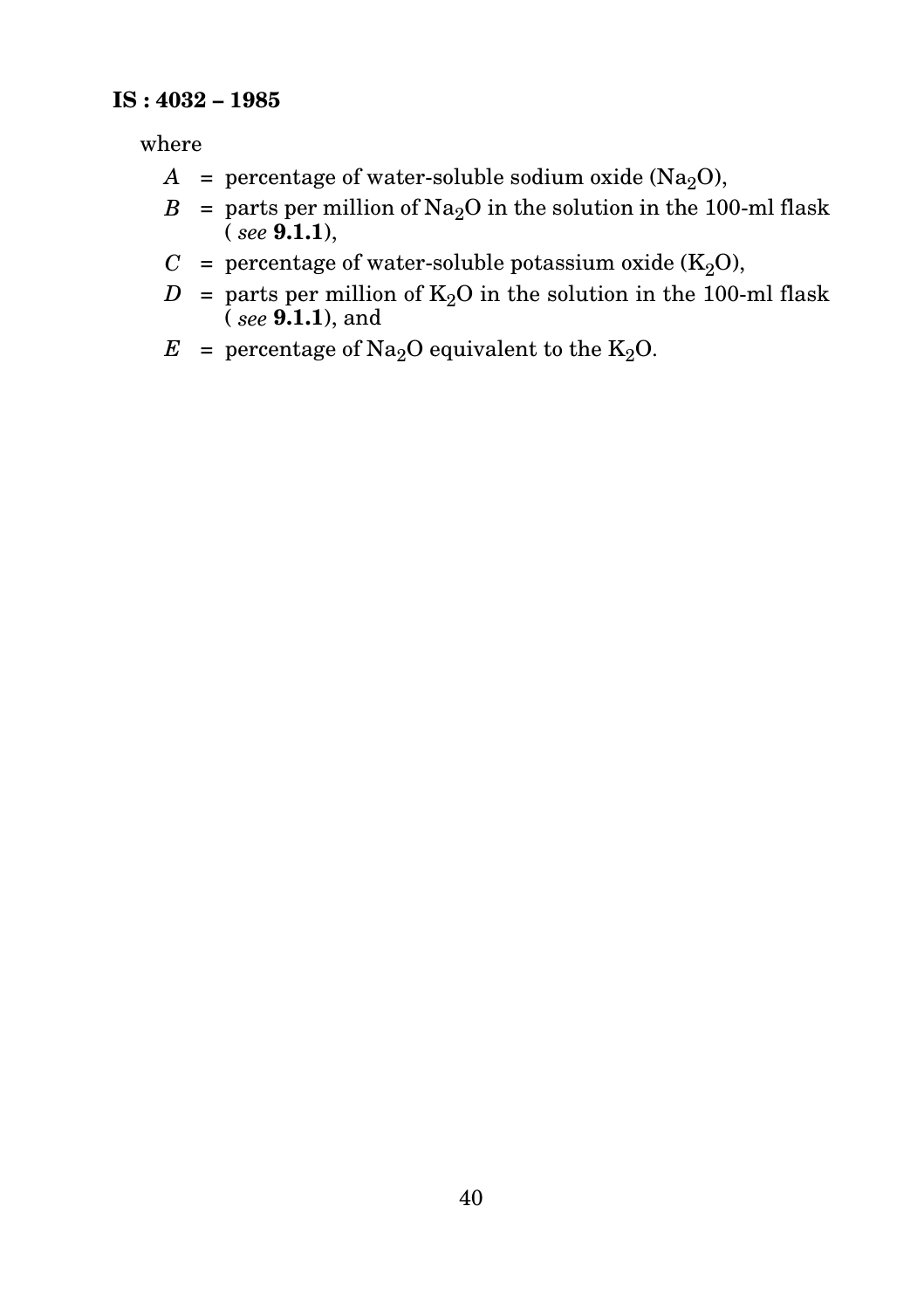( *Continued from page* 2) *Members Representing* SHRI L. SWAROOP Orissa Cement Limited, New Delhi SHRI H. BHATTACHARYYA ( *Alternate* ) SHRI S. K. GUHA THAKURTA Gammon Dunkerley and Co Ltd, Bombay SHRI S. P. SANKARNARAYANAN ( *Alternate* ) SHRI G. RAMAN, Director (Civ Engg) Directorate General, BIS (*Ex-officio Member*)

*Secretary*

SHRI N. C. BANDYOPADHYAY Deputy Director (Civil Engg), BIS

#### Cement Subcommittee, BDC 2 : 1

*Convener*

| DR H. C. VISVESVARAYA | National Council for Cement and Building Materials. |
|-----------------------|-----------------------------------------------------|
|                       | New Delhi                                           |

| <b>Members</b><br>DR A. K. MULLICK (Alternate to<br>Dr H. C. Visvesvaraya) |                                                                                   |  |  |
|----------------------------------------------------------------------------|-----------------------------------------------------------------------------------|--|--|
| SHRI S. K. BANERJEE                                                        | National Test House, Calcutta                                                     |  |  |
| <b>SHRI SOMNATH BANERJEE</b>                                               | Cement Manufacturers' Association, Bombay                                         |  |  |
| CHIEF ENGINEER (RESEARCH)-<br>$cum$ -DIRECTOR                              | Irrigation Department, Government of Punjab,<br>Amritsar                          |  |  |
| <b>RESEARCH OFFICER (CONCRETE</b><br>TECHNOLOGY) (Alternate)               |                                                                                   |  |  |
| <b>DIRECTOR</b>                                                            | Maharashtra Engineering Research Institute, Nasik                                 |  |  |
| <b>RESEARCH OFFICER (Alternate)</b>                                        |                                                                                   |  |  |
| DIRECTOR (C & MDD)                                                         | Central Water Commission, New Delhi                                               |  |  |
| DEPUTY DIRECTOR (C&MDD) (Alternate)                                        |                                                                                   |  |  |
| <b>SHRI A. V. GOKAK</b>                                                    | Development Commissioner for Cement Industry<br>(Ministry of Industry), New Delhi |  |  |
| SHRI S. S. MIGLANI (Alternate)                                             |                                                                                   |  |  |
| <b>SHRI P. J. JAGUS</b>                                                    | Associated Cement Co Ltd, Bombay                                                  |  |  |
| DR A. K. CHATTERJEE (Alternate)                                            |                                                                                   |  |  |
| <b>JOINT DIRECTOR, RESEARCH</b><br>(B & S)                                 | Research, Designs & Standards<br>Organization<br>(Ministry of Railways), Lucknow  |  |  |
| DEPUTY DIRECTOR, RESEARCH<br>$(B & S-I)$ (Alternate)                       |                                                                                   |  |  |
| <b>SHRI R. L. KAPOOR</b>                                                   | Ministry of Shipping and Transport (Roads Wing)                                   |  |  |
| <b>SHRI W. N. KARODE</b>                                                   | Hidustan Construction Co Ltd, Bombay                                              |  |  |
| SHRI S. R. KHANNA                                                          | Directorate General of Technical Development,<br>New Delhi                        |  |  |
| SHRI S. K. GHOSH (Alternate)                                               |                                                                                   |  |  |
| <b>SHRI K. P. MOHIDEEN</b>                                                 | Central Warehousing Corporation, New Delhi                                        |  |  |
| <b>SHRI K. K. NAMBIAR</b>                                                  | In personal capacity (11 First Cresent Park Road,<br>Adyar, Madras)               |  |  |

( *Continued on page* 42 )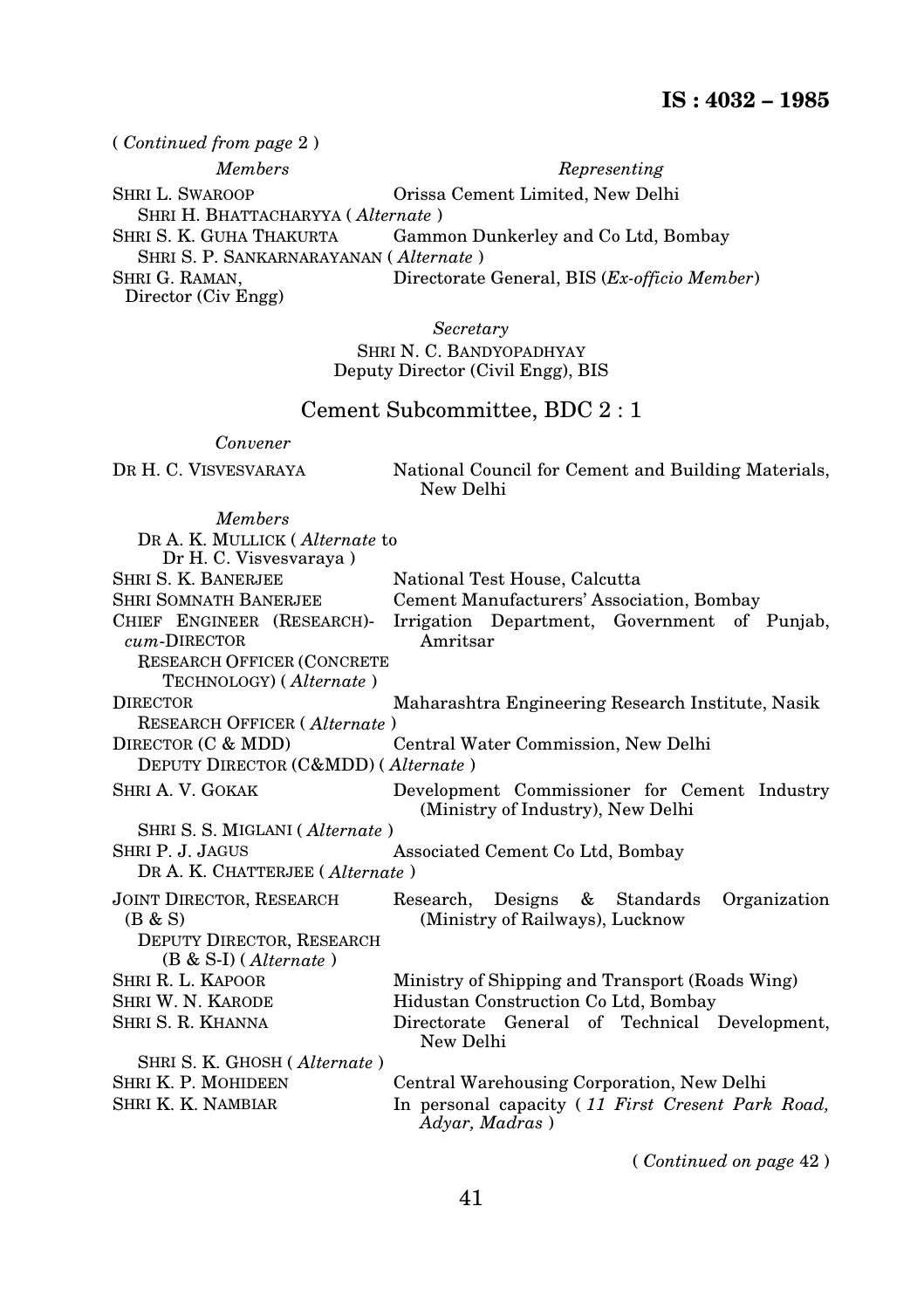| (Continued from page 41)                                     |                                                                          |  |  |
|--------------------------------------------------------------|--------------------------------------------------------------------------|--|--|
| <b>Members</b>                                               | Representing                                                             |  |  |
| <b>SHRI Y. R. PHULL</b>                                      | Central Road Research Institute (CSIR), New Delhi                        |  |  |
| SHRI M. R. CHATTERJEE (Alternate)                            |                                                                          |  |  |
| SHRI A. V. RAMANA                                            | Dalmia Cement (Bharat) Ltd, New Delhi                                    |  |  |
| DR K. C. NARANG (Alternate)                                  |                                                                          |  |  |
| DR A. V. R. RAO                                              | National Buildings Organization, New Delhi                               |  |  |
| SHRI J. SEN GUPTA (Alternate)                                |                                                                          |  |  |
| LT-COL V. K. RAO                                             | Engineer-in-Chief's Branch, Army Headquarters,<br>New Delhi              |  |  |
| SHRI N. S. GALANDE (Alternate)                               |                                                                          |  |  |
| <b>SHRI S. A. REDDI</b>                                      | Gammon India Limited, Bombay                                             |  |  |
| DR S. S. REHSI                                               | Central Building Research Institute (CSIR), Roorkee                      |  |  |
| DR R. K. DATTA (Alternate)                                   |                                                                          |  |  |
| SHRI A. U. RIJHSINGHANI                                      | Cement Corporation of India Ltd, New Delhi                               |  |  |
| SHRI K. K. SOMANI                                            | Shree Digvijay Cement Co Ltd, Bombay                                     |  |  |
| SHRI R. K. GATTANI (Alternate)                               |                                                                          |  |  |
| SUPERINTENDING ENGINEER (D)                                  | of<br>Public<br>Works<br>Department,<br>Government<br>Tamil Nadu, Madras |  |  |
| <b>SENIOR DEPUTY CHIEF</b><br>ENGINEER (GENERAL) (Alternate) |                                                                          |  |  |
| <b>SHRI L. SWAROOP</b>                                       | Orissa Cement Ltd, New Delhi                                             |  |  |
| SHRI H. BHATTACHARYA (Alternate)                             |                                                                          |  |  |
| SHRI C. D. THATTE                                            | Gujarat Engineering Research Institute, Vadodara                         |  |  |
| SHRI J. K. PATEL (Alternate)                                 |                                                                          |  |  |
| <b>SHRI V. M. WAD</b>                                        | Bhilai Steel Plant, Bhilai                                               |  |  |
| WORKS MANAGER (CEMENT)                                       | Rohtas Industries Ltd, Dalmianagar                                       |  |  |

#### Ad-Hoc Panel for Considering EDTA Method of Analysis and Colorimetric Analysis of Cement, BDC 2 : 1 AP

| Convener                      |                                                                   |
|-------------------------------|-------------------------------------------------------------------|
| SHRI S. K. CHOPRA             | personal capacity (S-436, Greater Kailash,<br>$\ln$<br>New Delhi) |
| <i>Members</i>                |                                                                   |
| SHRI R. C. BHATNAGAR          | Central Road Research Institute (CSIR), New Delhi                 |
| DR (SMT) S. GUPTA (Alternate) |                                                                   |
| DR A. K. CHATTERJEE           | Central Research Station (ACC), Thane                             |
| SHRI C. H. PAG (Alternate)    |                                                                   |
| DR D. K. DAS                  | National Test House, Calcutta                                     |